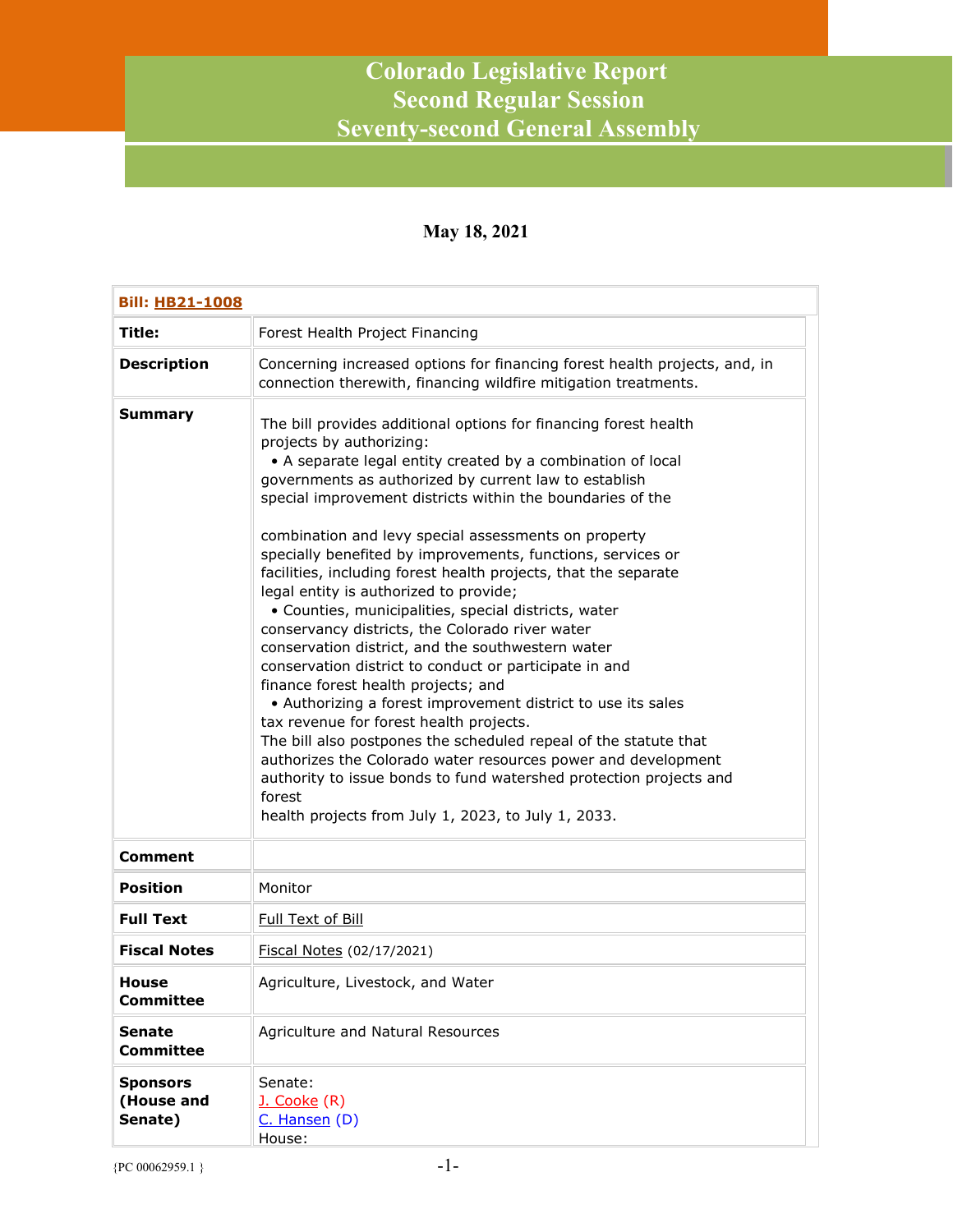|                     | M. Catlin (R)                     |
|---------------------|-----------------------------------|
| <b>Status</b>       | Sent to the Governor (05/11/2021) |
| Lobbyists           | Lobbyists                         |
| <b>Votes</b>        | Votes all Legislators             |
| <b>Hearing Date</b> |                                   |

| <b>Bill: HB21-1011</b> |                                                                                                                                                                                                                                                                                                                                                                                                                                                                                                                                                                                                                                                                                                                                                                                                                                                                                                                                                                                                                                                                                                                                                                                                                                                                                                                                                                                                                                                                                                                                                                                                                                                                                                                                                                                                                                                                                                                                                                                                                                                                                                                                                            |
|------------------------|------------------------------------------------------------------------------------------------------------------------------------------------------------------------------------------------------------------------------------------------------------------------------------------------------------------------------------------------------------------------------------------------------------------------------------------------------------------------------------------------------------------------------------------------------------------------------------------------------------------------------------------------------------------------------------------------------------------------------------------------------------------------------------------------------------------------------------------------------------------------------------------------------------------------------------------------------------------------------------------------------------------------------------------------------------------------------------------------------------------------------------------------------------------------------------------------------------------------------------------------------------------------------------------------------------------------------------------------------------------------------------------------------------------------------------------------------------------------------------------------------------------------------------------------------------------------------------------------------------------------------------------------------------------------------------------------------------------------------------------------------------------------------------------------------------------------------------------------------------------------------------------------------------------------------------------------------------------------------------------------------------------------------------------------------------------------------------------------------------------------------------------------------------|
| Title:                 | Multilingual Ballot Access For Voters                                                                                                                                                                                                                                                                                                                                                                                                                                                                                                                                                                                                                                                                                                                                                                                                                                                                                                                                                                                                                                                                                                                                                                                                                                                                                                                                                                                                                                                                                                                                                                                                                                                                                                                                                                                                                                                                                                                                                                                                                                                                                                                      |
| <b>Description</b>     | Concerning the expansion of multilingual ballot access for electors in the<br>state, and, in connection therewith, making an appropriation.                                                                                                                                                                                                                                                                                                                                                                                                                                                                                                                                                                                                                                                                                                                                                                                                                                                                                                                                                                                                                                                                                                                                                                                                                                                                                                                                                                                                                                                                                                                                                                                                                                                                                                                                                                                                                                                                                                                                                                                                                |
| <b>Summary</b>         | The bill requires the secretary of state (secretary) and county clerk<br>and recorders (county clerk) of certain counties to provide multilingual<br>ballot access.<br>The secretary is required to establish a multilingual ballot hotline<br>(hotline) to provide access to qualified translators or interpreters in each<br>of the languages in which the most recent decennial census was offered<br>to assist electors in translating ballot language. The secretary is required<br>to establish the hotline for use during the general election held in<br>November 2022, and for every general election and statewide odd-year<br>election thereafter. The secretary is also required to:<br>• Provide notice of the hotline to electors through election<br>day;<br>• Ensure that the translators who provide translations for the<br>multilingual hotline are qualified translators or interpreters;<br>and<br>• Promulgate rules as may be necessary to create and<br>administer the hotline.<br>The county clerk of any county that satisfies specified criteria is<br>required to create, in coordination with the secretary, a minority<br>language<br>sample ballot (sample ballot) in any minority language spoken in the<br>county that satisfies the following:<br>• The minority language is spoken by at least 2,000 citizens<br>in the county age 18 years or older, who speak English less<br>than very well, and who speak the minority language at<br>home; or<br>• The minority language is spoken by at least 2.5% of<br>citizens in the county age 18 years or older, who speak<br>English less than very well, and who speak the minority<br>language at home.<br>The bill specifies that the sample ballot must include all of the<br>same content that is on the English language ballot and also specifies<br>the<br>format of the sample ballot. In addition, the bill requires that the sample<br>ballots be available for the general election held in November 2022, and<br>for each general election and statewide odd-year election thereafter.<br>The county clerk of any county that satisfies specified criteria is |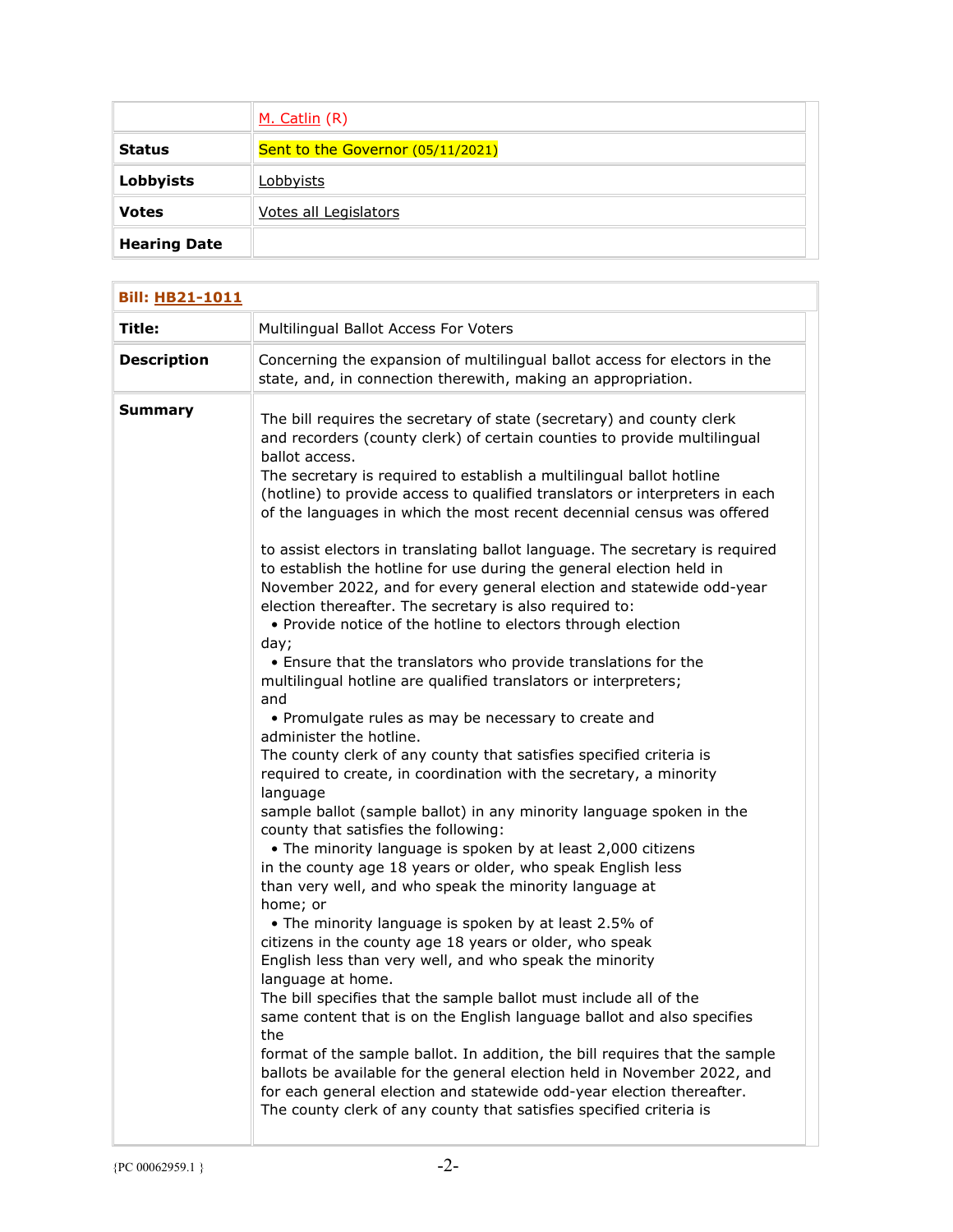| <b>Comment</b>                           | required to provide, upon the request of an elector, an in-person<br>minority<br>language ballot (in-person ballot) in any minority language spoken in<br>the<br>county that satisfies the same criteria specified for sample ballots. An<br>in-person ballot can be a ballot on demand, a ballot from a printed stock<br>of ballots, or a ballot via an electronic voting device.<br>The bill specifies that the in-person ballot must include all of the<br>same content that is on the English language ballot and specifies that<br>in-person ballots are required to be available for the general election<br>held<br>in November 2022, and for each general election and statewide odd-<br>year<br>election thereafter.<br>The secretary is required to determine, pursuant to specified<br>criteria, which counties in the state are required to provide multilingual<br>ballot access by creating a sample ballot and providing an in-person<br>ballot, and to notify the county clerk of any county that is required to<br>provide such multilingual ballot access.<br>The secretary is required to provide each county clerk that is<br>required to provide multilingual ballot access with a translation in the<br>applicable minority language or languages of all content that is certified<br>to the county clerks by the secretary of state for use by the county clerk<br>in creating the multilingual ballot access. |
|------------------------------------------|---------------------------------------------------------------------------------------------------------------------------------------------------------------------------------------------------------------------------------------------------------------------------------------------------------------------------------------------------------------------------------------------------------------------------------------------------------------------------------------------------------------------------------------------------------------------------------------------------------------------------------------------------------------------------------------------------------------------------------------------------------------------------------------------------------------------------------------------------------------------------------------------------------------------------------------------------------------------------------------------------------------------------------------------------------------------------------------------------------------------------------------------------------------------------------------------------------------------------------------------------------------------------------------------------------------------------------------------------------------------------------------------------------------------------------------|
| <b>Position</b>                          | Monitor                                                                                                                                                                                                                                                                                                                                                                                                                                                                                                                                                                                                                                                                                                                                                                                                                                                                                                                                                                                                                                                                                                                                                                                                                                                                                                                                                                                                                               |
| <b>Full Text</b>                         | Full Text of Bill                                                                                                                                                                                                                                                                                                                                                                                                                                                                                                                                                                                                                                                                                                                                                                                                                                                                                                                                                                                                                                                                                                                                                                                                                                                                                                                                                                                                                     |
| <b>Fiscal Notes</b>                      | Fiscal Notes (03/19/2021)                                                                                                                                                                                                                                                                                                                                                                                                                                                                                                                                                                                                                                                                                                                                                                                                                                                                                                                                                                                                                                                                                                                                                                                                                                                                                                                                                                                                             |
| <b>House</b><br>Committee                | State, Civic, Military and Veterans Affairs                                                                                                                                                                                                                                                                                                                                                                                                                                                                                                                                                                                                                                                                                                                                                                                                                                                                                                                                                                                                                                                                                                                                                                                                                                                                                                                                                                                           |
| Senate<br>Committee                      | State, Veterans and Military Affairs                                                                                                                                                                                                                                                                                                                                                                                                                                                                                                                                                                                                                                                                                                                                                                                                                                                                                                                                                                                                                                                                                                                                                                                                                                                                                                                                                                                                  |
| <b>Sponsors</b><br>(House and<br>Senate) | Senate:<br>D. Moreno (D)<br>J. Gonzales (D)<br>House:<br>Y. Caraveo (D)                                                                                                                                                                                                                                                                                                                                                                                                                                                                                                                                                                                                                                                                                                                                                                                                                                                                                                                                                                                                                                                                                                                                                                                                                                                                                                                                                               |
| <b>Status</b>                            | House Considered Senate Amendments - Result was to Laid Over<br>Daily (05/14/2021)                                                                                                                                                                                                                                                                                                                                                                                                                                                                                                                                                                                                                                                                                                                                                                                                                                                                                                                                                                                                                                                                                                                                                                                                                                                                                                                                                    |
| <b>Lobbyists</b>                         | Lobbyists                                                                                                                                                                                                                                                                                                                                                                                                                                                                                                                                                                                                                                                                                                                                                                                                                                                                                                                                                                                                                                                                                                                                                                                                                                                                                                                                                                                                                             |
| <b>Votes</b>                             | Votes all Legislators                                                                                                                                                                                                                                                                                                                                                                                                                                                                                                                                                                                                                                                                                                                                                                                                                                                                                                                                                                                                                                                                                                                                                                                                                                                                                                                                                                                                                 |
| <b>Hearing Date</b>                      | 05/19/2021                                                                                                                                                                                                                                                                                                                                                                                                                                                                                                                                                                                                                                                                                                                                                                                                                                                                                                                                                                                                                                                                                                                                                                                                                                                                                                                                                                                                                            |

| <b>Bill: HB21-1025</b> |                                             |
|------------------------|---------------------------------------------|
| Title:                 | Nonsubstantive Emails And Open Meetings Law |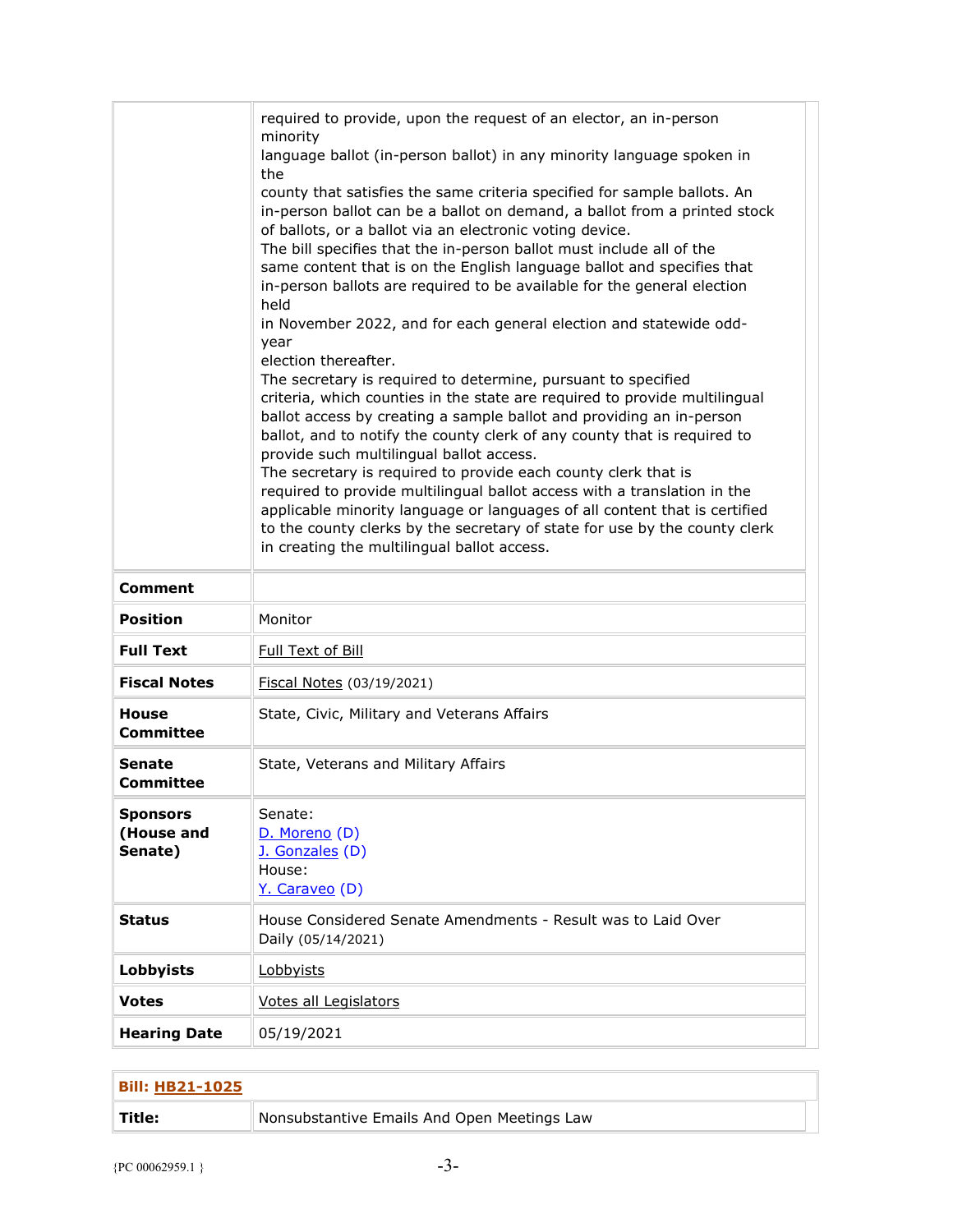| Summary                                  | Concerning a clarification under the Colorado open meetings law of the<br>relate to the substance of public business. Under current provisions of<br>the Open Meetings Law (OML), if elected officials use electronic mail to<br>discuss pending legislation or other public business among themselves,<br>the electronic mail constitutes a meeting that is subject to the OML's<br>requirements.                                                                                                                                                                                                                                                                                                                                                                                                                                                                                                                                       |
|------------------------------------------|------------------------------------------------------------------------------------------------------------------------------------------------------------------------------------------------------------------------------------------------------------------------------------------------------------------------------------------------------------------------------------------------------------------------------------------------------------------------------------------------------------------------------------------------------------------------------------------------------------------------------------------------------------------------------------------------------------------------------------------------------------------------------------------------------------------------------------------------------------------------------------------------------------------------------------------|
|                                          | The bill substitutes the word exchange for the word use in describing the<br>type of electronic<br>mail communication that triggers the application of the OML.<br>The bill also clarifies existing statutory provisions to specify that<br>electronic mail communication between elected officials that does not<br>relate to the merits or substance of pending legislation or other public<br>business is not a meeting for OML purposes. Under the bill, the type of<br>electronic communication that also does not constitute a meeting for<br>OML purposes includes electronic communication regarding scheduling<br>and availability as well as electronic communication that is sent by an<br>elected official for the purpose of forwarding information, responding to<br>an inquiry from an individual who is not a member of the state or local<br>public body, or posing a question for later discussion by the public body. |
| <b>Comment</b>                           |                                                                                                                                                                                                                                                                                                                                                                                                                                                                                                                                                                                                                                                                                                                                                                                                                                                                                                                                          |
| <b>Position</b>                          | Monitor                                                                                                                                                                                                                                                                                                                                                                                                                                                                                                                                                                                                                                                                                                                                                                                                                                                                                                                                  |
| <b>Full Text</b>                         | Full Text of Bill                                                                                                                                                                                                                                                                                                                                                                                                                                                                                                                                                                                                                                                                                                                                                                                                                                                                                                                        |
| <b>Fiscal Notes</b>                      | Fiscal Notes (02/18/2021)                                                                                                                                                                                                                                                                                                                                                                                                                                                                                                                                                                                                                                                                                                                                                                                                                                                                                                                |
| <b>House</b><br><b>Committee</b>         | State, Civic, Military and Veterans Affairs                                                                                                                                                                                                                                                                                                                                                                                                                                                                                                                                                                                                                                                                                                                                                                                                                                                                                              |
| <b>Senate</b><br><b>Committee</b>        | State, Veterans and Military Affairs                                                                                                                                                                                                                                                                                                                                                                                                                                                                                                                                                                                                                                                                                                                                                                                                                                                                                                     |
| <b>Sponsors</b><br>(House and<br>Senate) | Senate:<br>$J.$ Ginal $(D)$<br>House:                                                                                                                                                                                                                                                                                                                                                                                                                                                                                                                                                                                                                                                                                                                                                                                                                                                                                                    |
| <b>Status</b>                            | Governor Signed (04/07/2021)                                                                                                                                                                                                                                                                                                                                                                                                                                                                                                                                                                                                                                                                                                                                                                                                                                                                                                             |
| <b>Lobbyists</b>                         | Lobbyists                                                                                                                                                                                                                                                                                                                                                                                                                                                                                                                                                                                                                                                                                                                                                                                                                                                                                                                                |
| <b>Votes</b>                             | Votes all Legislators                                                                                                                                                                                                                                                                                                                                                                                                                                                                                                                                                                                                                                                                                                                                                                                                                                                                                                                    |
| <b>Hearing Date</b>                      |                                                                                                                                                                                                                                                                                                                                                                                                                                                                                                                                                                                                                                                                                                                                                                                                                                                                                                                                          |

| <b>Bill: HB21-1042</b> |                                                                                         |
|------------------------|-----------------------------------------------------------------------------------------|
| Title:                 | Water Storage Tanks Grant Program                                                       |
| <b>Description</b>     | Concerning the creation of the water storage tank wildfire mitigation grant<br>program. |
| Summary                | The bill establishes the water storage tank wildfire mitigation grant                   |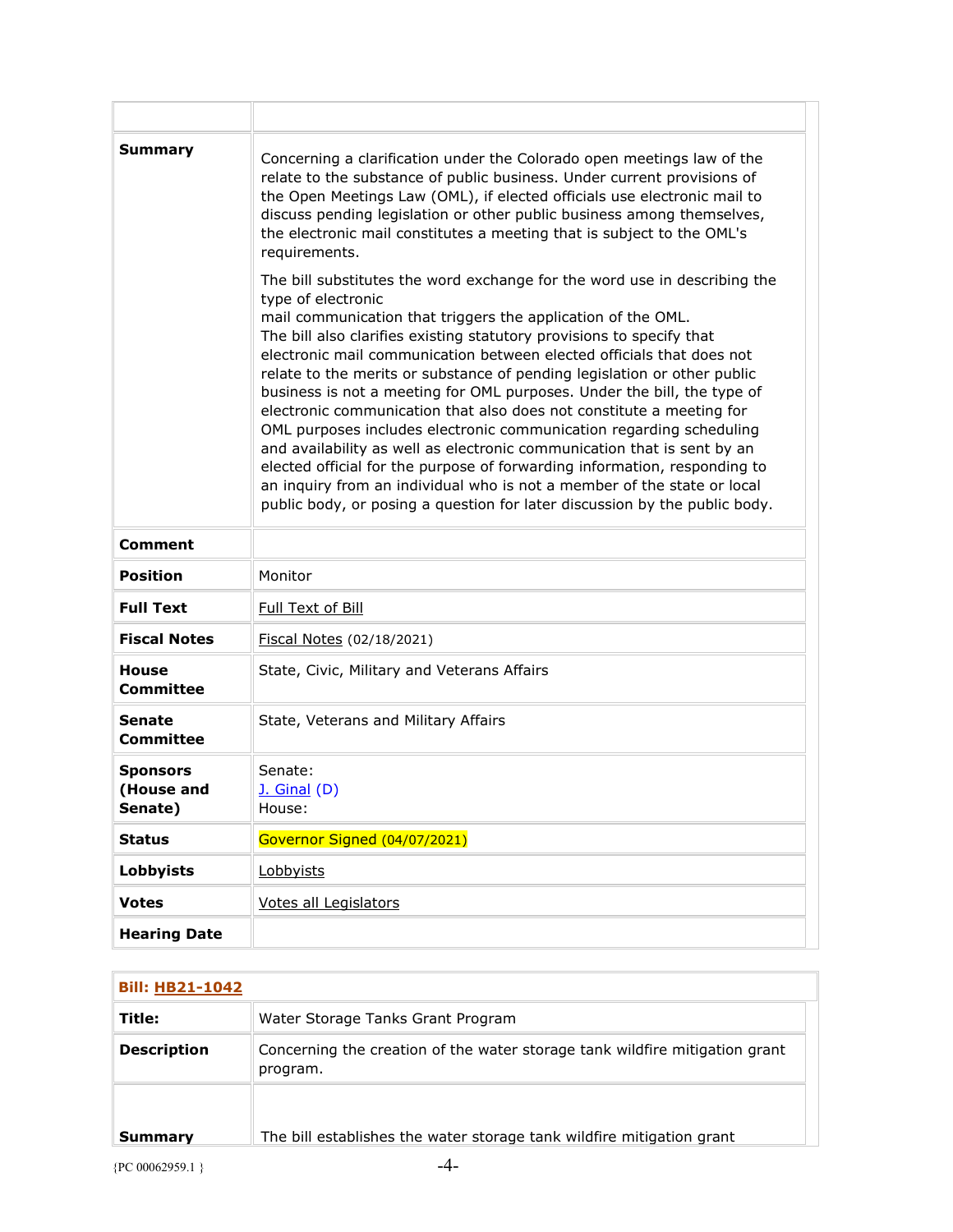|                                          | program (grant program) within the forest service. Grant recipients may<br>use grant money to purchase water storage tanks for wildfire firefighting<br>efforts. The grant program only awards grants to entities that are an<br>agency of local government, a county, a municipality, a special district,<br>a tribal agency or program, or a nonprofit or not-for-profit organization<br>that is registered and in good standing with the secretary of state's<br>office. |
|------------------------------------------|-----------------------------------------------------------------------------------------------------------------------------------------------------------------------------------------------------------------------------------------------------------------------------------------------------------------------------------------------------------------------------------------------------------------------------------------------------------------------------|
|                                          | In awarding grants, the forest service considers the potential impact of<br>additional water storage tanks in the applicant's jurisdiction or area.<br>Grant recipients are required to report to the forest service, and the<br>forest service is required to annually report on the grant program to the<br>wildfire matters review committee.                                                                                                                            |
|                                          | The bill also creates the water storage tank wildfire mitigation cash<br>fund. Money in the fund is used to implement the grant program. The<br>general assembly is required to transfer \$5 million into the fund<br>beginning September 1, 2021, through and including the 2024-25 fiscal<br>year.                                                                                                                                                                        |
| <b>Comment</b>                           |                                                                                                                                                                                                                                                                                                                                                                                                                                                                             |
| <b>Position</b>                          | Monitor                                                                                                                                                                                                                                                                                                                                                                                                                                                                     |
| <b>Full Text</b>                         | Full Text of Bill                                                                                                                                                                                                                                                                                                                                                                                                                                                           |
| <b>Fiscal Notes</b>                      | Fiscal Notes (02/24/2021)                                                                                                                                                                                                                                                                                                                                                                                                                                                   |
| <b>House</b><br><b>Committee</b>         | Agriculture, Livestock, and Water                                                                                                                                                                                                                                                                                                                                                                                                                                           |
| <b>Senate</b><br><b>Committee</b>        |                                                                                                                                                                                                                                                                                                                                                                                                                                                                             |
| <b>Sponsors</b><br>(House and<br>Senate) | Senate:<br>House:<br>R. Hanks (R)                                                                                                                                                                                                                                                                                                                                                                                                                                           |
| Status                                   | House Committee on Agriculture, Livestock, & Water Postpone<br>Indefinitely (03/01/2021)                                                                                                                                                                                                                                                                                                                                                                                    |
| <b>Lobbyists</b>                         | Lobbyists                                                                                                                                                                                                                                                                                                                                                                                                                                                                   |
| <b>Votes</b>                             | Votes all Legislators                                                                                                                                                                                                                                                                                                                                                                                                                                                       |
| <b>Hearing Date</b>                      |                                                                                                                                                                                                                                                                                                                                                                                                                                                                             |

| <b>Bill: HB21-1043</b> |                                                                                                             |
|------------------------|-------------------------------------------------------------------------------------------------------------|
| Title:                 | Study Underground Water Storage Maximum Beneficial Use                                                      |
| <b>Description</b>     | Concerning a study of underground water storage to maximize the<br>beneficial use of water within Colorado. |
|                        |                                                                                                             |
|                        |                                                                                                             |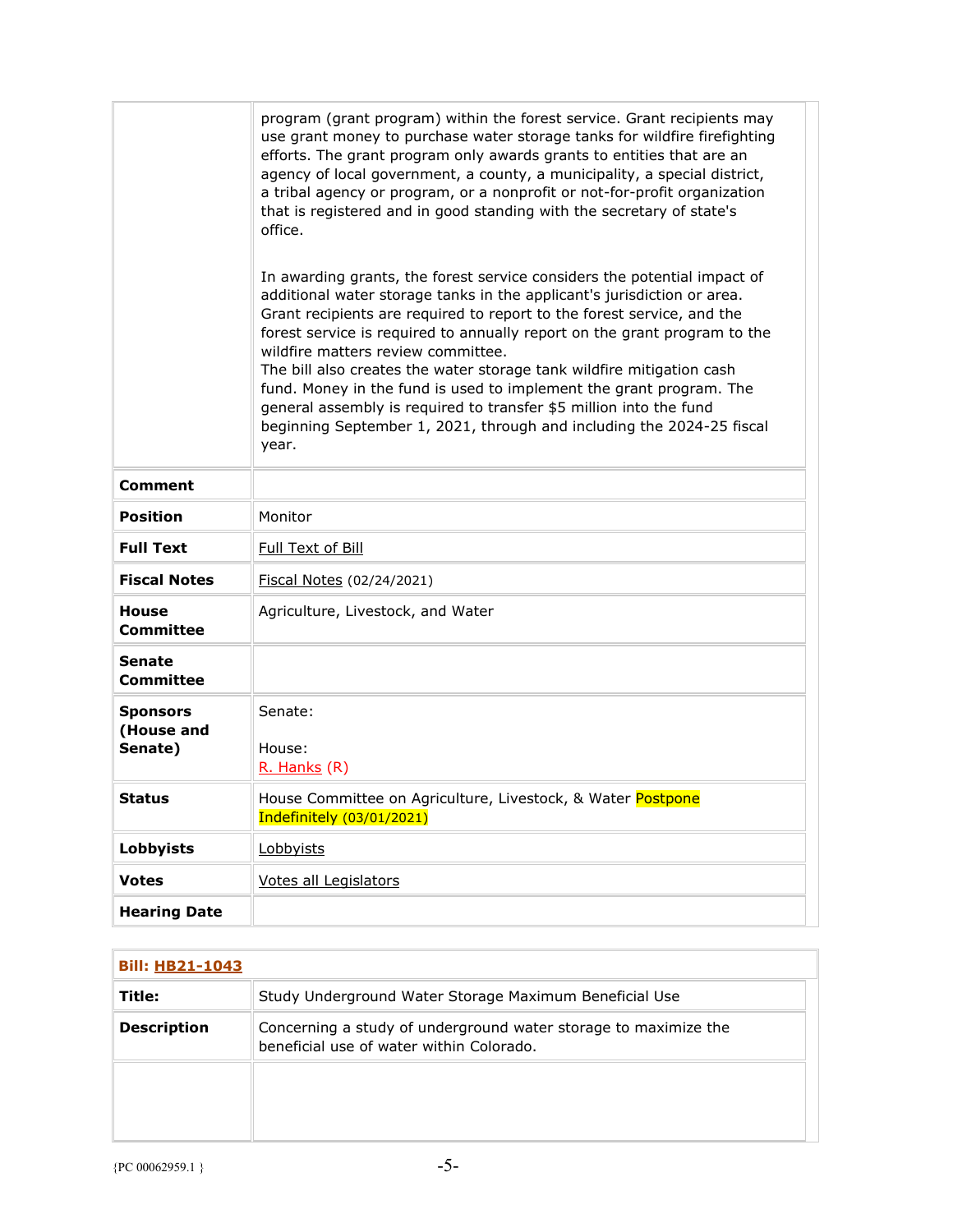| <b>Summary</b>                    | The bill directs the Colorado water conservation board (board), in<br>consultation with the state engineer, to contract with a Colorado<br>institution of higher education (institution) to conduct a study to:<br>• Evaluate ways to maximize the beneficial use of water<br>within Colorado and implement the storage<br>recommendations of the Colorado water plan by storing<br>water underground when water is available;<br>• Evaluate ways to minimize the amount of water that flows<br>out of Colorado to downstream states, without risking<br>noncompliance with applicable interstate compacts, United<br>States supreme court rulings, other federal law, decreed<br>absolute and conditional water rights, the prior<br>appropriation system, and Colorado's anti-speculation<br>doctrine;<br>· Identify:<br>• Specific aquifers that are hydrologically and legally<br>available to be used for underground storage and<br>subsequent beneficial use;<br>• Sources of revenue that could be used to pay for the<br>underground storage projects; and<br>• Planned potential or existing underground storage<br>projects that would meet the objectives identified in<br>the study;<br>• Examine the role that various water entities might play in<br>financing and implementing underground storage projects;<br>and<br>• Recommend legislative changes needed to implement<br>managed underground storage projects in the identified<br>aquifers.<br>The bill directs the board or the institution to submit a report<br>summarizing the results of the study to the water resources review<br>committee by August 1, 2022, which shall either have legislation drafted<br>to implement the study's recommendations or submit the study along<br>with<br>its own recommendations to the committees of the general assembly<br>with<br>jurisdiction over water resources by January 1, 2023. |
|-----------------------------------|--------------------------------------------------------------------------------------------------------------------------------------------------------------------------------------------------------------------------------------------------------------------------------------------------------------------------------------------------------------------------------------------------------------------------------------------------------------------------------------------------------------------------------------------------------------------------------------------------------------------------------------------------------------------------------------------------------------------------------------------------------------------------------------------------------------------------------------------------------------------------------------------------------------------------------------------------------------------------------------------------------------------------------------------------------------------------------------------------------------------------------------------------------------------------------------------------------------------------------------------------------------------------------------------------------------------------------------------------------------------------------------------------------------------------------------------------------------------------------------------------------------------------------------------------------------------------------------------------------------------------------------------------------------------------------------------------------------------------------------------------------------------------------------------------------------------------------------------------------------------------------------------------------------|
| <b>Comment</b>                    |                                                                                                                                                                                                                                                                                                                                                                                                                                                                                                                                                                                                                                                                                                                                                                                                                                                                                                                                                                                                                                                                                                                                                                                                                                                                                                                                                                                                                                                                                                                                                                                                                                                                                                                                                                                                                                                                                                              |
| <b>Position</b>                   | Monitor                                                                                                                                                                                                                                                                                                                                                                                                                                                                                                                                                                                                                                                                                                                                                                                                                                                                                                                                                                                                                                                                                                                                                                                                                                                                                                                                                                                                                                                                                                                                                                                                                                                                                                                                                                                                                                                                                                      |
| <b>Full Text</b>                  | Full Text of Bill                                                                                                                                                                                                                                                                                                                                                                                                                                                                                                                                                                                                                                                                                                                                                                                                                                                                                                                                                                                                                                                                                                                                                                                                                                                                                                                                                                                                                                                                                                                                                                                                                                                                                                                                                                                                                                                                                            |
| <b>Fiscal Notes</b>               | Fiscal Notes (03/03/2021)                                                                                                                                                                                                                                                                                                                                                                                                                                                                                                                                                                                                                                                                                                                                                                                                                                                                                                                                                                                                                                                                                                                                                                                                                                                                                                                                                                                                                                                                                                                                                                                                                                                                                                                                                                                                                                                                                    |
| <b>House</b><br><b>Committee</b>  | Agriculture, Livestock, and Water                                                                                                                                                                                                                                                                                                                                                                                                                                                                                                                                                                                                                                                                                                                                                                                                                                                                                                                                                                                                                                                                                                                                                                                                                                                                                                                                                                                                                                                                                                                                                                                                                                                                                                                                                                                                                                                                            |
| <b>Senate</b><br><b>Committee</b> |                                                                                                                                                                                                                                                                                                                                                                                                                                                                                                                                                                                                                                                                                                                                                                                                                                                                                                                                                                                                                                                                                                                                                                                                                                                                                                                                                                                                                                                                                                                                                                                                                                                                                                                                                                                                                                                                                                              |
| <b>Sponsors</b>                   | Senate:                                                                                                                                                                                                                                                                                                                                                                                                                                                                                                                                                                                                                                                                                                                                                                                                                                                                                                                                                                                                                                                                                                                                                                                                                                                                                                                                                                                                                                                                                                                                                                                                                                                                                                                                                                                                                                                                                                      |
|                                   |                                                                                                                                                                                                                                                                                                                                                                                                                                                                                                                                                                                                                                                                                                                                                                                                                                                                                                                                                                                                                                                                                                                                                                                                                                                                                                                                                                                                                                                                                                                                                                                                                                                                                                                                                                                                                                                                                                              |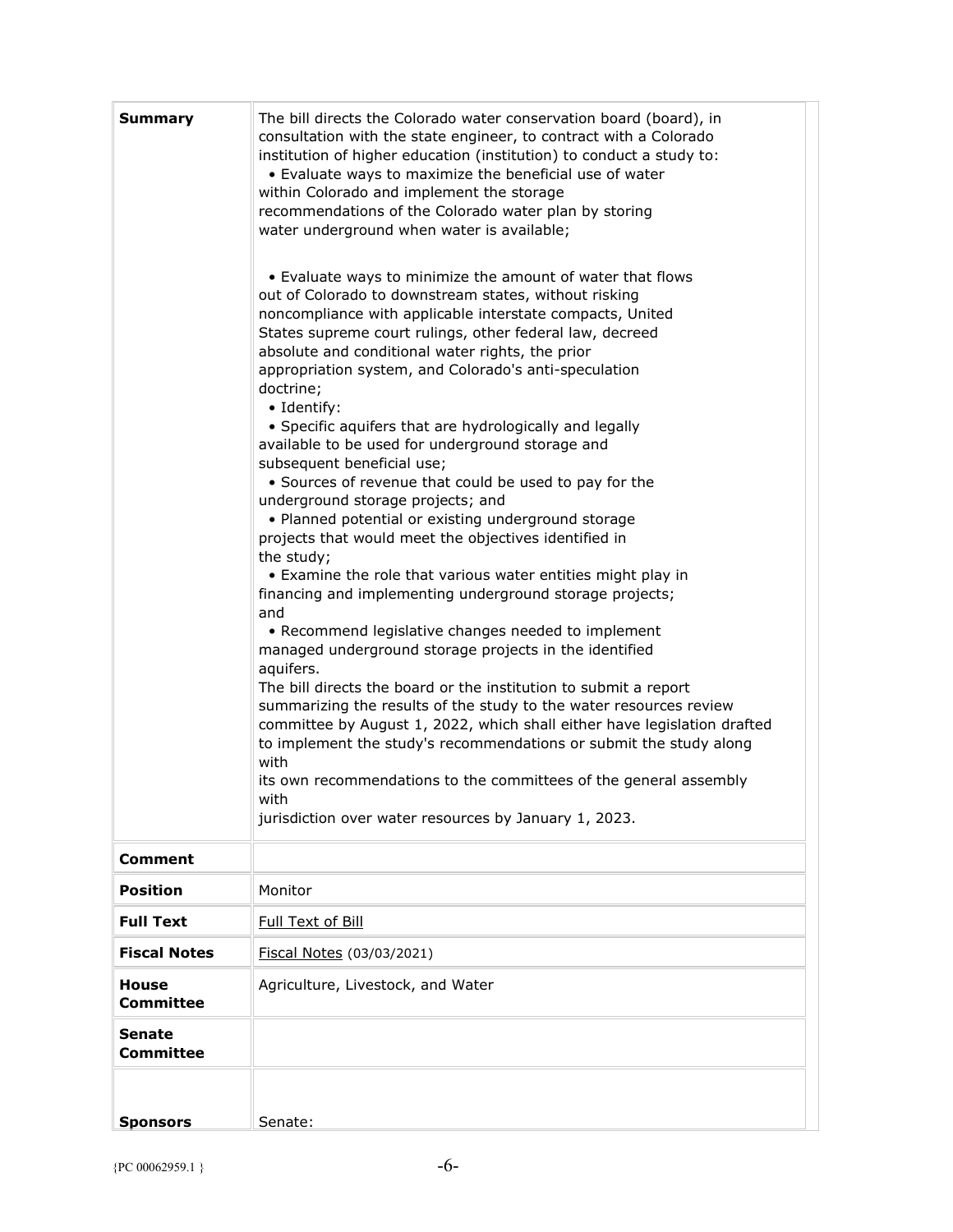| (House and<br>Senate) | J. Sonnenberg (R)<br>House:<br>R. Holtorf (R)                                |
|-----------------------|------------------------------------------------------------------------------|
| <b>Status</b>         | House Committee on Finance Refer Unamended to<br>Appropriations (04/01/2021) |
| Lobbyists             | Lobbyists                                                                    |
| <b>Votes</b>          | Votes all Legislators                                                        |
| <b>Hearing Date</b>   |                                                                              |

| <b>Bill: HB21-1050</b> |                                                                                                                                                                                                                                                                                                                                                                                                                                                                                                                                                                                                                                                                                                                                                                                                                                                                                                                                                                                                                                                                                                                                                                                                                                                                                                                                                                                                                                                                                                                                                                             |
|------------------------|-----------------------------------------------------------------------------------------------------------------------------------------------------------------------------------------------------------------------------------------------------------------------------------------------------------------------------------------------------------------------------------------------------------------------------------------------------------------------------------------------------------------------------------------------------------------------------------------------------------------------------------------------------------------------------------------------------------------------------------------------------------------------------------------------------------------------------------------------------------------------------------------------------------------------------------------------------------------------------------------------------------------------------------------------------------------------------------------------------------------------------------------------------------------------------------------------------------------------------------------------------------------------------------------------------------------------------------------------------------------------------------------------------------------------------------------------------------------------------------------------------------------------------------------------------------------------------|
| Title:                 | <b>Workers' Compensation</b>                                                                                                                                                                                                                                                                                                                                                                                                                                                                                                                                                                                                                                                                                                                                                                                                                                                                                                                                                                                                                                                                                                                                                                                                                                                                                                                                                                                                                                                                                                                                                |
| <b>Description</b>     | Concerning the "Workers' Compensation Act of Colorado", and, in<br>connection therewith, making changes that affect the timely payment of<br>benefits, guardian ad litem and conservator services, benefit offsets related<br>to the receipt of federal disability or retirement benefits, the reduction of<br>benefits based on apportionment, the selection of independent medical<br>examiners, limits on temporary disability and permanent partial disability<br>payments, the withdrawal of admissions of liability, mileage expense<br>reimbursement, the authority of prehearing administrative law judges, the<br>reopening of permanent total disability awards, and petitions for review and<br>appeals of orders.                                                                                                                                                                                                                                                                                                                                                                                                                                                                                                                                                                                                                                                                                                                                                                                                                                               |
| Summary                | The bill:<br>• Adds guardian ad litem and conservator services to the list<br>of medical aid that an employer is required to furnish to an<br>employee who is incapacitated as a result of a work-related<br>injury or occupational disease (section 1 of the bill);<br>• Requires an injured worker who is claiming mileage<br>reimbursement for travel related to obtaining compensable<br>medical care to submit a request to the employer or insurer<br>within 120 days after the expense is incurred, and requires<br>the employer or insurer to pay or dispute mileage within 30<br>days after submittal and to include in the brochure of<br>claimants' rights an explanation of rights to mileage<br>reimbursement and the deadline for filing a request<br>(sections 1 and $7$ );<br>• Clarifies that offsets to disability benefits granted by the<br>federal Old-Age, Survivors, and Disability Insurance<br>Amendments of 1965 only apply if the payments were not<br>already being received by the employee at the time of the<br>work-related injury (section 2);<br>• Prohibits the reduction of an employee's temporary total<br>disability, temporary partial disability, or medical benefits<br>based on apportionment under any circumstances; limits<br>apportionment of permanent impairment to specific<br>situations; and declares that the employer or insurer bears<br>the burden of proof, by a preponderance of the evidence, at<br>a hearing regarding apportionment of permanent<br>impairment or permanent total disability benefits (section |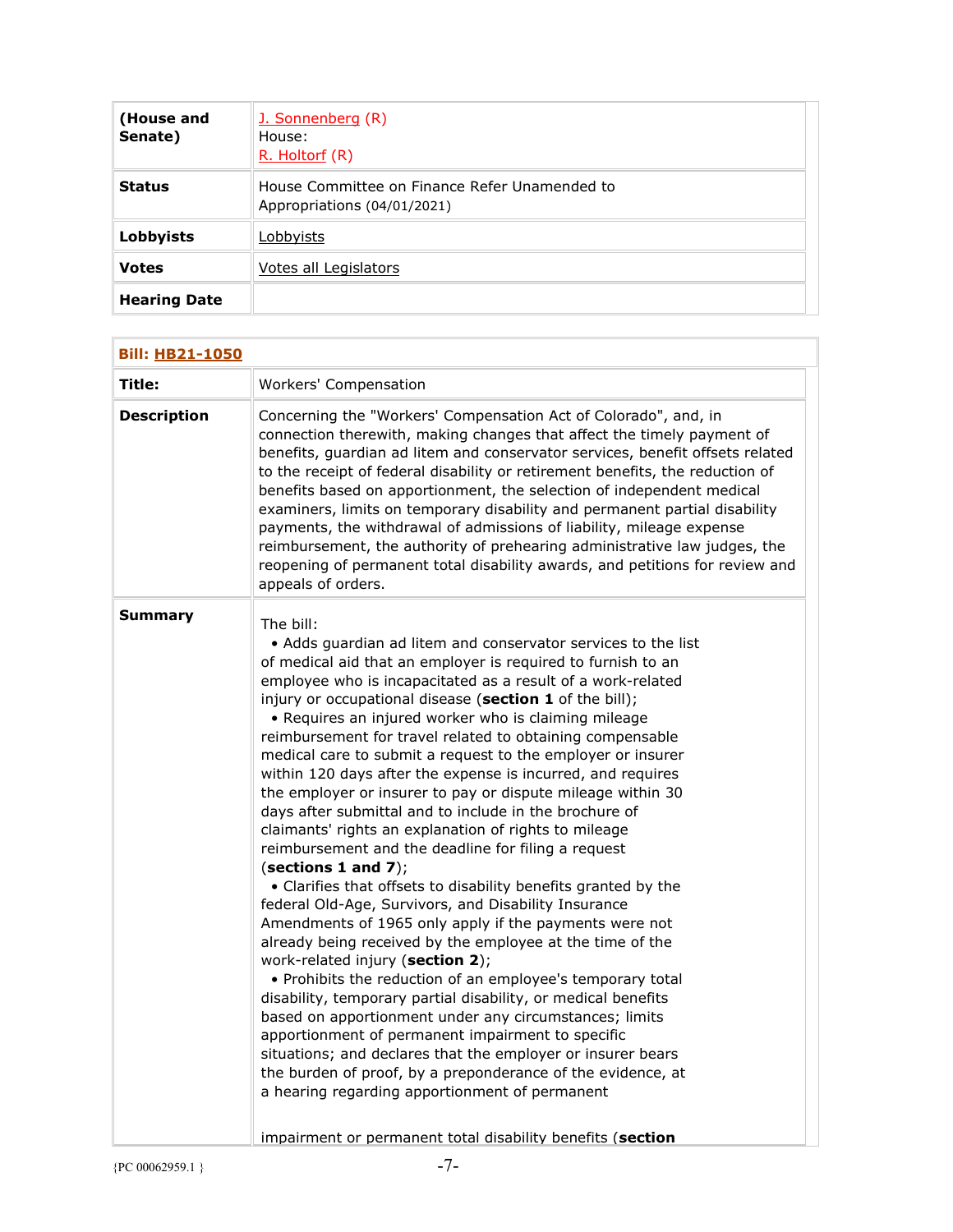|                                  | 3);                                                                                                                                                                                                                                                                                                                                                                                                                                                                                                                                                                                                                                                                                                                                                                                                                                                                                                                                                                                                                                                                                                                                                                                                                                                                                                                                                                                                                                                                                                                                                                                                                                                                                                                                                                                                                                                                                                                                                                                                                                                                                                                                                                    |
|----------------------------------|------------------------------------------------------------------------------------------------------------------------------------------------------------------------------------------------------------------------------------------------------------------------------------------------------------------------------------------------------------------------------------------------------------------------------------------------------------------------------------------------------------------------------------------------------------------------------------------------------------------------------------------------------------------------------------------------------------------------------------------------------------------------------------------------------------------------------------------------------------------------------------------------------------------------------------------------------------------------------------------------------------------------------------------------------------------------------------------------------------------------------------------------------------------------------------------------------------------------------------------------------------------------------------------------------------------------------------------------------------------------------------------------------------------------------------------------------------------------------------------------------------------------------------------------------------------------------------------------------------------------------------------------------------------------------------------------------------------------------------------------------------------------------------------------------------------------------------------------------------------------------------------------------------------------------------------------------------------------------------------------------------------------------------------------------------------------------------------------------------------------------------------------------------------------|
|                                  | • Adds the following conditions that must be met for an<br>employer or insurer to request the selection of an<br>independent medical examiner when an authorized treating<br>physician has not determined that the employee has reached<br>maximum medical improvement (MMI): An examining<br>physician must have examined the employee at least 20<br>months after the date of the injury, have determined that the<br>employee has reached MMI, and have served a written<br>report to the authorized treating physician specifying that<br>the examining physician has determined that the employee<br>has reached MMI; and the authorized treating physician<br>must have responded that the employee has not reached<br>MMI or must have failed to respond within 15 days after<br>service of the report (section 4);<br>• Changes the whole person impairment rating applicable to<br>an injured worker from 25% to 19% for purposes of<br>determining the maximum amount of combined temporary<br>disability and permanent partial disability payments an<br>injured worker may receive (section 5);<br>• Clarifies when benefits and penalties payable to an injured<br>worker are deemed paid (section 6);<br>• Prohibits an employer or insurer from withdrawing an<br>admission of liability when 2 years or more have passed<br>since the date the admission of liability on the issue of<br>compensability was filed, except in cases of fraud (section<br>7);<br>• Prohibits the director of the division of workers'<br>compensation or an administrative law judge from<br>determining issues of compensability or liability unless<br>specific benefits or penalties are awarded or denied at the<br>same time (section 8);<br>• Clarifies the scope of authority of prehearing<br>administrative law judges (section 9);<br>• Increases the threshold amount that an injured worker must<br>earn in order for permanent total disability payments to<br>cease and allows for annual adjustment of the threshold<br>amount starting in 2022 (section 11); and<br>• Clarifies the orders that are subject to review or appeal<br>(sections 10 and 12). |
| <b>Comment</b>                   |                                                                                                                                                                                                                                                                                                                                                                                                                                                                                                                                                                                                                                                                                                                                                                                                                                                                                                                                                                                                                                                                                                                                                                                                                                                                                                                                                                                                                                                                                                                                                                                                                                                                                                                                                                                                                                                                                                                                                                                                                                                                                                                                                                        |
| <b>Position</b>                  | Monitor                                                                                                                                                                                                                                                                                                                                                                                                                                                                                                                                                                                                                                                                                                                                                                                                                                                                                                                                                                                                                                                                                                                                                                                                                                                                                                                                                                                                                                                                                                                                                                                                                                                                                                                                                                                                                                                                                                                                                                                                                                                                                                                                                                |
| <b>Full Text</b>                 | Full Text of Bill                                                                                                                                                                                                                                                                                                                                                                                                                                                                                                                                                                                                                                                                                                                                                                                                                                                                                                                                                                                                                                                                                                                                                                                                                                                                                                                                                                                                                                                                                                                                                                                                                                                                                                                                                                                                                                                                                                                                                                                                                                                                                                                                                      |
| <b>Fiscal Notes</b>              | Fiscal Notes (02/16/2021)                                                                                                                                                                                                                                                                                                                                                                                                                                                                                                                                                                                                                                                                                                                                                                                                                                                                                                                                                                                                                                                                                                                                                                                                                                                                                                                                                                                                                                                                                                                                                                                                                                                                                                                                                                                                                                                                                                                                                                                                                                                                                                                                              |
| <b>House</b><br><b>Committee</b> | <b>Business Affairs and Labor</b>                                                                                                                                                                                                                                                                                                                                                                                                                                                                                                                                                                                                                                                                                                                                                                                                                                                                                                                                                                                                                                                                                                                                                                                                                                                                                                                                                                                                                                                                                                                                                                                                                                                                                                                                                                                                                                                                                                                                                                                                                                                                                                                                      |
| Senate<br>Committee              | Business, Labor and Technology                                                                                                                                                                                                                                                                                                                                                                                                                                                                                                                                                                                                                                                                                                                                                                                                                                                                                                                                                                                                                                                                                                                                                                                                                                                                                                                                                                                                                                                                                                                                                                                                                                                                                                                                                                                                                                                                                                                                                                                                                                                                                                                                         |
|                                  |                                                                                                                                                                                                                                                                                                                                                                                                                                                                                                                                                                                                                                                                                                                                                                                                                                                                                                                                                                                                                                                                                                                                                                                                                                                                                                                                                                                                                                                                                                                                                                                                                                                                                                                                                                                                                                                                                                                                                                                                                                                                                                                                                                        |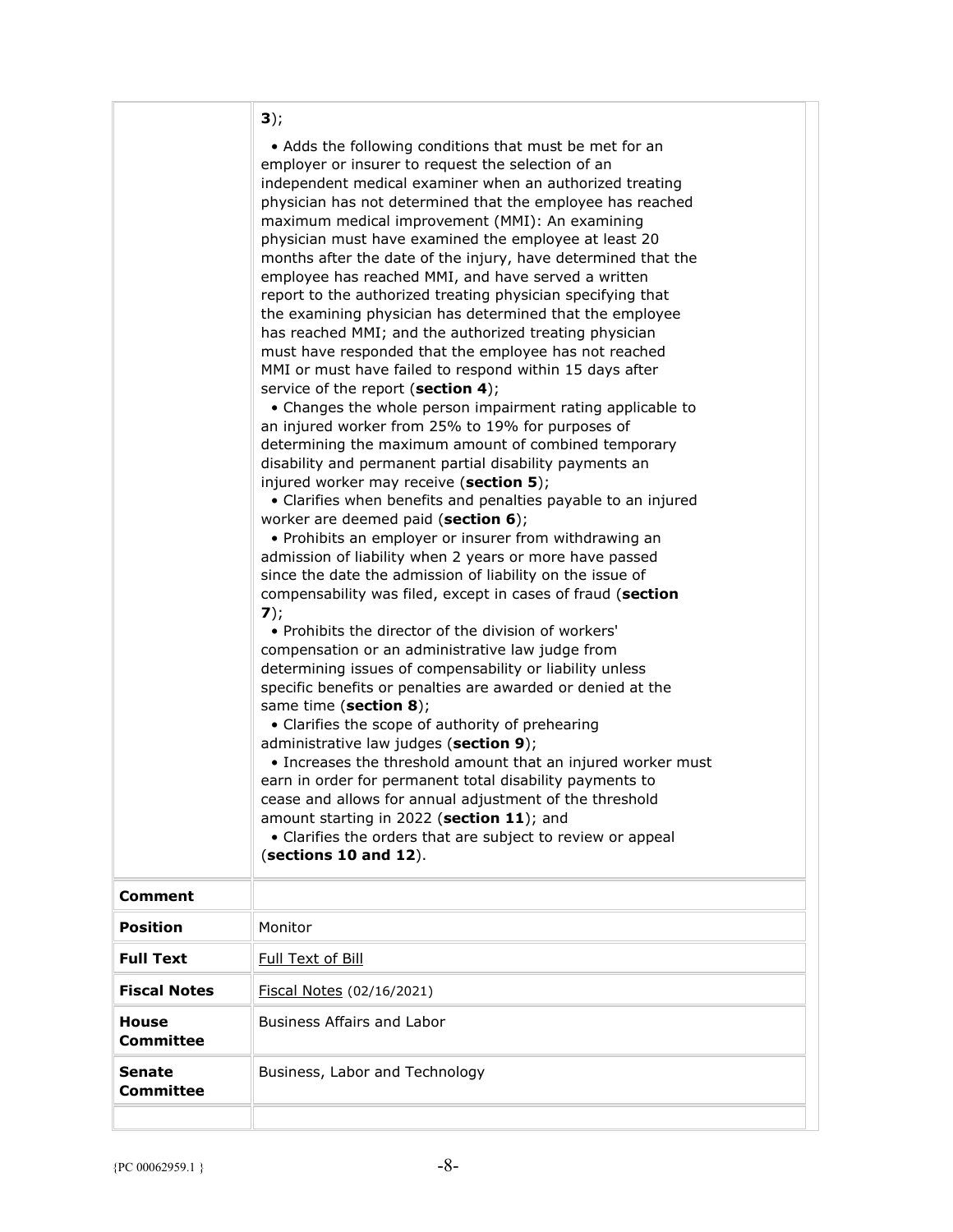| <b>Sponsors</b><br>(House and<br>Senate) | Senate:<br><u>J. Cooke</u> (R)<br>J. Bridges (D)<br>House:<br>K. Van Winkle (R)<br>$M.$ Gray (D)    |
|------------------------------------------|-----------------------------------------------------------------------------------------------------|
| <b>Status</b>                            | Senate Committee on Business, Labor, & Technology Refer Unamended to<br>Appropriations (05/10/2021) |
| <b>Lobbyists</b>                         | Lobbyists                                                                                           |
| <b>Votes</b>                             | Votes all Legislators                                                                               |
| <b>Hearing Date</b>                      | 05/19/2021                                                                                          |

| <b>Bill: HB21-1052</b>                   |                                                                                                                                                                                                                                       |
|------------------------------------------|---------------------------------------------------------------------------------------------------------------------------------------------------------------------------------------------------------------------------------------|
| Title:                                   | Define Pumped Hydroelectricity As Renewable Energy                                                                                                                                                                                    |
| <b>Description</b>                       | Concerning the inclusion of pumped hydroelectric energy generation in the<br>definition of "eligible energy resources" for purposes of meeting Colorado's<br>renewable energy standard.                                               |
| <b>Summary</b>                           | The bill removes the existing restriction on pumped hydroelectric<br>facilities as a source of recycled energy, which is included in the<br>definition of an eligible energy resource under the renewable energy<br>standard statute. |
| <b>Comment</b>                           |                                                                                                                                                                                                                                       |
| <b>Position</b>                          | Monitor                                                                                                                                                                                                                               |
| <b>Full Text</b>                         | Full Text of Bill                                                                                                                                                                                                                     |
| <b>Fiscal Notes</b>                      | Fiscal Notes (03/24/2021)                                                                                                                                                                                                             |
| House<br><b>Committee</b>                | Energy and Environment                                                                                                                                                                                                                |
| <b>Senate</b><br>Committee               | Agriculture and Natural Resources                                                                                                                                                                                                     |
| <b>Sponsors</b><br>(House and<br>Senate) | Senate:<br>R. Woodward (R)<br>House:<br>H. McKean (R)                                                                                                                                                                                 |
| <b>Status</b>                            | Governor Signed (04/22/2021)                                                                                                                                                                                                          |
| Lobbyists                                | Lobbyists                                                                                                                                                                                                                             |
| <b>Votes</b>                             | Votes all Legislators                                                                                                                                                                                                                 |
| <b>Hearing Date</b>                      |                                                                                                                                                                                                                                       |

## **Bill: [HB21-1061](http://coloradocapitolwatch.com/bill/1/HB21-1061/2021/0/)**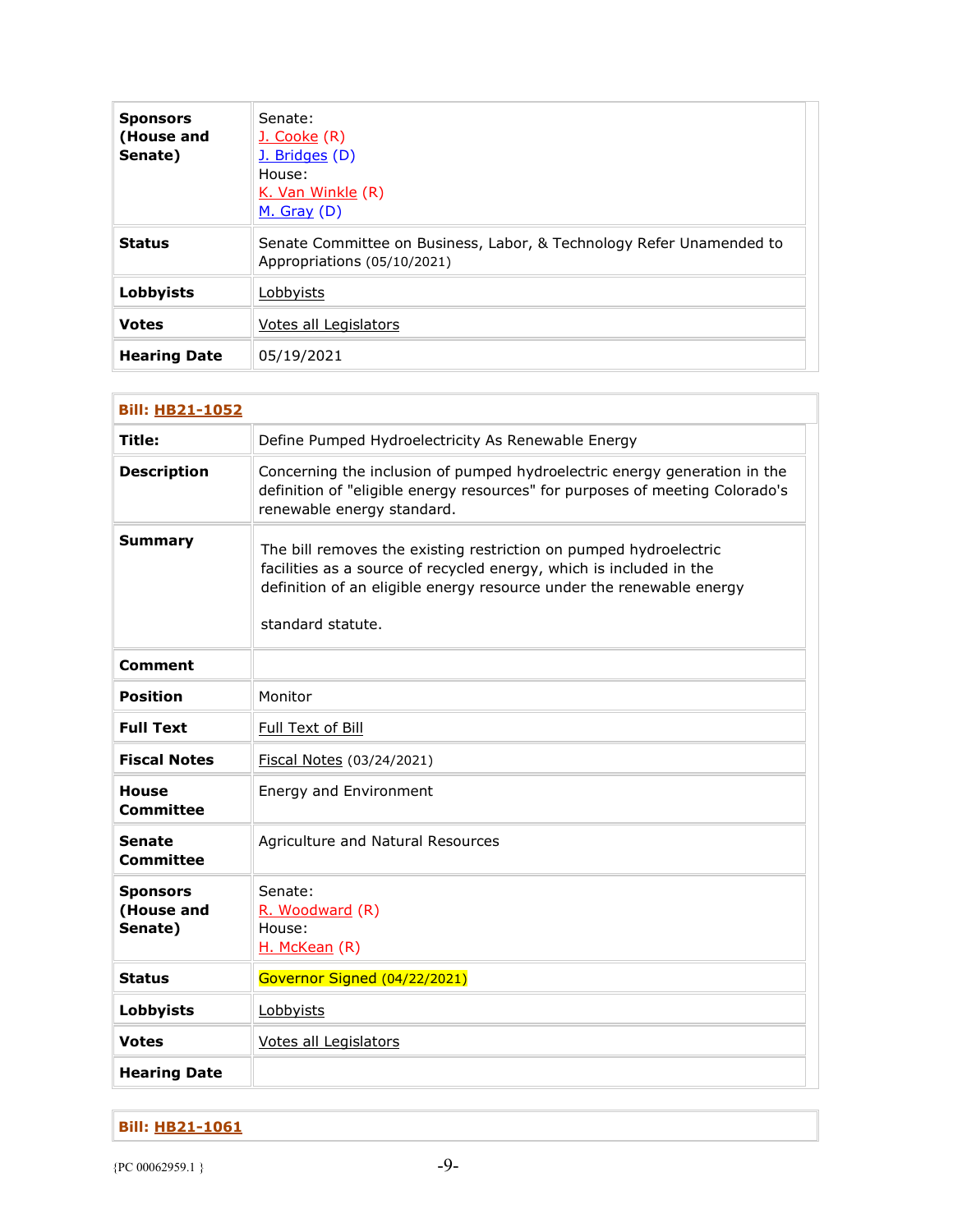| Title:                                   | Residential Land Property Tax Classification                                                                                                                                                                                                                                                                                                                                                                                                                                                                                                                                                                                                                                                                                                                                                                                                                                                                                                                                                                                                                                                                                                                                                   |
|------------------------------------------|------------------------------------------------------------------------------------------------------------------------------------------------------------------------------------------------------------------------------------------------------------------------------------------------------------------------------------------------------------------------------------------------------------------------------------------------------------------------------------------------------------------------------------------------------------------------------------------------------------------------------------------------------------------------------------------------------------------------------------------------------------------------------------------------------------------------------------------------------------------------------------------------------------------------------------------------------------------------------------------------------------------------------------------------------------------------------------------------------------------------------------------------------------------------------------------------|
| <b>Description</b>                       | Concerning the definition of residential land for the purpose of property tax<br>classification.                                                                                                                                                                                                                                                                                                                                                                                                                                                                                                                                                                                                                                                                                                                                                                                                                                                                                                                                                                                                                                                                                               |
| <b>Summary</b>                           | The bill modifies the definition of the term residential land for<br>the purpose of property tax classification. Currently, a parcel of land<br>without a residential improvement is classified as residential land if it is<br>contiguous with a parcel of land under common ownership upon which<br>a residential improvement is located and if it is used as a unit in<br>conjunction with the residential improvements located thereon. The bill<br>modifies classification for this type of parcel by:<br>• Requiring the parcel to have the identical owner as the<br>adjacent parcel based on the record title;<br>• Requiring the parcel to have a related improvement that is<br>essential to the use of a residential improvement located on<br>the identically owned contiguous residential land; and<br>• Specifying that contiguity in this instance is not interrupted<br>by an intervening local service street, alley, or common<br>element in a common-interest community.<br>The bill also removes from the definition parcels of land in a<br>residential subdivision, the exclusive use of which land is established by<br>the ownership of such residential improvements. |
| Comment                                  |                                                                                                                                                                                                                                                                                                                                                                                                                                                                                                                                                                                                                                                                                                                                                                                                                                                                                                                                                                                                                                                                                                                                                                                                |
| Position                                 | Monitor                                                                                                                                                                                                                                                                                                                                                                                                                                                                                                                                                                                                                                                                                                                                                                                                                                                                                                                                                                                                                                                                                                                                                                                        |
| <b>Full Text</b>                         | Full Text of Bill                                                                                                                                                                                                                                                                                                                                                                                                                                                                                                                                                                                                                                                                                                                                                                                                                                                                                                                                                                                                                                                                                                                                                                              |
| <b>Fiscal Notes</b>                      | Fiscal Notes (02/16/2021)                                                                                                                                                                                                                                                                                                                                                                                                                                                                                                                                                                                                                                                                                                                                                                                                                                                                                                                                                                                                                                                                                                                                                                      |
| <b>House</b><br><b>Committee</b>         | Transportation and Local Government                                                                                                                                                                                                                                                                                                                                                                                                                                                                                                                                                                                                                                                                                                                                                                                                                                                                                                                                                                                                                                                                                                                                                            |
| <b>Senate</b><br><b>Committee</b>        | Local Government                                                                                                                                                                                                                                                                                                                                                                                                                                                                                                                                                                                                                                                                                                                                                                                                                                                                                                                                                                                                                                                                                                                                                                               |
| <b>Sponsors</b><br>(House and<br>Senate) | Senate:<br>C. Hansen (D)<br>House:<br>M. Gray (D)                                                                                                                                                                                                                                                                                                                                                                                                                                                                                                                                                                                                                                                                                                                                                                                                                                                                                                                                                                                                                                                                                                                                              |
| <b>Status</b>                            | Governor Signed (04/27/2021)                                                                                                                                                                                                                                                                                                                                                                                                                                                                                                                                                                                                                                                                                                                                                                                                                                                                                                                                                                                                                                                                                                                                                                   |
| <b>Lobbyists</b>                         | Lobbyists                                                                                                                                                                                                                                                                                                                                                                                                                                                                                                                                                                                                                                                                                                                                                                                                                                                                                                                                                                                                                                                                                                                                                                                      |
| <b>Votes</b>                             | <b>Votes all Legislators</b>                                                                                                                                                                                                                                                                                                                                                                                                                                                                                                                                                                                                                                                                                                                                                                                                                                                                                                                                                                                                                                                                                                                                                                   |
| <b>Hearing Date</b>                      |                                                                                                                                                                                                                                                                                                                                                                                                                                                                                                                                                                                                                                                                                                                                                                                                                                                                                                                                                                                                                                                                                                                                                                                                |

| <b>Bill: HB21-1071</b> |                                                                                                                                |
|------------------------|--------------------------------------------------------------------------------------------------------------------------------|
| Title:                 | Ranked Choice Voting In Nonpartisan Elections                                                                                  |
| <b>Description</b>     | Concerning the use of ranked choice voting in nonpartisan elections, and, in<br>connection therewith, making an appropriation. |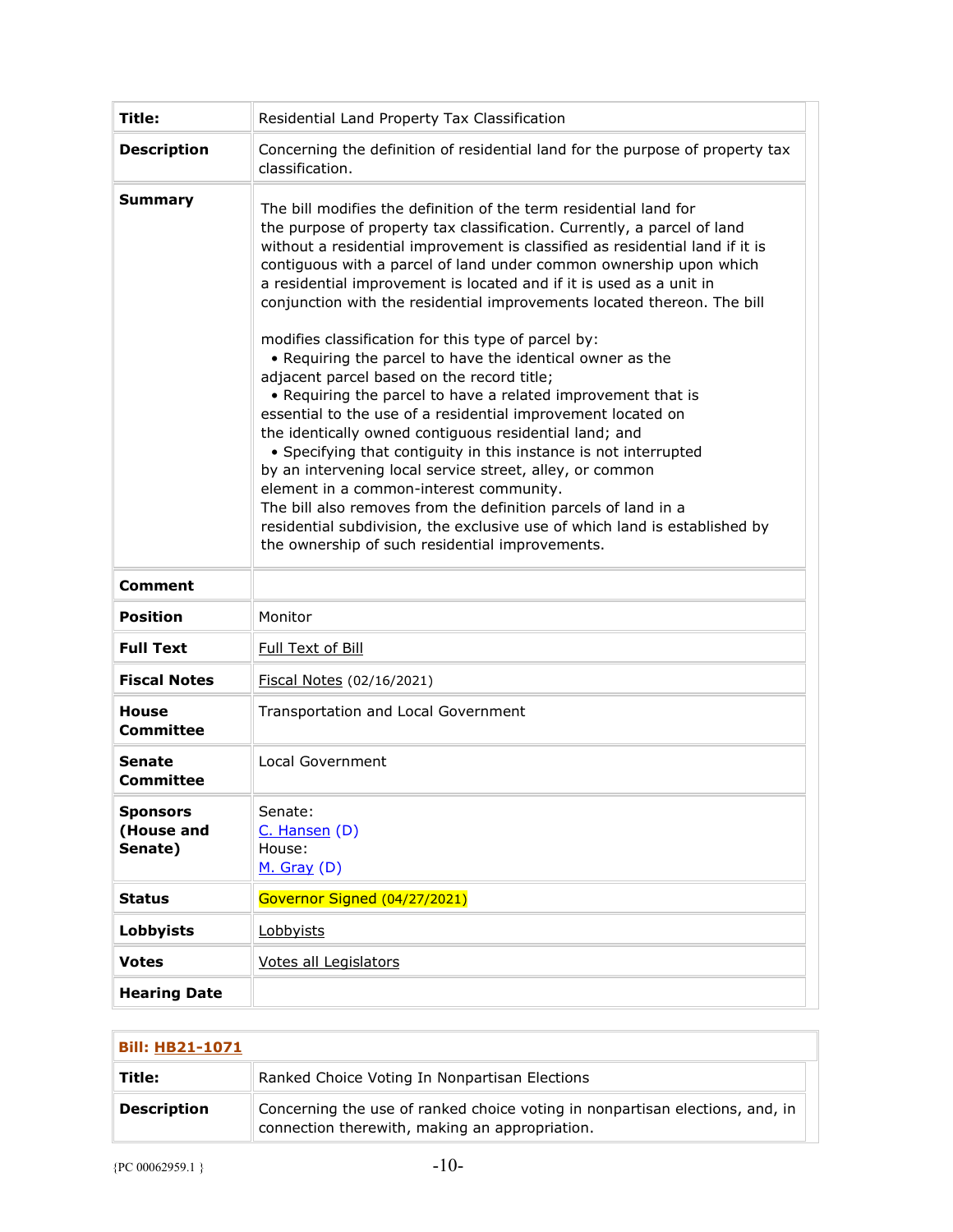| <b>Summary</b>      | Beginning in 2023, the bill allows a municipality to refer a<br>municipal election using instant runoff voting to be conducted as part of<br>a coordinated election. The secretary of state is required to promulgate<br>rules establishing the minimum system requirements and specifications<br>for a voting system to be used in an election using instant runoff voting<br>by March 31, 2022. After March 31, 2022, a system that has been<br>tested<br>and satisfies the standards promulgated by the secretary of state may<br>be<br>submitted for certification for use in an election using instant runoff<br>voting. If the secretary of state certifies a system, the secretary is<br>required<br>to negotiate and purchase, if possible, a single annual statewide license<br>with the provider to allow each county that uses the voting system to<br>conduct elections using instant runoff voting.<br>On and after January 1, 2023, a statutory city or town or home rule<br>municipality that has taken formal action to conduct an election using<br>instant runoff voting may refer the election to be conducted as part of a<br>coordinated election by providing written notice to the county clerk and<br>recorder. If the county uses a voting system that is certified for use in<br>an<br>election using instant runoff voting, the county clerk and recorder must |
|---------------------|-------------------------------------------------------------------------------------------------------------------------------------------------------------------------------------------------------------------------------------------------------------------------------------------------------------------------------------------------------------------------------------------------------------------------------------------------------------------------------------------------------------------------------------------------------------------------------------------------------------------------------------------------------------------------------------------------------------------------------------------------------------------------------------------------------------------------------------------------------------------------------------------------------------------------------------------------------------------------------------------------------------------------------------------------------------------------------------------------------------------------------------------------------------------------------------------------------------------------------------------------------------------------------------------------------------------------------------------------------------------------------------------|
|                     | conduct the election as part of the coordinated election. The municipality<br>referring the election is responsible for any reasonable additional costs<br>the<br>county incurs as a result of conducting an instant runoff voting election.<br>If the referring municipality is located in more than one county, the<br>counties are required to conduct the election using instant runoff voting<br>only if each county receives timely notice, each county uses a voting<br>system certified for such use, and the data from all the counties' voting<br>systems can be tabulated together in accordance with rules promulgated<br>by the secretary of state for conducting instant runoff elections across<br>multiple counties. The counties and the municipality are required to<br>enter<br>into an agreement for the conduct of the election, which must specify<br>the<br>procedures for the county canvass boards to canvass the election.<br>For any instant runoff voting election conducted as part of a<br>coordinated election, the secretary of state is the designated election<br>official responsible for tabulating and reporting the results. The<br>secretary<br>of state is required, by December 31, 2022, to promulgate rules related                                                                                                                            |
|                     | to<br>instant runoff voting elections including the procedures for conducting<br>logic and accuracy tests and risk limiting audits, and for the tabulation,<br>reporting, and canvassing of results.                                                                                                                                                                                                                                                                                                                                                                                                                                                                                                                                                                                                                                                                                                                                                                                                                                                                                                                                                                                                                                                                                                                                                                                      |
| <b>Comment</b>      |                                                                                                                                                                                                                                                                                                                                                                                                                                                                                                                                                                                                                                                                                                                                                                                                                                                                                                                                                                                                                                                                                                                                                                                                                                                                                                                                                                                           |
| <b>Position</b>     | Monitor                                                                                                                                                                                                                                                                                                                                                                                                                                                                                                                                                                                                                                                                                                                                                                                                                                                                                                                                                                                                                                                                                                                                                                                                                                                                                                                                                                                   |
| <b>Full Text</b>    | Full Text of Bill                                                                                                                                                                                                                                                                                                                                                                                                                                                                                                                                                                                                                                                                                                                                                                                                                                                                                                                                                                                                                                                                                                                                                                                                                                                                                                                                                                         |
| <b>Fiscal Notes</b> | Fiscal Notes (03/19/2021)                                                                                                                                                                                                                                                                                                                                                                                                                                                                                                                                                                                                                                                                                                                                                                                                                                                                                                                                                                                                                                                                                                                                                                                                                                                                                                                                                                 |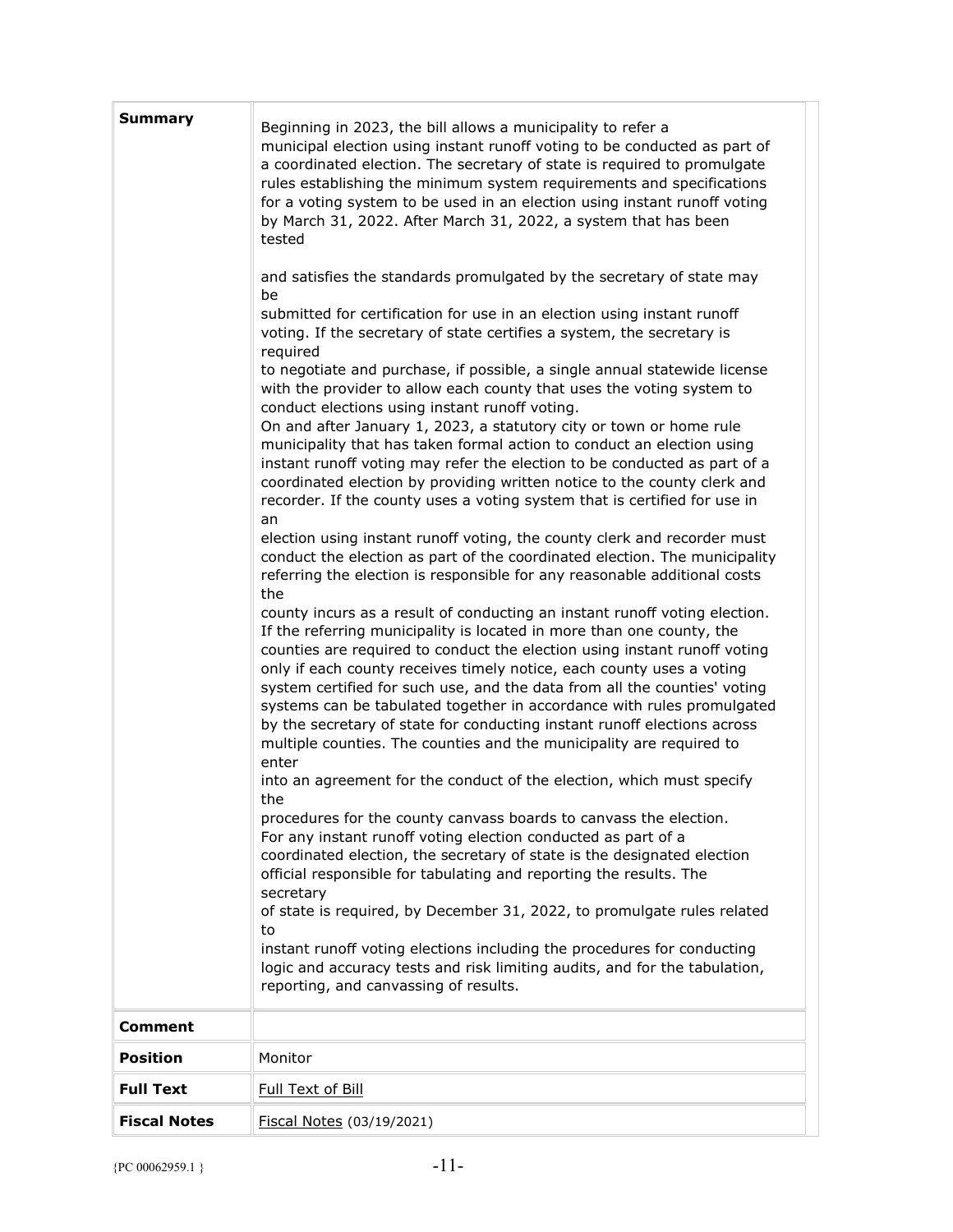| <b>House</b><br>Committee                | State, Civic, Military and Veterans Affairs                                                        |
|------------------------------------------|----------------------------------------------------------------------------------------------------|
| Senate<br>Committee                      | State, Veterans and Military Affairs                                                               |
| <b>Sponsors</b><br>(House and<br>Senate) | Senate:<br><u>F. Winter</u> (D)<br>S. Fenberg (D)<br>House:<br>C. Kennedy (D)                      |
| <b>Status</b>                            | Senate Committee on State, Veterans, & Military Affairs Refer Unamended<br>to Finance (05/11/2021) |
| <b>Lobbyists</b>                         | <u>Lobbyists</u>                                                                                   |
| <b>Votes</b>                             | Votes all Legislators                                                                              |
| <b>Hearing Date</b>                      | 05/19/2021                                                                                         |

| <b>Bill: HB21-1077</b> |                                                                                                                                                                                                                                                                                                                                                                                                                                                                                                                                                                                                                                                                                                                                                                                                                                                                                                                                                                                                                                                      |
|------------------------|------------------------------------------------------------------------------------------------------------------------------------------------------------------------------------------------------------------------------------------------------------------------------------------------------------------------------------------------------------------------------------------------------------------------------------------------------------------------------------------------------------------------------------------------------------------------------------------------------------------------------------------------------------------------------------------------------------------------------------------------------------------------------------------------------------------------------------------------------------------------------------------------------------------------------------------------------------------------------------------------------------------------------------------------------|
| Title:                 | Legislative Oversight Committee Concerning Tax Policy                                                                                                                                                                                                                                                                                                                                                                                                                                                                                                                                                                                                                                                                                                                                                                                                                                                                                                                                                                                                |
| <b>Description</b>     | Concerning the creation of the legislative oversight committee concerning<br>tax policy, and, in connection therewith, making an appropriation.                                                                                                                                                                                                                                                                                                                                                                                                                                                                                                                                                                                                                                                                                                                                                                                                                                                                                                      |
| <b>Summary</b>         | The bill creates the legislative oversight committee concerning tax<br>policy (committee) and the associated task force (task force).<br>The committee is required to review the policy considerations<br>contained in the tax expenditure evaluations prepared by the state<br>auditor<br>and is responsible for the oversight of the task force. The committee<br>may<br>recommend legislative changes that are treated as bills recommended<br>by<br>an interim legislative committee.<br>The task force is required to study tax policy and develop and<br>propose for committee consideration any modifications to the current<br>system of state and local taxation.<br>The task force is also authorized, upon request by a committee<br>member, to provide evidence-based feedback on the potential benefits<br>or<br>consequences of a legislative or other policy proposal not directly<br>affiliated with or generated by the task force, including any bill or<br>resolution introduced by the general assembly that affects tax policy. |
| Comment                |                                                                                                                                                                                                                                                                                                                                                                                                                                                                                                                                                                                                                                                                                                                                                                                                                                                                                                                                                                                                                                                      |
| <b>Position</b>        | Monitor                                                                                                                                                                                                                                                                                                                                                                                                                                                                                                                                                                                                                                                                                                                                                                                                                                                                                                                                                                                                                                              |
| <b>Full Text</b>       | Full Text of Bill                                                                                                                                                                                                                                                                                                                                                                                                                                                                                                                                                                                                                                                                                                                                                                                                                                                                                                                                                                                                                                    |
| <b>Fiscal Notes</b>    | Fiscal Notes (02/24/2021)                                                                                                                                                                                                                                                                                                                                                                                                                                                                                                                                                                                                                                                                                                                                                                                                                                                                                                                                                                                                                            |
| <b>House</b>           | Finance                                                                                                                                                                                                                                                                                                                                                                                                                                                                                                                                                                                                                                                                                                                                                                                                                                                                                                                                                                                                                                              |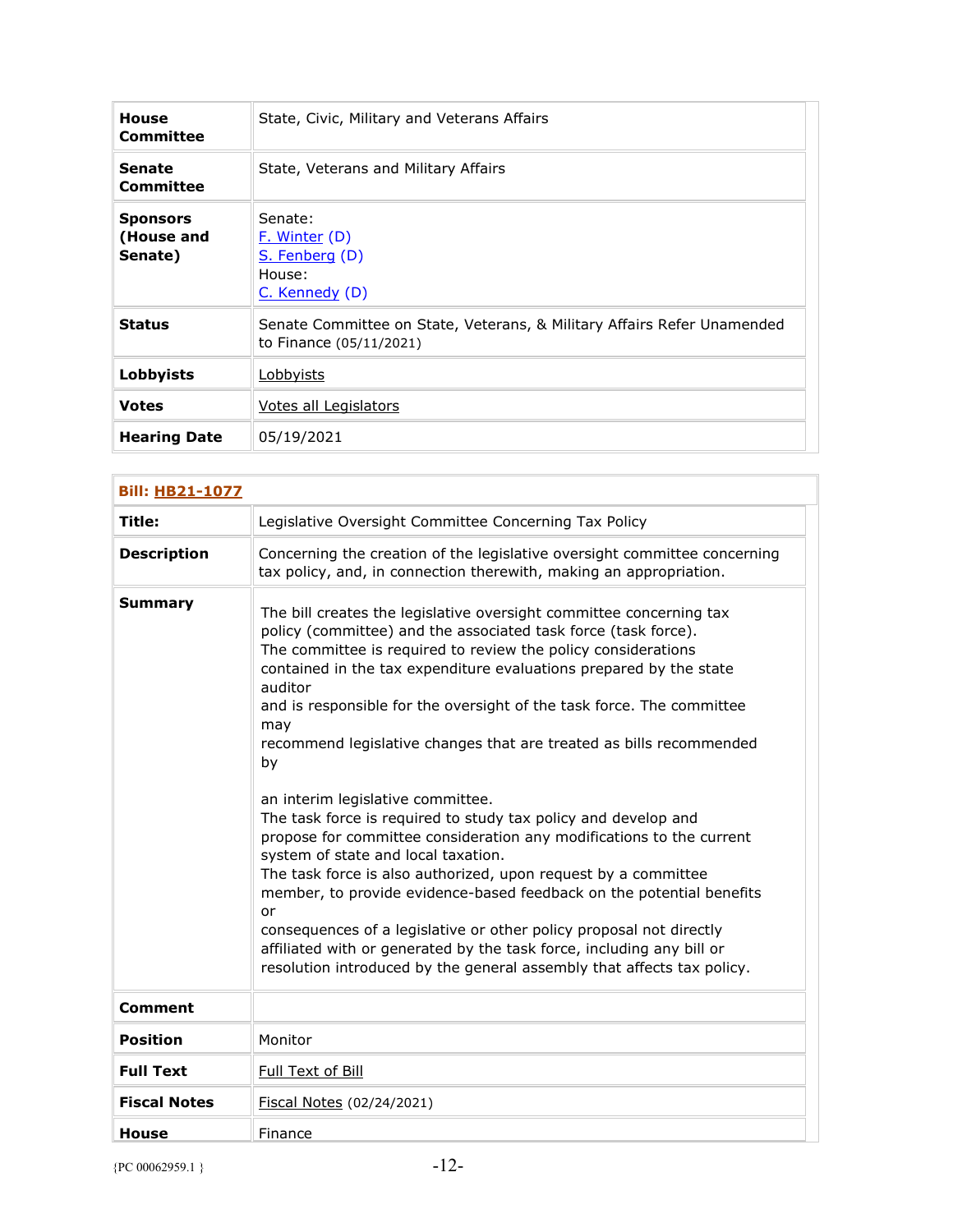| Committee                                |                                                                                                 |
|------------------------------------------|-------------------------------------------------------------------------------------------------|
| <b>Senate</b><br><b>Committee</b>        | Finance                                                                                         |
| <b>Sponsors</b><br>(House and<br>Senate) | Senate:<br>D. Moreno (D)<br>J. Gonzales (D)<br>House:<br>A. Benavidez (D)<br><b>S. Bird (D)</b> |
| <b>Status</b>                            | Introduced In Senate - Assigned to Finance (05/13/2021)                                         |
| Lobbyists                                | Lobbyists                                                                                       |
| <b>Votes</b>                             | Votes all Legislators                                                                           |
| <b>Hearing Date</b>                      | 05/24/2021                                                                                      |

| <b>Bill: HB21-1086</b>           |                                                                                                                                                                                                                                                                                                                                                                                                                                                                                                                                                                                                                                                                                                                                                                                                                                           |
|----------------------------------|-------------------------------------------------------------------------------------------------------------------------------------------------------------------------------------------------------------------------------------------------------------------------------------------------------------------------------------------------------------------------------------------------------------------------------------------------------------------------------------------------------------------------------------------------------------------------------------------------------------------------------------------------------------------------------------------------------------------------------------------------------------------------------------------------------------------------------------------|
| Title:                           | Voter Proof Of Citizenship Requirement                                                                                                                                                                                                                                                                                                                                                                                                                                                                                                                                                                                                                                                                                                                                                                                                    |
| <b>Description</b>               | Concerning requirements to provide proof of citizenship to vote.                                                                                                                                                                                                                                                                                                                                                                                                                                                                                                                                                                                                                                                                                                                                                                          |
| <b>Summary</b>                   | The bill provides that only an elector who has provided proof of<br>citizenship can vote in an election. Registered electors who have<br>presented a county clerk and recorder with proof of citizenship receive<br>regular mail ballots. All other registered electors receive provisional mail<br>ballots. Electors who receive provisional mail ballots must present those<br>ballots at the county clerk and recorder's office and must provide proof<br>of<br>citizenship at the county clerk and recorder's office.<br>The bill also ensures that only voters who have provided proof of<br>citizenship can cast a regular in-person ballot.<br>Finally, the bill requires the computerized statewide voter<br>registration list maintained by the secretary of state to note whether an<br>elector has shown proof of citizenship. |
| <b>Comment</b>                   |                                                                                                                                                                                                                                                                                                                                                                                                                                                                                                                                                                                                                                                                                                                                                                                                                                           |
| <b>Position</b>                  | Monitor                                                                                                                                                                                                                                                                                                                                                                                                                                                                                                                                                                                                                                                                                                                                                                                                                                   |
| <b>Full Text</b>                 | Full Text of Bill                                                                                                                                                                                                                                                                                                                                                                                                                                                                                                                                                                                                                                                                                                                                                                                                                         |
| <b>Fiscal Notes</b>              | Fiscal Notes (02/24/2021)                                                                                                                                                                                                                                                                                                                                                                                                                                                                                                                                                                                                                                                                                                                                                                                                                 |
| <b>House</b><br><b>Committee</b> | State, Civic, Military and Veterans Affairs                                                                                                                                                                                                                                                                                                                                                                                                                                                                                                                                                                                                                                                                                                                                                                                               |
| <b>Senate</b><br>Committee       |                                                                                                                                                                                                                                                                                                                                                                                                                                                                                                                                                                                                                                                                                                                                                                                                                                           |
| <b>Sponsors</b><br>(House and    | Senate:                                                                                                                                                                                                                                                                                                                                                                                                                                                                                                                                                                                                                                                                                                                                                                                                                                   |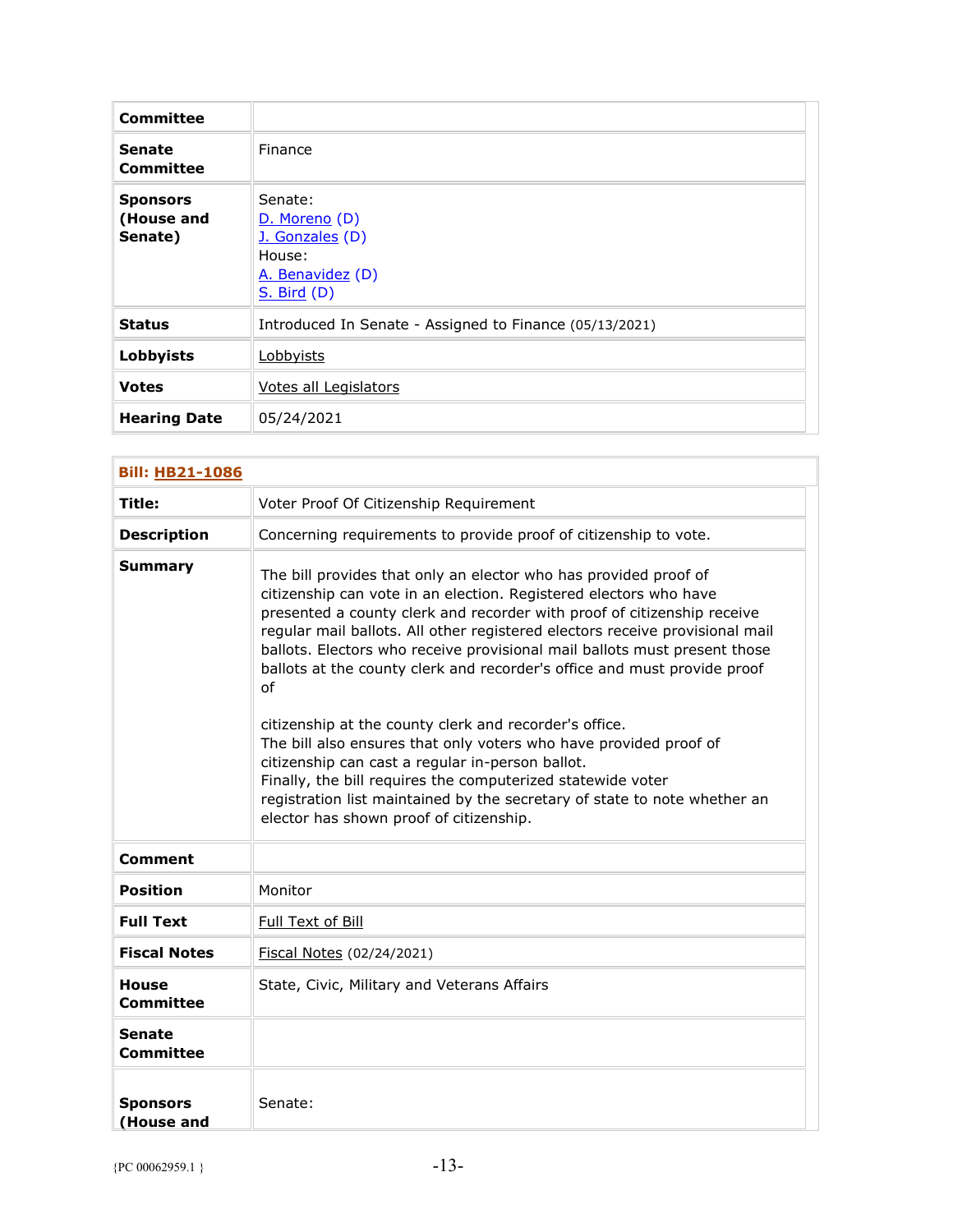| Senate)             | House:<br>$S.$ Luck $(R)$                                                                           |
|---------------------|-----------------------------------------------------------------------------------------------------|
| <b>Status</b>       | House Committee on State, Civic, Military, & Veterans Affairs Postpone<br>Indefinitely (03/29/2021) |
| Lobbyists           | Lobbyists                                                                                           |
| <b>Votes</b>        | Votes all Legislators                                                                               |
| <b>Hearing Date</b> |                                                                                                     |

| <b>Bill: HB21-1095</b>     |                                                                                                                                                                                                                                                                                                                                                                                                                                                                                                                                                                                                                                                                                                                                                                                                                                                                                                                                                                                                                                                                                                                                                                                                                                                                                                                                                                                                                                                                                                                                        |
|----------------------------|----------------------------------------------------------------------------------------------------------------------------------------------------------------------------------------------------------------------------------------------------------------------------------------------------------------------------------------------------------------------------------------------------------------------------------------------------------------------------------------------------------------------------------------------------------------------------------------------------------------------------------------------------------------------------------------------------------------------------------------------------------------------------------------------------------------------------------------------------------------------------------------------------------------------------------------------------------------------------------------------------------------------------------------------------------------------------------------------------------------------------------------------------------------------------------------------------------------------------------------------------------------------------------------------------------------------------------------------------------------------------------------------------------------------------------------------------------------------------------------------------------------------------------------|
| Title:                     | 811 Locate Exemption For County Road Maintenance                                                                                                                                                                                                                                                                                                                                                                                                                                                                                                                                                                                                                                                                                                                                                                                                                                                                                                                                                                                                                                                                                                                                                                                                                                                                                                                                                                                                                                                                                       |
| <b>Description</b>         | Concerning excavation notification requirements for underground facility<br>location in connection with county road maintenance.                                                                                                                                                                                                                                                                                                                                                                                                                                                                                                                                                                                                                                                                                                                                                                                                                                                                                                                                                                                                                                                                                                                                                                                                                                                                                                                                                                                                       |
| Summary                    | Current law requires an individual or entity to notify the statewide<br>notification association of all owners and operators of underground<br>facilities of its intent to engage in excavation so that any underground<br>facilities that the excavation might affect, such as water and sewer<br>pipes,<br>gas lines, and electric or cable lines, can be located and marked before<br>excavation begins. Underground facilities are often located beneath<br>county gravel and dirt roads, normally at a depth of at least 18 inches<br>below the road surface. Counties maintain the profile and surface<br>condition of such county roads and county road rights-of-way by<br>engaging in routine and emergency maintenance activities that do not<br>disturb more than 6 inches in depth. These maintenance activities<br>currently trigger the excavation notification requirement, and the related<br>requirement that the location of underground facilities be marked, even<br>though they occur above the levels where underground facilities are<br>located. To prevent such activities from triggering the excavation<br>notification requirement, the bill specifies that excavation does not<br>include routine or emergency maintenance of right-of-way on<br>county-owned gravel or dirt roads performed by county employees that:<br>. Does not lower the existing grade or elevation of the road,<br>shoulder, and ditches; and<br>• Does not disturb more than 6 inches in depth during<br>maintenance operations. |
| Comment                    |                                                                                                                                                                                                                                                                                                                                                                                                                                                                                                                                                                                                                                                                                                                                                                                                                                                                                                                                                                                                                                                                                                                                                                                                                                                                                                                                                                                                                                                                                                                                        |
| <b>Position</b>            | Monitor                                                                                                                                                                                                                                                                                                                                                                                                                                                                                                                                                                                                                                                                                                                                                                                                                                                                                                                                                                                                                                                                                                                                                                                                                                                                                                                                                                                                                                                                                                                                |
| <b>Full Text</b>           | Full Text of Bill                                                                                                                                                                                                                                                                                                                                                                                                                                                                                                                                                                                                                                                                                                                                                                                                                                                                                                                                                                                                                                                                                                                                                                                                                                                                                                                                                                                                                                                                                                                      |
| <b>Fiscal Notes</b>        | Fiscal Notes (03/05/2021)                                                                                                                                                                                                                                                                                                                                                                                                                                                                                                                                                                                                                                                                                                                                                                                                                                                                                                                                                                                                                                                                                                                                                                                                                                                                                                                                                                                                                                                                                                              |
| <b>House</b><br>Committee  | Transportation and Local Government                                                                                                                                                                                                                                                                                                                                                                                                                                                                                                                                                                                                                                                                                                                                                                                                                                                                                                                                                                                                                                                                                                                                                                                                                                                                                                                                                                                                                                                                                                    |
| Senate<br><b>Committee</b> | Local Government                                                                                                                                                                                                                                                                                                                                                                                                                                                                                                                                                                                                                                                                                                                                                                                                                                                                                                                                                                                                                                                                                                                                                                                                                                                                                                                                                                                                                                                                                                                       |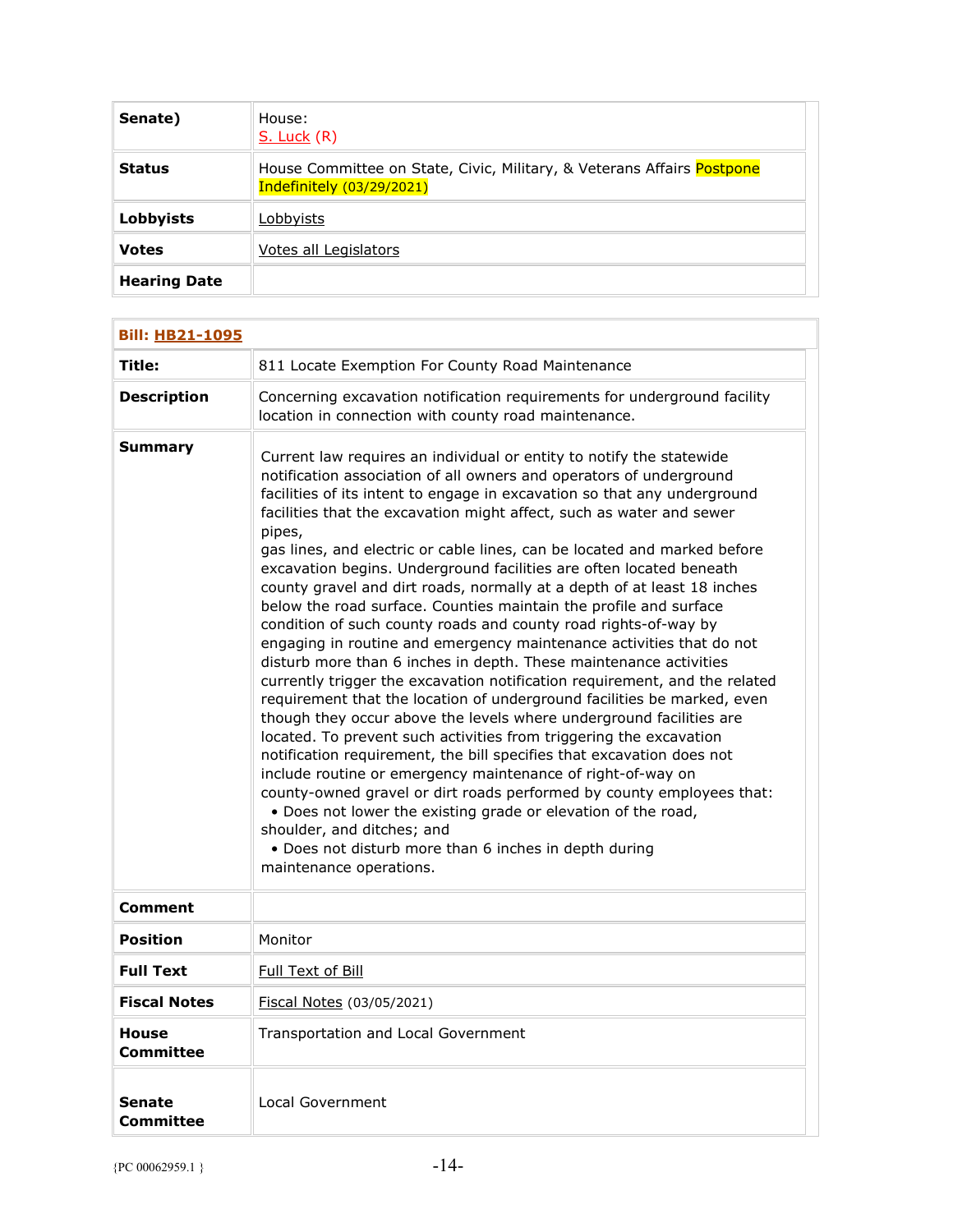| <b>Sponsors</b><br>(House and<br>Senate) | Senate:<br><u>J. Ginal</u> (D)<br>R. Woodward (R)<br>House:<br>M. Baisley (R)<br>$C.$ Kipp $(D)$ |
|------------------------------------------|--------------------------------------------------------------------------------------------------|
| <b>Status</b>                            | Sent to the Governor (05/11/2021)                                                                |
| Lobbyists                                | Lobbyists                                                                                        |
| <b>Votes</b>                             | Votes all Legislators                                                                            |
| <b>Hearing Date</b>                      |                                                                                                  |

| <b>Bill: HB21-1100</b>                   |                                                                                                                                                                                                                                                                                                                                                                                                                                                                                                                                                                                                                                                                                                                                                                                                                                                                                                                                                     |  |
|------------------------------------------|-----------------------------------------------------------------------------------------------------------------------------------------------------------------------------------------------------------------------------------------------------------------------------------------------------------------------------------------------------------------------------------------------------------------------------------------------------------------------------------------------------------------------------------------------------------------------------------------------------------------------------------------------------------------------------------------------------------------------------------------------------------------------------------------------------------------------------------------------------------------------------------------------------------------------------------------------------|--|
| Title:                                   | Electronic Filing Of Documents With Governmental Entities                                                                                                                                                                                                                                                                                                                                                                                                                                                                                                                                                                                                                                                                                                                                                                                                                                                                                           |  |
| <b>Description</b>                       | Concerning the ability to file documents electronically with governmental<br>entities.                                                                                                                                                                                                                                                                                                                                                                                                                                                                                                                                                                                                                                                                                                                                                                                                                                                              |  |
| <b>Summary</b>                           | The bill requires a governmental entity to establish an electronic<br>filing option by January 1, 2022, for each document required or allowed<br>to be filed with the governmental entity. A governmental entity includes<br>each principal department of the state and each county, and any<br>agency,<br>department, board, or division thereof. The electronic filing option may<br>include accepting a scanned copy of the original document by email or<br>through a secure file transfer system. The electronic filing option must<br>comply with existing requirements for a governmental entity to have<br>reasonable security practices in place if the governmental entity receives<br>or maintains personal identifying information. The governmental entity<br>is not authorized to require a filing to be made only by electronic filing<br>if the department does not have authority under other law to require<br>electronic filing. |  |
| Comment                                  |                                                                                                                                                                                                                                                                                                                                                                                                                                                                                                                                                                                                                                                                                                                                                                                                                                                                                                                                                     |  |
| <b>Position</b>                          | Monitor                                                                                                                                                                                                                                                                                                                                                                                                                                                                                                                                                                                                                                                                                                                                                                                                                                                                                                                                             |  |
| <b>Full Text</b>                         | Full Text of Bill                                                                                                                                                                                                                                                                                                                                                                                                                                                                                                                                                                                                                                                                                                                                                                                                                                                                                                                                   |  |
| <b>Fiscal Notes</b>                      | Fiscal Notes (04/14/2021)                                                                                                                                                                                                                                                                                                                                                                                                                                                                                                                                                                                                                                                                                                                                                                                                                                                                                                                           |  |
| <b>House</b><br><b>Committee</b>         | Finance                                                                                                                                                                                                                                                                                                                                                                                                                                                                                                                                                                                                                                                                                                                                                                                                                                                                                                                                             |  |
| <b>Senate</b><br>Committee               | Finance                                                                                                                                                                                                                                                                                                                                                                                                                                                                                                                                                                                                                                                                                                                                                                                                                                                                                                                                             |  |
| <b>Sponsors</b><br>(House and<br>Senate) | Senate:<br>P. Lundeen (R)<br>J. Bridges (D)                                                                                                                                                                                                                                                                                                                                                                                                                                                                                                                                                                                                                                                                                                                                                                                                                                                                                                         |  |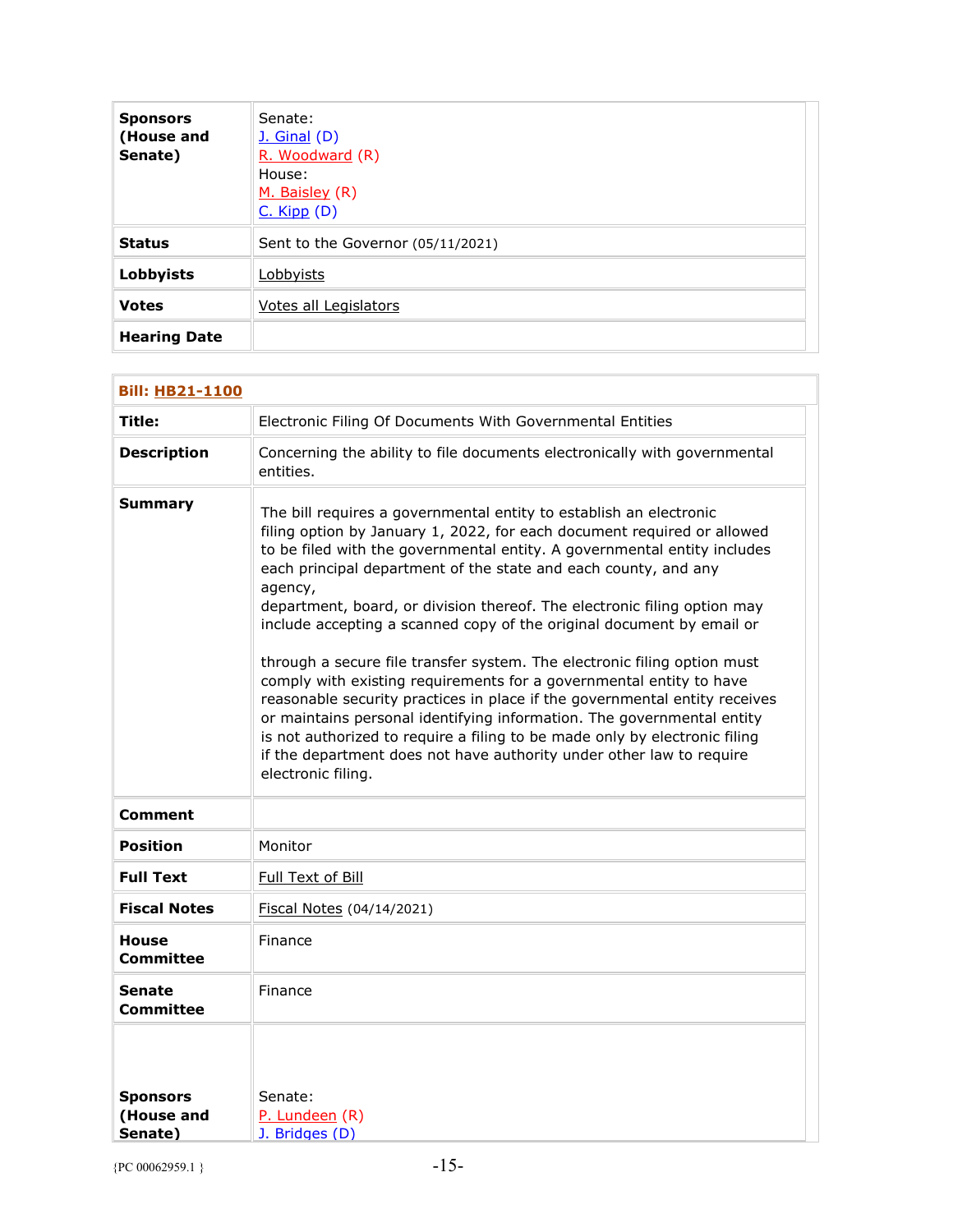|                     | House:<br>S. Gonzales-Gutierrez (D)<br>M. Soper (R)      |
|---------------------|----------------------------------------------------------|
| <b>Status</b>       | Senate Third Reading Passed - No Amendments (05/04/2021) |
| <b>Lobbyists</b>    | Lobbyists                                                |
| <b>Votes</b>        | Votes all Legislators                                    |
| <b>Hearing Date</b> |                                                          |

| <b>Bill: HB21-1105</b> |                                                                                                                                                                                                                                                                                                                                                                                                                                                                                                                                                                                                                                                                                                                                                                                                                                                                                                                                                                                                                                                                                                                                                                                                                                                                                                                                                                                                                                                                                                                                                                                                                                                                                                                                                                                                                                                                                                                                                                                                                                                                                                                                                                                       |
|------------------------|---------------------------------------------------------------------------------------------------------------------------------------------------------------------------------------------------------------------------------------------------------------------------------------------------------------------------------------------------------------------------------------------------------------------------------------------------------------------------------------------------------------------------------------------------------------------------------------------------------------------------------------------------------------------------------------------------------------------------------------------------------------------------------------------------------------------------------------------------------------------------------------------------------------------------------------------------------------------------------------------------------------------------------------------------------------------------------------------------------------------------------------------------------------------------------------------------------------------------------------------------------------------------------------------------------------------------------------------------------------------------------------------------------------------------------------------------------------------------------------------------------------------------------------------------------------------------------------------------------------------------------------------------------------------------------------------------------------------------------------------------------------------------------------------------------------------------------------------------------------------------------------------------------------------------------------------------------------------------------------------------------------------------------------------------------------------------------------------------------------------------------------------------------------------------------------|
| Title:                 | Low-income Utility Payment Assistance Contributions                                                                                                                                                                                                                                                                                                                                                                                                                                                                                                                                                                                                                                                                                                                                                                                                                                                                                                                                                                                                                                                                                                                                                                                                                                                                                                                                                                                                                                                                                                                                                                                                                                                                                                                                                                                                                                                                                                                                                                                                                                                                                                                                   |
| <b>Description</b>     | Concerning utility customers' financial contributions for low-income utility<br>assistance, and, in connection therewith, making an appropriation.                                                                                                                                                                                                                                                                                                                                                                                                                                                                                                                                                                                                                                                                                                                                                                                                                                                                                                                                                                                                                                                                                                                                                                                                                                                                                                                                                                                                                                                                                                                                                                                                                                                                                                                                                                                                                                                                                                                                                                                                                                    |
| <b>Summary</b>         | Section 1 of the bill removes the low-income energy assistance<br>program administered by Energy Outreach Colorado (EOC) from the<br>grant program reserve funded by tier 2 severance tax operational fund<br>money.<br>Section 2 clarifies that the definition of a low-income utility<br>customer, with regard to the public utilities commission's (PUC)<br>consideration of a preference or advantage that a gas or electric utility<br>grants a low-income utility customer, means a utility customer who<br>meets<br>the Colorado department of human services' income eligibility criteria.<br>Sections 3 and 4 make modifications to the legislative commission<br>on low-income energy assistance, wherein section 3 expands the<br>commission's scope to include water utility assistance and section 4<br>reduces the composition of the commission from 11 members to 7<br>members. Section 4 also requires the commission to:<br>• Advise the Colorado energy office (office) on grants<br>awarded from the federal department of energy regarding<br>the office's weatherization assistance program;<br>• Advise water utilities that provide their customers with<br>utility assistance and efficiency programs; and<br>. Review EOC's annual budget that it submits to the PUC<br>regarding the use of funding for utility bill payment<br>assistance.<br>Sections 5, 6, and 8 to 10 concern the creation of an energy<br>assistance system benefit charge, which is a mandatory monthly charge<br>that investor-owned electric and gas utilities are required to collect from<br>their customers. The initial amount of the charge per customer is \$1 for<br>electric service provided and \$1 for natural gas service provided, but the<br>PUC may adopt rules to modify the amount of the charge, so long as the<br>charge is at least \$1 per service provided. Investor-owned utilities are<br>required to remit the charges collected to EOC to help finance the direct<br>utility bill payment assistance and energy retrofit programs that EOC<br>administers for low-income households.<br>Sections 7 and 11 concern voluntary, opt-in charges that a water |
|                        | utility may offer its customers to help finance the water utility bill                                                                                                                                                                                                                                                                                                                                                                                                                                                                                                                                                                                                                                                                                                                                                                                                                                                                                                                                                                                                                                                                                                                                                                                                                                                                                                                                                                                                                                                                                                                                                                                                                                                                                                                                                                                                                                                                                                                                                                                                                                                                                                                |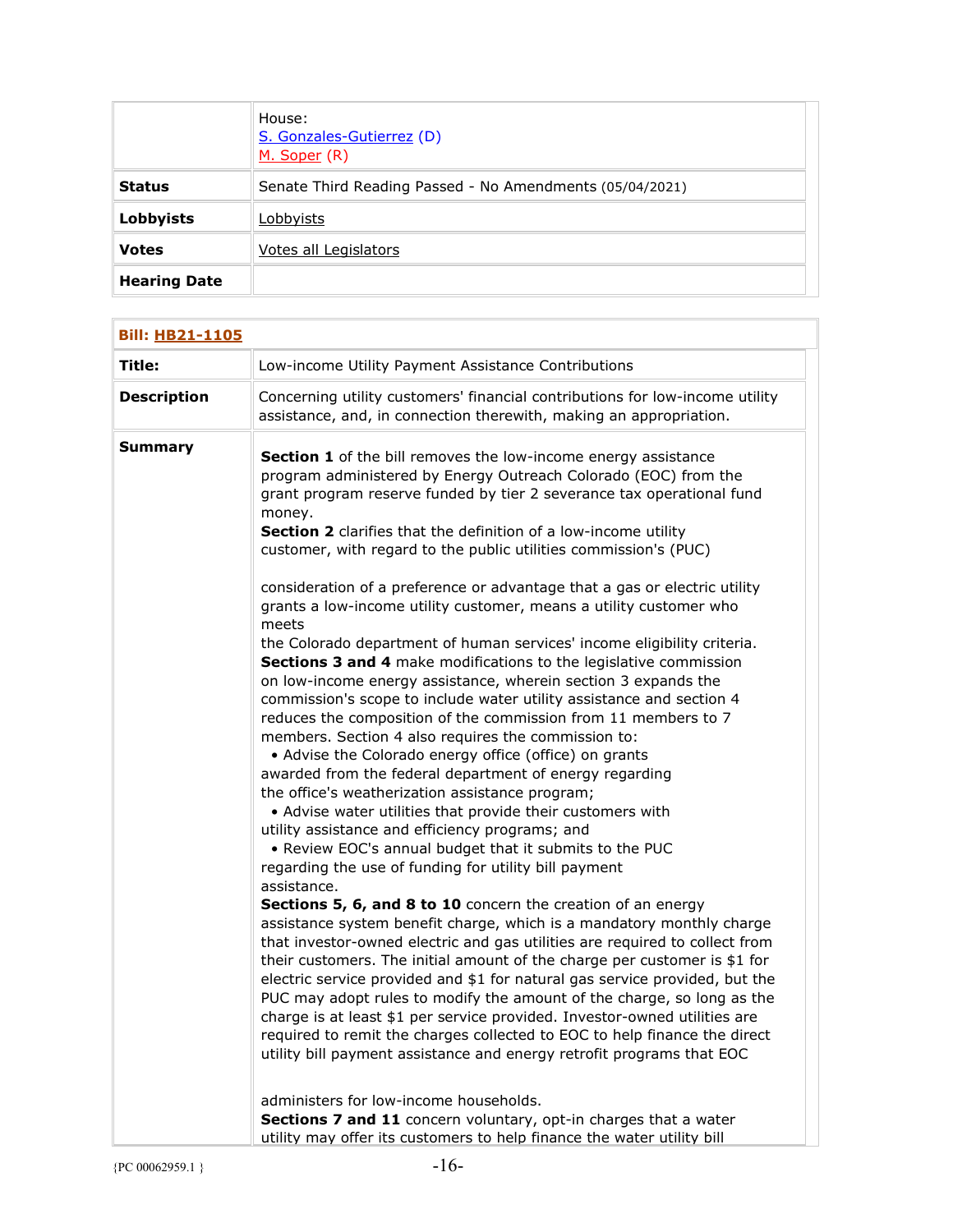|                                          | payment assistance program that EOC administers. Alternatively, a<br>water<br>utility may implement its own water utility bill payment assistance<br>program.<br>Section 12 requires EOC and the office, when installing energy<br>retrofits for low-income households, to prioritize customer savings,<br>emission reductions, and improving indoor air quality.<br>Section 13 governs reporting requirements for EOC regarding the<br>mandatory monthly energy assistance system benefit charge and<br>voluntary, opt-in monthly water utility bill payment assistance<br>collections.<br>Sections 14 to 17 make conforming amendments. |
|------------------------------------------|-------------------------------------------------------------------------------------------------------------------------------------------------------------------------------------------------------------------------------------------------------------------------------------------------------------------------------------------------------------------------------------------------------------------------------------------------------------------------------------------------------------------------------------------------------------------------------------------------------------------------------------------|
| Comment                                  |                                                                                                                                                                                                                                                                                                                                                                                                                                                                                                                                                                                                                                           |
| <b>Position</b>                          | <b>Support</b>                                                                                                                                                                                                                                                                                                                                                                                                                                                                                                                                                                                                                            |
| <b>Full Text</b>                         | Full Text of Bill                                                                                                                                                                                                                                                                                                                                                                                                                                                                                                                                                                                                                         |
| <b>Fiscal Notes</b>                      | Fiscal Notes (04/16/2021)                                                                                                                                                                                                                                                                                                                                                                                                                                                                                                                                                                                                                 |
| <b>House</b><br><b>Committee</b>         | Finance                                                                                                                                                                                                                                                                                                                                                                                                                                                                                                                                                                                                                                   |
| <b>Senate</b><br><b>Committee</b>        |                                                                                                                                                                                                                                                                                                                                                                                                                                                                                                                                                                                                                                           |
| <b>Sponsors</b><br>(House and<br>Senate) | Senate:<br>C. Hansen (D)<br>House:<br>C. Kennedy (D)                                                                                                                                                                                                                                                                                                                                                                                                                                                                                                                                                                                      |
| <b>Status</b>                            | House Committee on Appropriations Refer Amended to House Committee of<br>the Whole (05/14/2021)                                                                                                                                                                                                                                                                                                                                                                                                                                                                                                                                           |
| Lobbyists                                | Lobbyists                                                                                                                                                                                                                                                                                                                                                                                                                                                                                                                                                                                                                                 |
| <b>Votes</b>                             | Votes all Legislators                                                                                                                                                                                                                                                                                                                                                                                                                                                                                                                                                                                                                     |
| <b>Hearing Date</b>                      | 05/19/2021                                                                                                                                                                                                                                                                                                                                                                                                                                                                                                                                                                                                                                |

| <b>Bill: HB21-1111</b> |                                                                                                                                                                                                                                                                                                                                                                                                                                                                                                                                                                                                                  |
|------------------------|------------------------------------------------------------------------------------------------------------------------------------------------------------------------------------------------------------------------------------------------------------------------------------------------------------------------------------------------------------------------------------------------------------------------------------------------------------------------------------------------------------------------------------------------------------------------------------------------------------------|
| Title:                 | Consent Collection Personal Information                                                                                                                                                                                                                                                                                                                                                                                                                                                                                                                                                                          |
| <b>Description</b>     | Concerning the possession of certain personal information by governmental<br>entities.                                                                                                                                                                                                                                                                                                                                                                                                                                                                                                                           |
| Summary                | The bill requires a governmental entity that maintains, owns, or<br>licenses computerized data that includes certain personal information<br>about any Colorado residents, or a governmental entity that uses a<br>third-party service provider to maintain computerized data that includes<br>certain personal information, to give notice to those Colorado residents<br>every 90 days.<br>The notice must give Colorado residents the option to either assent<br>to the governmental entity possessing the Colorado resident's personal<br>information or request that the governmental entity dispose of any |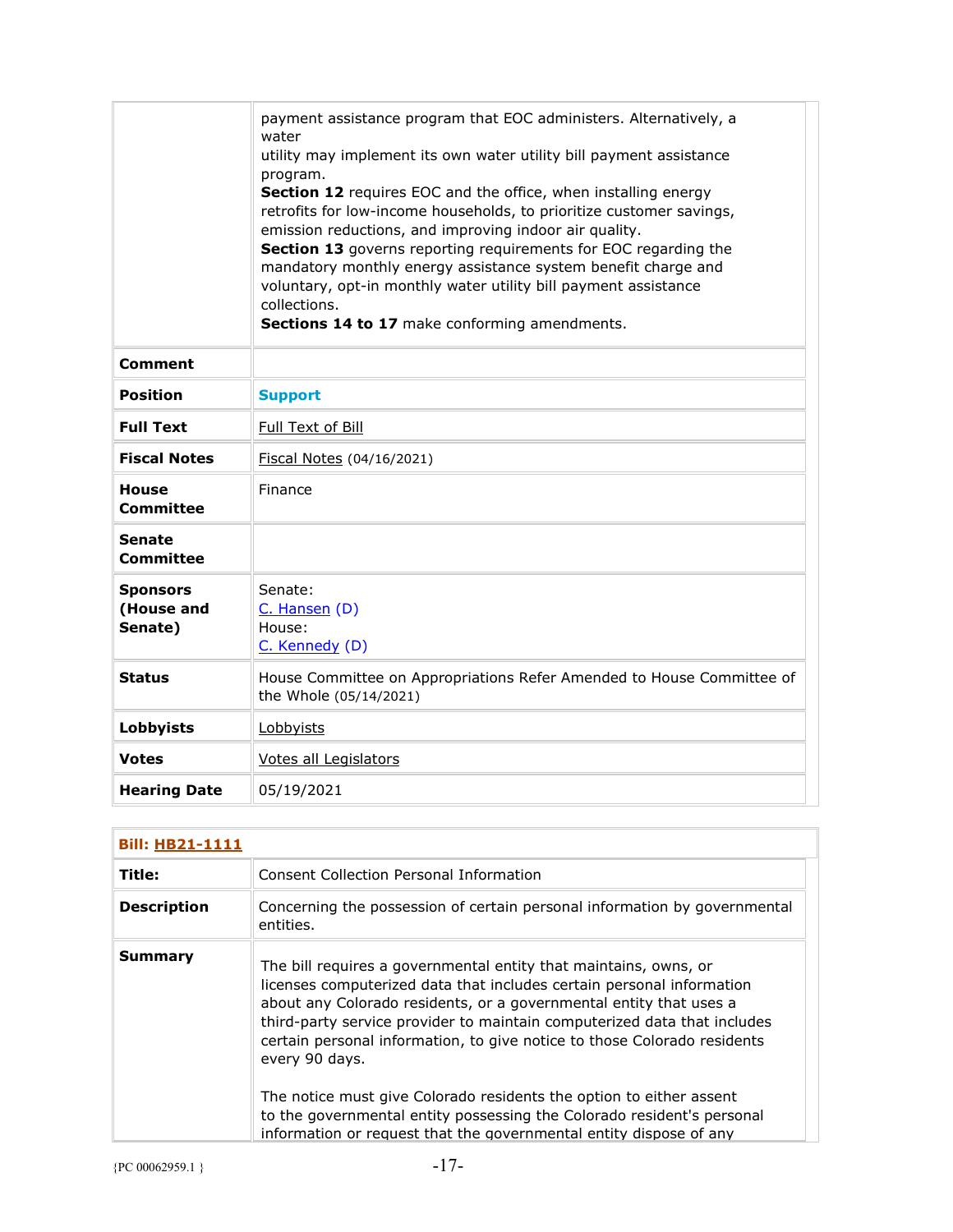|                                          | paper<br>or electronic documents containing the Colorado resident's personal<br>identifying information.                         |
|------------------------------------------|----------------------------------------------------------------------------------------------------------------------------------|
| <b>Comment</b>                           |                                                                                                                                  |
| <b>Position</b>                          | Monitor                                                                                                                          |
| <b>Full Text</b>                         | Full Text of Bill                                                                                                                |
| <b>Fiscal Notes</b>                      | Fiscal Notes (03/16/2021)                                                                                                        |
| <b>House</b><br><b>Committee</b>         | State, Civic, Military and Veterans Affairs                                                                                      |
| <b>Senate</b><br>Committee               |                                                                                                                                  |
| <b>Sponsors</b><br>(House and<br>Senate) | Senate:<br>House:<br>H. McKean (R)                                                                                               |
| <b>Status</b>                            | House Committee on State, Civic, Military, & Veterans Affairs Witness<br>Testimony and/or Committee Discussion Only (03/18/2021) |
| <b>Lobbyists</b>                         | Lobbyists                                                                                                                        |
| <b>Votes</b>                             | Votes all Legislators                                                                                                            |
| <b>Hearing Date</b>                      | 05/20/2021                                                                                                                       |

| <b>Bill: HB21-1168</b> |                                                                                                                                                                                                                                                                                                                                                                                                                                                                                                                                                                                                                                                                                                                                                             |  |
|------------------------|-------------------------------------------------------------------------------------------------------------------------------------------------------------------------------------------------------------------------------------------------------------------------------------------------------------------------------------------------------------------------------------------------------------------------------------------------------------------------------------------------------------------------------------------------------------------------------------------------------------------------------------------------------------------------------------------------------------------------------------------------------------|--|
| Title:                 | Historically Underutilized Businesses Local Government Procurement                                                                                                                                                                                                                                                                                                                                                                                                                                                                                                                                                                                                                                                                                          |  |
| <b>Description</b>     | Concerning historically underutilized businesses in local government<br>procurement.                                                                                                                                                                                                                                                                                                                                                                                                                                                                                                                                                                                                                                                                        |  |
| Summary                | The bill requires local governments, including school districts,<br>with a procurement budget of a certain size to collect data regarding the<br>participation of historically underutilized businesses in local government<br>procurement for a 5-year period and requires the local government to<br>annually report that data to the secretary of state. The bill requires the<br>secretary of state to share summarized data with the department of<br>local<br>affairs. The bill further requires the department of local affairs to<br>annually include the summarized data received from the secretary of<br>state as part of the department's presentation to its committee of<br>reference at a hearing held pursuant to the State Measurement for |  |
|                        | Accountable, Responsive, and Transparent (SMART) Government Act.<br>The bill defines a historically underutilized business as a business                                                                                                                                                                                                                                                                                                                                                                                                                                                                                                                                                                                                                    |  |
|                        | that is at least 51% owned and controlled, in both the management and<br>day-to-day business decisions, by one or more individuals who are:<br>• Members of a racial or ethnic minority group;                                                                                                                                                                                                                                                                                                                                                                                                                                                                                                                                                              |  |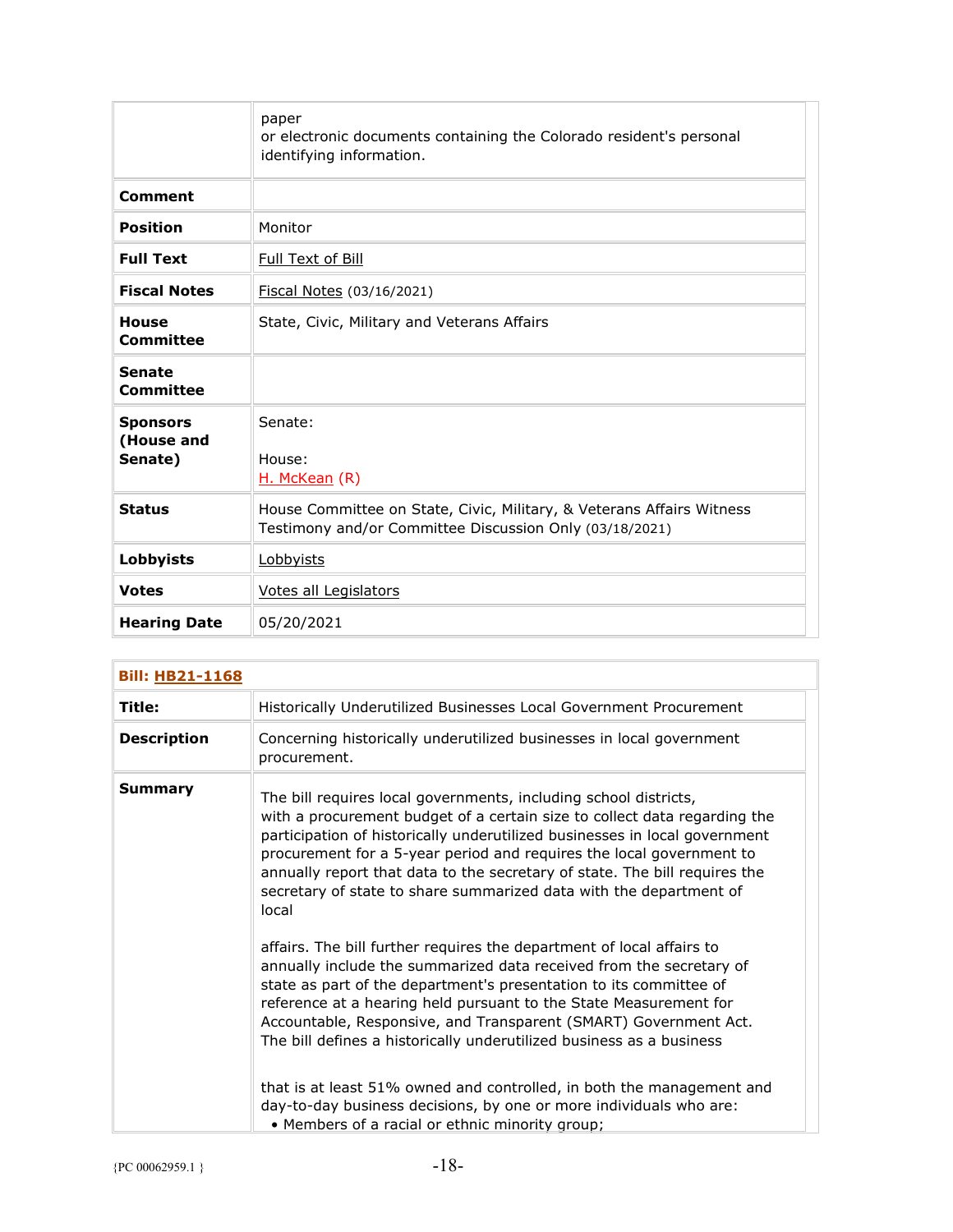|                                          | • Non-Hispanic Caucasian women;<br>• Persons with physical or mental disabilities;<br>• Members of the lesbian, gay, bisexual, and transgender<br>community; or<br>• Veterans. |
|------------------------------------------|--------------------------------------------------------------------------------------------------------------------------------------------------------------------------------|
| <b>Comment</b>                           |                                                                                                                                                                                |
| <b>Position</b>                          | Monitor                                                                                                                                                                        |
| <b>Full Text</b>                         | Full Text of Bill                                                                                                                                                              |
| <b>Fiscal Notes</b>                      | Fiscal Notes (04/16/2021)                                                                                                                                                      |
| <b>House</b><br>Committee                | Transportation and Local Government                                                                                                                                            |
| <b>Senate</b><br>Committee               | Finance                                                                                                                                                                        |
| <b>Sponsors</b><br>(House and<br>Senate) | Senate:<br>C. Kolker (D)<br>House:<br>N. Ricks (D)<br>$J.$ Bacon $(D)$                                                                                                         |
| <b>Status</b>                            | Senate Third Reading Passed - No Amendments (05/11/2021)                                                                                                                       |
| <b>Lobbyists</b>                         | Lobbyists                                                                                                                                                                      |
| <b>Votes</b>                             | Votes all Legislators                                                                                                                                                          |
| <b>Hearing Date</b>                      |                                                                                                                                                                                |

| <b>Bill: HB21-1170</b> |                                                                                                                                                                                                                                                                                                                                                                                                                                                                                                                                                                                                                                                                                                                                                                                                                                            |
|------------------------|--------------------------------------------------------------------------------------------------------------------------------------------------------------------------------------------------------------------------------------------------------------------------------------------------------------------------------------------------------------------------------------------------------------------------------------------------------------------------------------------------------------------------------------------------------------------------------------------------------------------------------------------------------------------------------------------------------------------------------------------------------------------------------------------------------------------------------------------|
| Title:                 | Advisement Committee On Elections And Information Technology                                                                                                                                                                                                                                                                                                                                                                                                                                                                                                                                                                                                                                                                                                                                                                               |
| <b>Description</b>     | Concerning the creation of the information technology and infrastructure<br>advisement committee on Colorado elections.                                                                                                                                                                                                                                                                                                                                                                                                                                                                                                                                                                                                                                                                                                                    |
| Summary                | The bill creates the information technology and infrastructure<br>advisement committee on Colorado elections (committee). The<br>committee's purpose is to evaluate and make recommendations to the<br>secretary of state on the following issues:<br>• The standards for certification of electronic voting systems;<br>• Any issues involving electronic voting systems that have<br>arisen in the state;<br>• The security, reliability, and integrity of electronic voting<br>systems; and<br>• Other information technology issues related to the accuracy<br>and transparency of electronic voting systems in the state.<br>The committee is required to submit an initial report by March 1,<br>2022, and annual follow-up reports with its findings and<br>recommendations to the secretary of state. The committee is required to |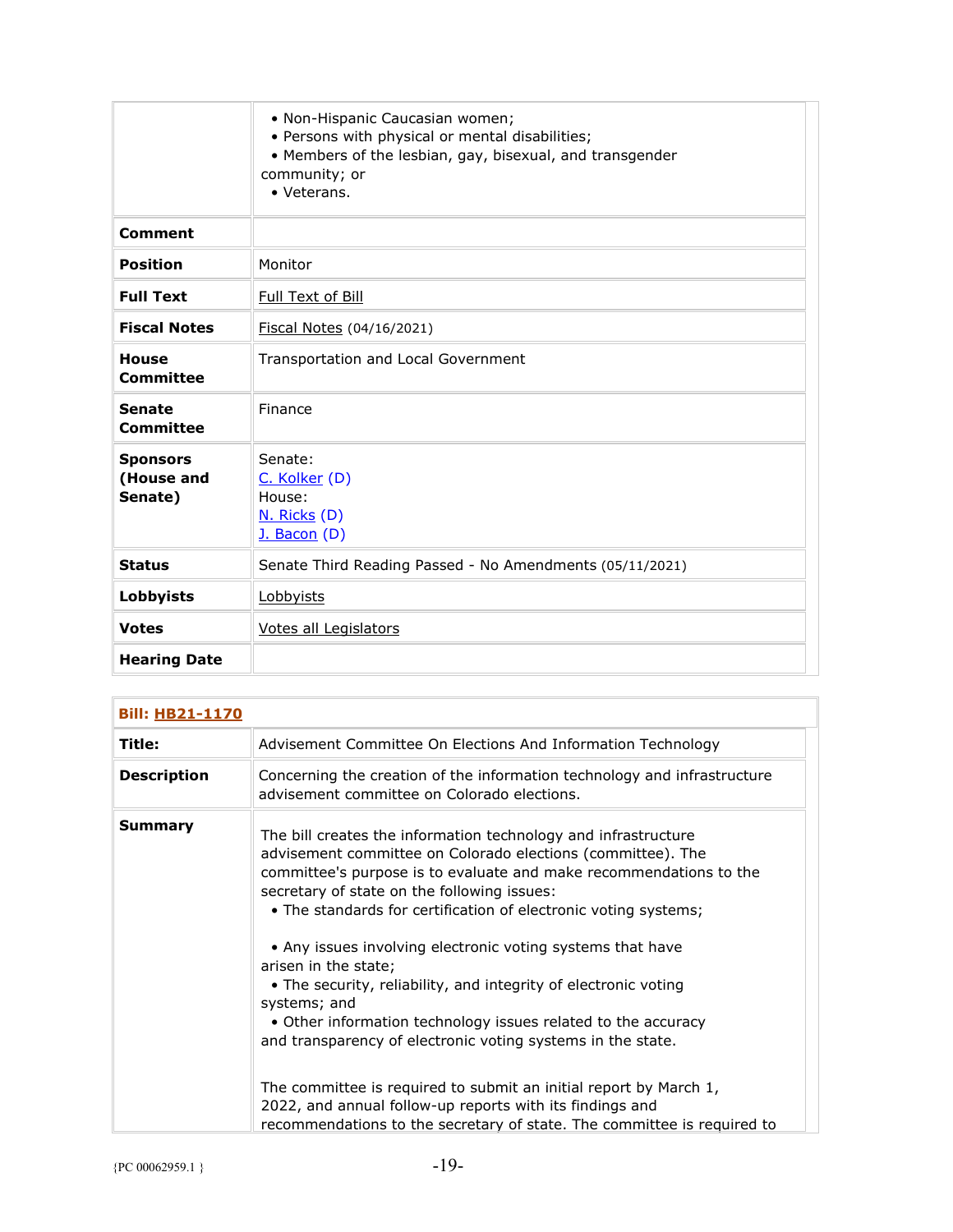|                                          | meet at least 2 times each year and is scheduled for sunset review<br>before September 1, 2025.     |
|------------------------------------------|-----------------------------------------------------------------------------------------------------|
| <b>Comment</b>                           |                                                                                                     |
| <b>Position</b>                          | Monitor                                                                                             |
| <b>Full Text</b>                         | <b>Full Text of Bill</b>                                                                            |
| <b>Fiscal Notes</b>                      | Fiscal Notes (03/25/2021)                                                                           |
| <b>House</b><br>Committee                | State, Civic, Military and Veterans Affairs                                                         |
| <b>Senate</b><br>Committee               |                                                                                                     |
| <b>Sponsors</b><br>(House and<br>Senate) | Senate:<br>House:<br>T. Geitner (R)                                                                 |
| <b>Status</b>                            | House Committee on State, Civic, Military, & Veterans Affairs Postpone<br>Indefinitely (03/29/2021) |
| <b>Lobbyists</b>                         | Lobbyists                                                                                           |
| <b>Votes</b>                             | Votes all Legislators                                                                               |
| <b>Hearing Date</b>                      |                                                                                                     |

| <b>Bill: HB21-1176</b> |                                                                                                                                                                                                                                                                                                                                                                                                                                                                                                                                                                                                                                                                                                                                                   |
|------------------------|---------------------------------------------------------------------------------------------------------------------------------------------------------------------------------------------------------------------------------------------------------------------------------------------------------------------------------------------------------------------------------------------------------------------------------------------------------------------------------------------------------------------------------------------------------------------------------------------------------------------------------------------------------------------------------------------------------------------------------------------------|
| Title:                 | Election Integrity And Voter Accuracy                                                                                                                                                                                                                                                                                                                                                                                                                                                                                                                                                                                                                                                                                                             |
| <b>Description</b>     | Concerning measures to promote integrity in elections in the state, and, in<br>connection therewith, creating the Colorado bipartisan election commission<br>to make recommendations to the secretary of state and the general<br>assembly on how best to conduct a comprehensive audit of the state's<br>election processes.                                                                                                                                                                                                                                                                                                                                                                                                                     |
| <b>Summary</b>         | The bill creates the Colorado bipartisan election commission<br>(commission) in the department of state, a 5-member panel whose main<br>function is to make recommendations to the secretary of state<br>(secretary)<br>and the general assembly concerning the manner in which a<br>comprehensive audit of the state's election processes is to be<br>conducted.<br>The bill specifies requirements relating to the qualifications of<br>persons appointed to the commission and the operation of the<br>commission. The commission is to determine such matters as the scope<br>of the audit, the matters to be audited, and the procedures that will<br>guide the audit.<br>The bill also requires the commission to consider whether an audit |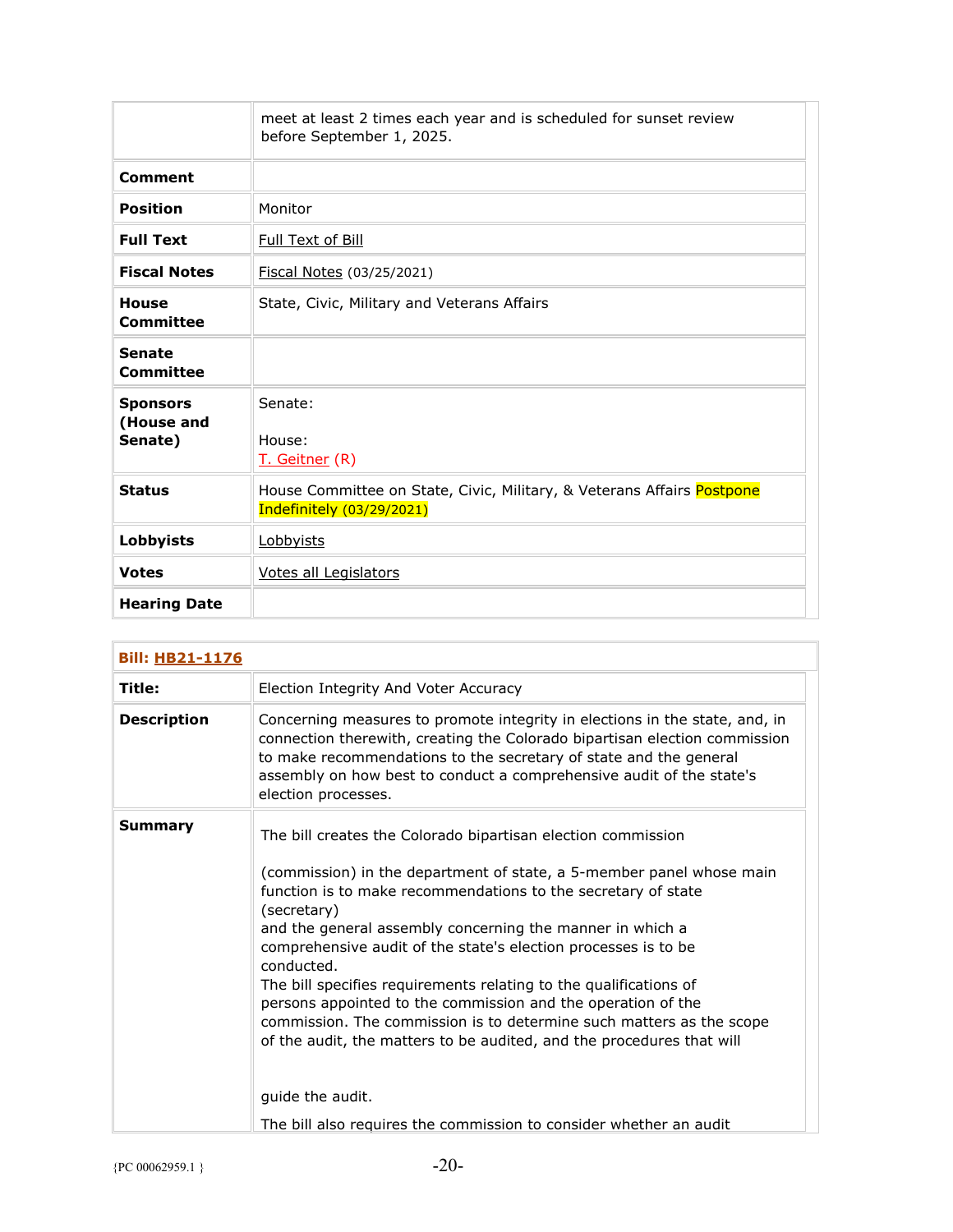|                                   | should consider additional issues specified in the bill.<br>The commission is required to prepare a report summarizing its<br>findings and conclusions by December 1, 2021. The report must include<br>the commission's recommendation on the manner in which a<br>comprehensive audit of the state's election processes must be<br>conducted.<br>The commission may also include in its report any recommendations for |
|-----------------------------------|-------------------------------------------------------------------------------------------------------------------------------------------------------------------------------------------------------------------------------------------------------------------------------------------------------------------------------------------------------------------------------------------------------------------------|
|                                   | changes in the Colorado Revised Statutes or the election rules of the<br>secretary of state that will facilitate the administration of secure and fair<br>elections in the state. The commission is required to submit its report to<br>the secretary, the legislative audit committee, and the general<br>assembly.<br>The commission is repealed September 1, 2022.                                                   |
|                                   |                                                                                                                                                                                                                                                                                                                                                                                                                         |
| <b>Comment</b>                    |                                                                                                                                                                                                                                                                                                                                                                                                                         |
| <b>Position</b>                   | Monitor                                                                                                                                                                                                                                                                                                                                                                                                                 |
| <b>Full Text</b>                  | Full Text of Bill                                                                                                                                                                                                                                                                                                                                                                                                       |
| <b>Fiscal Notes</b>               | Fiscal Notes (03/25/2021)                                                                                                                                                                                                                                                                                                                                                                                               |
| <b>House</b><br><b>Committee</b>  | State, Civic, Military and Veterans Affairs                                                                                                                                                                                                                                                                                                                                                                             |
| <b>Senate</b><br><b>Committee</b> |                                                                                                                                                                                                                                                                                                                                                                                                                         |
| <b>Sponsors</b>                   | Senate:                                                                                                                                                                                                                                                                                                                                                                                                                 |
| (House and<br>Senate)             | House:<br>R. Holtorf (R)                                                                                                                                                                                                                                                                                                                                                                                                |
| <b>Status</b>                     | House Committee on State, Civic, Military, & Veterans Affairs Postpone<br><b>Indefinitely (03/29/2021)</b>                                                                                                                                                                                                                                                                                                              |
| Lobbyists                         | Lobbyists                                                                                                                                                                                                                                                                                                                                                                                                               |
| <b>Votes</b>                      | Votes all Legislators                                                                                                                                                                                                                                                                                                                                                                                                   |
| <b>Hearing Date</b>               |                                                                                                                                                                                                                                                                                                                                                                                                                         |

| <b>Bill: HB21-1212</b> |                                                                                                                                                                             |
|------------------------|-----------------------------------------------------------------------------------------------------------------------------------------------------------------------------|
| Title:                 | Diversity Of Governor's Appointments To Boards                                                                                                                              |
| <b>Description</b>     | Concerning the diversity of members appointed by the governor to boards<br>authorized by the general assembly.                                                              |
| Summary                | The bill requires the governor to appoint members of diverse<br>groups to statewide boards, commissions, committees, and task forces<br>authorized by the general assembly. |
| <b>Comment</b>         |                                                                                                                                                                             |
| Position               | Monitor                                                                                                                                                                     |
| <b>Full Text</b>       | Full Text of Bill                                                                                                                                                           |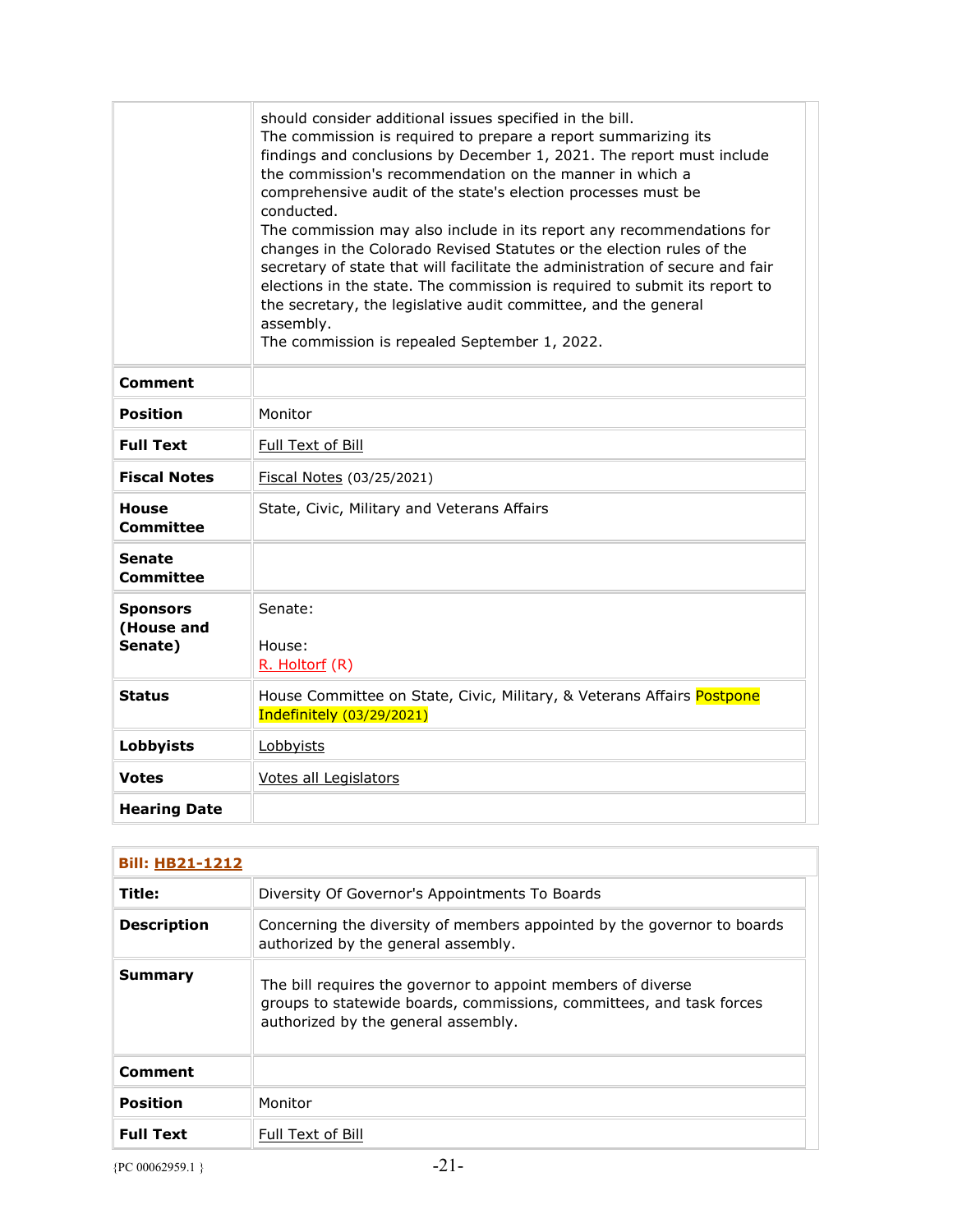| <b>Fiscal Notes</b>                      | Fiscal Notes (03/30/2021)                                                                        |
|------------------------------------------|--------------------------------------------------------------------------------------------------|
| <b>House</b><br>Committee                | State, Civic, Military and Veterans Affairs                                                      |
| <b>Senate</b><br>Committee               | State, Veterans and Military Affairs                                                             |
| <b>Sponsors</b><br>(House and<br>Senate) | Senate:<br>R. Fields (D)<br><u>D. Coram</u> (R)<br>House:<br>D. Esgar (D)<br><u>M. Soper</u> (R) |
| <b>Status</b>                            | Sent to the Governor (05/14/2021)                                                                |
| Lobbyists                                | <u>Lobbyists</u>                                                                                 |
| <b>Votes</b>                             | Votes all Legislators                                                                            |
| <b>Hearing Date</b>                      |                                                                                                  |

| <b>Bill: HB21-1242</b>    |                                                                                                                                                                                                                                                                                                                                                                                                                                                                                                                                                                                                                                                                                                        |  |
|---------------------------|--------------------------------------------------------------------------------------------------------------------------------------------------------------------------------------------------------------------------------------------------------------------------------------------------------------------------------------------------------------------------------------------------------------------------------------------------------------------------------------------------------------------------------------------------------------------------------------------------------------------------------------------------------------------------------------------------------|--|
| Title:                    | Create Agricultural Drought And Climate Resilience Office                                                                                                                                                                                                                                                                                                                                                                                                                                                                                                                                                                                                                                              |  |
| <b>Description</b>        | Concerning the creation of an agricultural drought and climate resilience<br>office in the department of agriculture.                                                                                                                                                                                                                                                                                                                                                                                                                                                                                                                                                                                  |  |
| <b>Summary</b>            | Section 1 of the bill creates in the department of agriculture the<br>agricultural drought and climate resilience office (office). The office may<br>provide voluntary technical assistance, nonregulatory programs, and<br>incentives that increase the ability to anticipate, prepare for, mitigate,<br>adapt to, and respond to hazardous events, trends, or disturbances<br>related<br>to drought or the climate. The office may accept gifts, grants, and<br>donations for these purposes. On July 1, 2021, the state treasurer shall<br>transfer all unobligated money in the agriculture value-added cash fund<br>to the newly created agriculture drought and climate resiliency cash<br>fund. |  |
|                           | The commissioner of agriculture shall appoint the head of the office and<br>may promulgate rules necessary for the administration of the office's<br>assistance, programs, and incentives.<br>Section 2 annually transfers \$500,000 from tier 2 of the severance<br>tax operational fund to the new cash fund until July 1, 2029.                                                                                                                                                                                                                                                                                                                                                                     |  |
| <b>Comment</b>            |                                                                                                                                                                                                                                                                                                                                                                                                                                                                                                                                                                                                                                                                                                        |  |
| <b>Position</b>           | Monitor                                                                                                                                                                                                                                                                                                                                                                                                                                                                                                                                                                                                                                                                                                |  |
| <b>Full Text</b>          | Full Text of Bill                                                                                                                                                                                                                                                                                                                                                                                                                                                                                                                                                                                                                                                                                      |  |
| <b>Fiscal Notes</b>       | Fiscal Notes (05/04/2021)                                                                                                                                                                                                                                                                                                                                                                                                                                                                                                                                                                                                                                                                              |  |
| <b>House</b><br>Committee | Agriculture, Livestock, and Water                                                                                                                                                                                                                                                                                                                                                                                                                                                                                                                                                                                                                                                                      |  |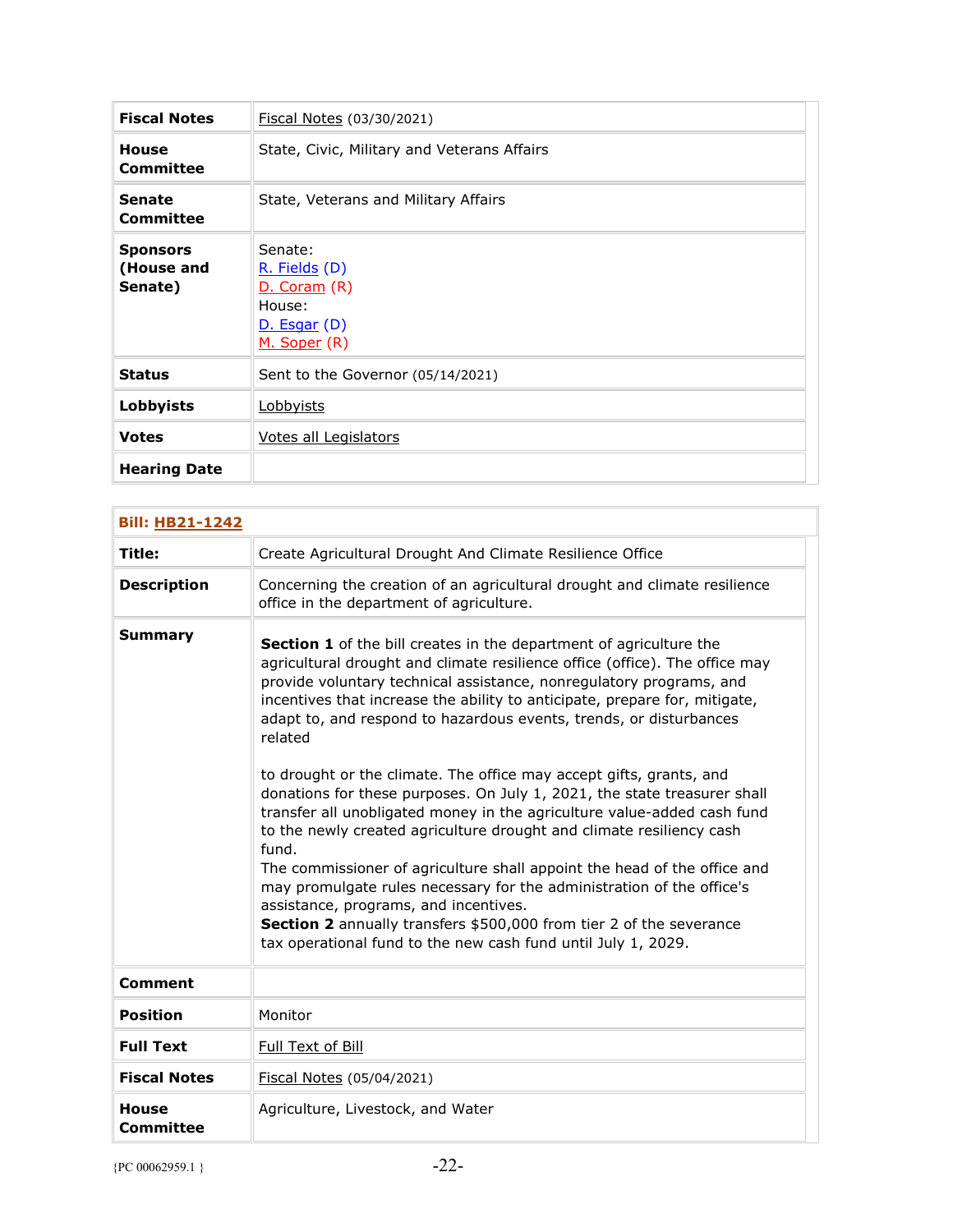| <b>Senate</b><br>Committee               | Agriculture and Natural Resources                                                                   |
|------------------------------------------|-----------------------------------------------------------------------------------------------------|
| <b>Sponsors</b><br>(House and<br>Senate) | Senate:<br>K. Donovan (D)<br>House:<br>B. McLachlan (D)                                             |
| <b>Status</b>                            | Senate Committee on Agriculture & Natural Resources Refer Amended to<br>Appropriations (05/13/2021) |
| Lobbyists                                | Lobbyists                                                                                           |
| <b>Votes</b>                             | Votes all Legislators                                                                               |
| <b>Hearing Date</b>                      | 05/21/2021                                                                                          |

| <b>Bill: HB21-1260</b>                   |                                                                                                                                                                                                                                                                                                                                                                                                                                                                                         |
|------------------------------------------|-----------------------------------------------------------------------------------------------------------------------------------------------------------------------------------------------------------------------------------------------------------------------------------------------------------------------------------------------------------------------------------------------------------------------------------------------------------------------------------------|
| Title:                                   | General Fund Transfer Implement State Water Plan                                                                                                                                                                                                                                                                                                                                                                                                                                        |
| <b>Description</b>                       | Concerning transfers of money from the general fund to implement the<br>state water plan, and, in connection therewith, making an appropriation.                                                                                                                                                                                                                                                                                                                                        |
| <b>Summary</b>                           | The bill allocates \$20 million from the general fund to the<br>Colorado water conservation board (CWCB) to be spent to implement<br>the state water plan as follows:<br>• \$15 million, which is transferred to the water plan<br>implementation cash fund for expenditures and grants<br>administered by the CWCB to implement the state water<br>plan; and<br>• \$5 million, which is transferred to the water supply reserve<br>fund for CWCB to disperse to the basin roundtables. |
| <b>Comment</b>                           |                                                                                                                                                                                                                                                                                                                                                                                                                                                                                         |
| Position                                 | Monitor                                                                                                                                                                                                                                                                                                                                                                                                                                                                                 |
| <b>Full Text</b>                         | Full Text of Bill                                                                                                                                                                                                                                                                                                                                                                                                                                                                       |
| <b>Fiscal Notes</b>                      | Fiscal Notes (04/13/2021)                                                                                                                                                                                                                                                                                                                                                                                                                                                               |
| <b>House</b><br><b>Committee</b>         | Agriculture, Livestock, and Water                                                                                                                                                                                                                                                                                                                                                                                                                                                       |
| <b>Senate</b><br><b>Committee</b>        | Agriculture and Natural Resources                                                                                                                                                                                                                                                                                                                                                                                                                                                       |
| <b>Sponsors</b><br>(House and<br>Senate) | Senate:<br>K. Donovan (D)<br>C. Simpson (R)<br>House:<br>A. Garnett (D)<br>M. Catlin (R)                                                                                                                                                                                                                                                                                                                                                                                                |
| <b>Status</b>                            | Senate Committee on Agriculture & Natural Resources Refer Amended to<br>Appropriations (05/12/2021)                                                                                                                                                                                                                                                                                                                                                                                     |
| Lobbyists                                | Lobbyists                                                                                                                                                                                                                                                                                                                                                                                                                                                                               |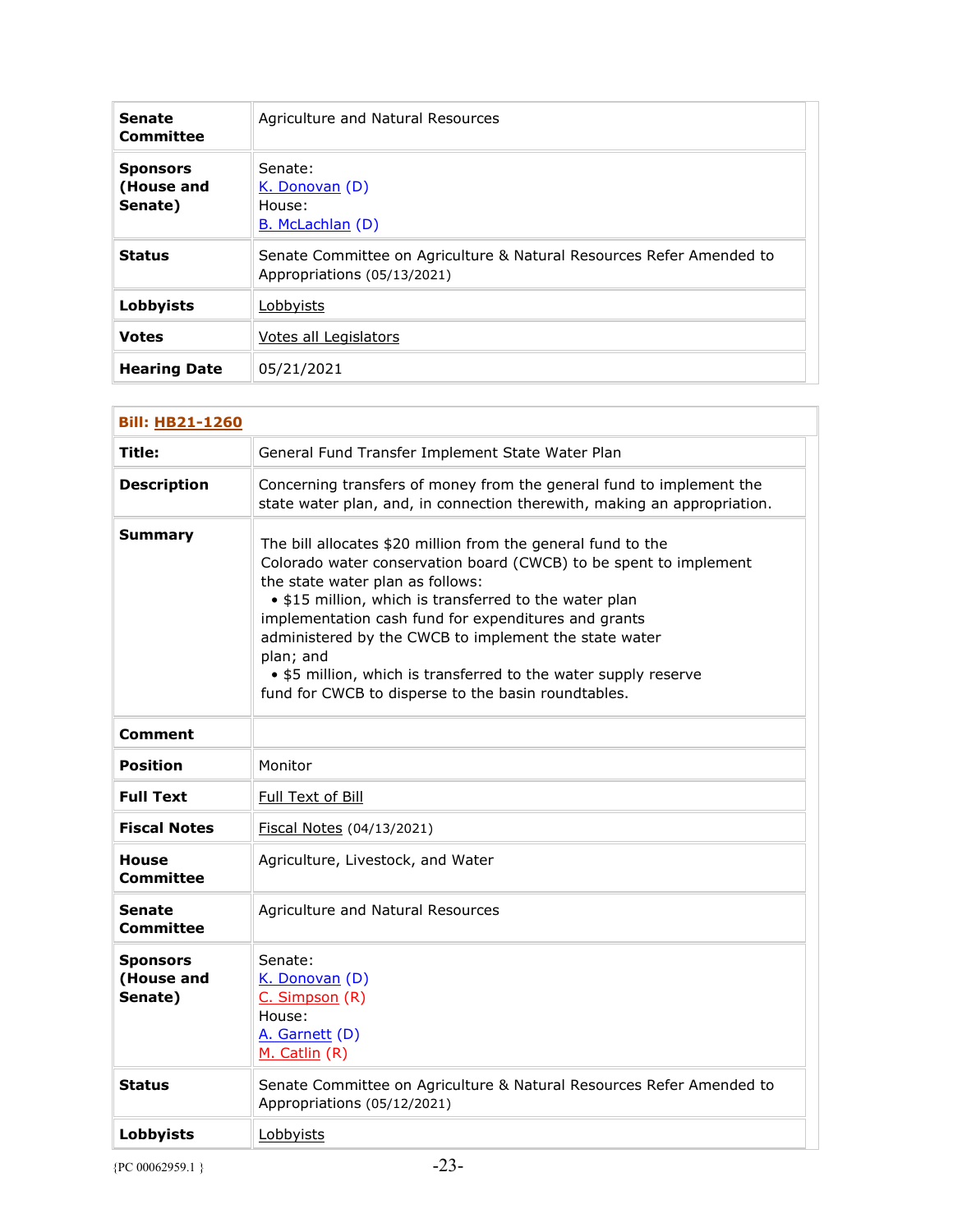| <b>Votes</b>        | Votes all Legislators |  |
|---------------------|-----------------------|--|
| <b>Hearing Date</b> |                       |  |

| <b>Bill: HB21-1266</b>           |                                                                                                                                                                                                                                                                                                                                                                                                                                                                                                                                                                                                                                                                                                                                                                                                                                                                                                                                                                                                                                                                                                                                                                                                                                                                                                                                                                                                                                                                                                                                   |
|----------------------------------|-----------------------------------------------------------------------------------------------------------------------------------------------------------------------------------------------------------------------------------------------------------------------------------------------------------------------------------------------------------------------------------------------------------------------------------------------------------------------------------------------------------------------------------------------------------------------------------------------------------------------------------------------------------------------------------------------------------------------------------------------------------------------------------------------------------------------------------------------------------------------------------------------------------------------------------------------------------------------------------------------------------------------------------------------------------------------------------------------------------------------------------------------------------------------------------------------------------------------------------------------------------------------------------------------------------------------------------------------------------------------------------------------------------------------------------------------------------------------------------------------------------------------------------|
| Title:                           | Environmental Justice Disproportionate Impacted Community                                                                                                                                                                                                                                                                                                                                                                                                                                                                                                                                                                                                                                                                                                                                                                                                                                                                                                                                                                                                                                                                                                                                                                                                                                                                                                                                                                                                                                                                         |
| <b>Description</b>               | Concerning efforts to redress the effects of environmental injustice on<br>disproportionately impacted communities, and, in connection therewith,<br>making an appropriation.                                                                                                                                                                                                                                                                                                                                                                                                                                                                                                                                                                                                                                                                                                                                                                                                                                                                                                                                                                                                                                                                                                                                                                                                                                                                                                                                                     |
| <b>Summary</b>                   | Section 3 of the bill defines disproportionately impacted<br>community.<br>Section 4 requires the air quality control commission to promote<br>outreach to and engage with disproportionately impacted communities<br>by<br>creating new ways to gather input from communities across the state,<br>using multiple languages and multiple formats, and transparently<br>sharing information about adverse effects resulting from its proposed<br>actions.<br>Section 5 creates the environmental justice action task force (task<br>force) in the department of public health and environment<br>(department),<br>the goal of which is to propose recommendations to the general<br>assembly<br>regarding practical means of addressing environmental justice<br>inequities.<br>The task force will:<br>. Hold meetings to solicit public comment concerning the<br>development of a state agency-wide environmental justice<br>strategy and a plan to implement that strategy, including<br>ways to address data gaps and data sharing between state<br>agencies and the engagement of disproportionately<br>impacted communities;<br>• Evaluate and propose recommended revisions to the<br>definition of disproportionately impacted community and<br>the state agencies and their proposed actions that are<br>subject to section 3; and<br>• File a final report by November 14, 2022, regarding its<br>recommendations.<br>The department will report on the task force during the<br>department's SMART Act presentations. |
| <b>Comment</b>                   |                                                                                                                                                                                                                                                                                                                                                                                                                                                                                                                                                                                                                                                                                                                                                                                                                                                                                                                                                                                                                                                                                                                                                                                                                                                                                                                                                                                                                                                                                                                                   |
| <b>Position</b>                  | Monitor                                                                                                                                                                                                                                                                                                                                                                                                                                                                                                                                                                                                                                                                                                                                                                                                                                                                                                                                                                                                                                                                                                                                                                                                                                                                                                                                                                                                                                                                                                                           |
| <b>Full Text</b>                 | Full Text of Bill                                                                                                                                                                                                                                                                                                                                                                                                                                                                                                                                                                                                                                                                                                                                                                                                                                                                                                                                                                                                                                                                                                                                                                                                                                                                                                                                                                                                                                                                                                                 |
| <b>Fiscal Notes</b>              | Fiscal Notes (04/16/2021)                                                                                                                                                                                                                                                                                                                                                                                                                                                                                                                                                                                                                                                                                                                                                                                                                                                                                                                                                                                                                                                                                                                                                                                                                                                                                                                                                                                                                                                                                                         |
| <b>House</b><br><b>Committee</b> | Energy and Environment                                                                                                                                                                                                                                                                                                                                                                                                                                                                                                                                                                                                                                                                                                                                                                                                                                                                                                                                                                                                                                                                                                                                                                                                                                                                                                                                                                                                                                                                                                            |
| <b>Senate</b><br>Committee       | Finance                                                                                                                                                                                                                                                                                                                                                                                                                                                                                                                                                                                                                                                                                                                                                                                                                                                                                                                                                                                                                                                                                                                                                                                                                                                                                                                                                                                                                                                                                                                           |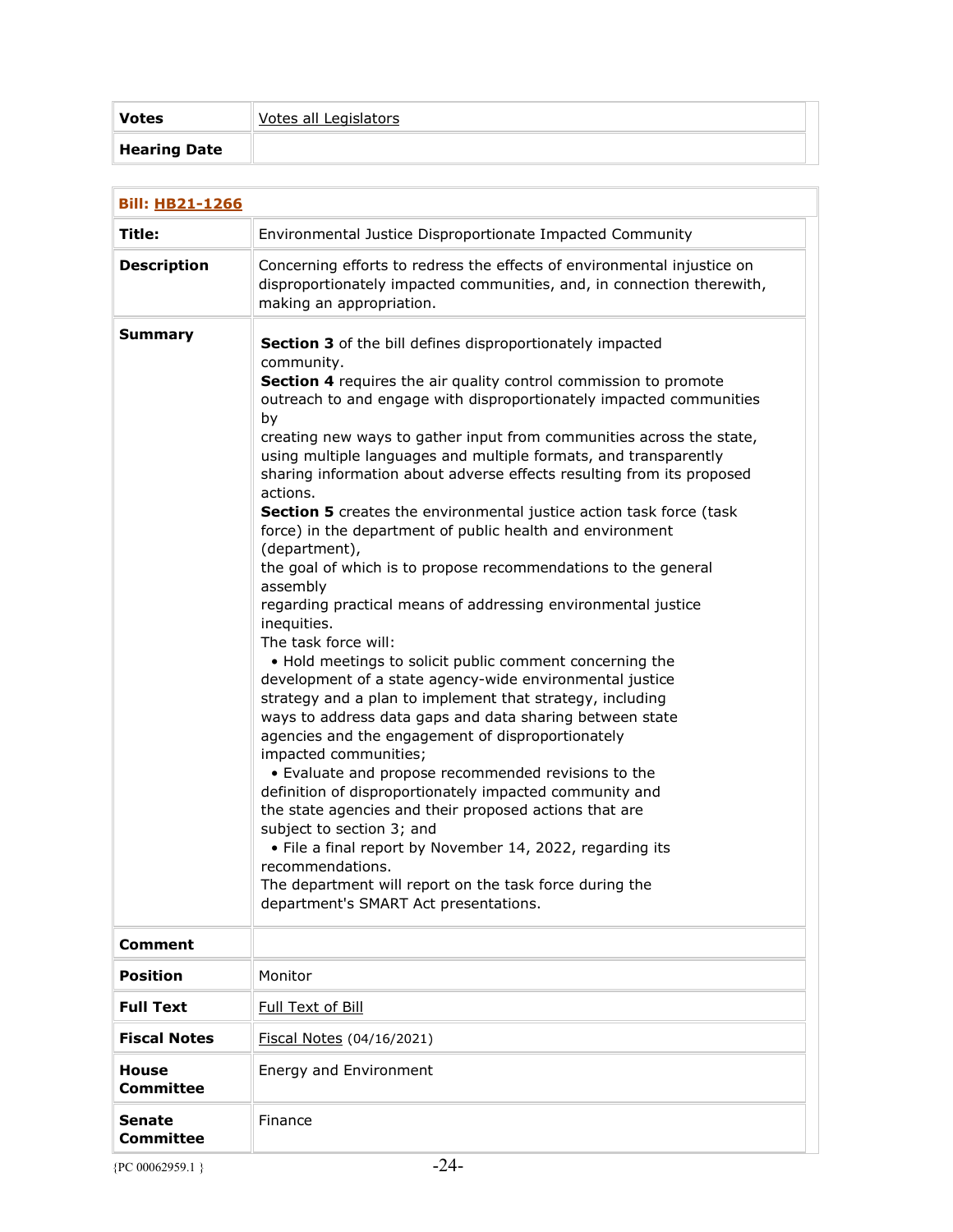| <b>Sponsors</b><br>(House and<br>Senate) | Senate:<br>J. Buckner (D)<br>F. Winter (D)<br>House:<br>D. Jackson (D) |
|------------------------------------------|------------------------------------------------------------------------|
| <b>Status</b>                            | Introduced In Senate - Assigned to Finance (05/13/2021)                |
| Lobbyists                                | <b>Lobbyists</b>                                                       |
| <b>Votes</b>                             | Votes all Legislators                                                  |
| <b>Hearing Date</b>                      |                                                                        |

| <b>Bill: HB21-1267</b>                   |                                                                                                                                                                                                                                                                                                                                                                                                                                                             |
|------------------------------------------|-------------------------------------------------------------------------------------------------------------------------------------------------------------------------------------------------------------------------------------------------------------------------------------------------------------------------------------------------------------------------------------------------------------------------------------------------------------|
| Title:                                   | County Authority To Delegate Mill Levy Certification                                                                                                                                                                                                                                                                                                                                                                                                        |
| <b>Description</b>                       | Concerning a board of county commissioners' optional delegation of the<br>administrative duty to certify mill levies.                                                                                                                                                                                                                                                                                                                                       |
| Summary                                  | After receipt of the amounts to be levied against taxable property<br>in the county, the board of county commissioners or other taxing<br>authority<br>(BOCC) is required to hold a formal hearing and to certify such levies to<br>the county assessor. The bill gives the BOCC the option to authorize the<br>levies by written approval rather than by formal hearing and to delegate<br>the certification process to staff or other authorized parties. |
| Comment                                  |                                                                                                                                                                                                                                                                                                                                                                                                                                                             |
| <b>Position</b>                          | Monitor                                                                                                                                                                                                                                                                                                                                                                                                                                                     |
| <b>Full Text</b>                         | Full Text of Bill                                                                                                                                                                                                                                                                                                                                                                                                                                           |
| <b>Fiscal Notes</b>                      | Fiscal Notes (04/16/2021)                                                                                                                                                                                                                                                                                                                                                                                                                                   |
| House<br>Committee                       | Transportation and Local Government                                                                                                                                                                                                                                                                                                                                                                                                                         |
| Senate<br>Committee                      | <b>Local Government</b>                                                                                                                                                                                                                                                                                                                                                                                                                                     |
| <b>Sponsors</b><br>(House and<br>Senate) | Senate:<br>T. Story (D)<br>D. Hisey (R)<br>House:<br>S. Lontine (D)<br>C. Larson (R)                                                                                                                                                                                                                                                                                                                                                                        |
| Status                                   | Senate Committee on Local Government Refer Unamended to Senate<br>Committee of the Whole (05/18/2021)                                                                                                                                                                                                                                                                                                                                                       |
| <b>Lobbyists</b>                         | Lobbyists                                                                                                                                                                                                                                                                                                                                                                                                                                                   |
| Votes                                    | Votes all Legislators                                                                                                                                                                                                                                                                                                                                                                                                                                       |
| <b>Hearing Date</b>                      | 05/20/2021                                                                                                                                                                                                                                                                                                                                                                                                                                                  |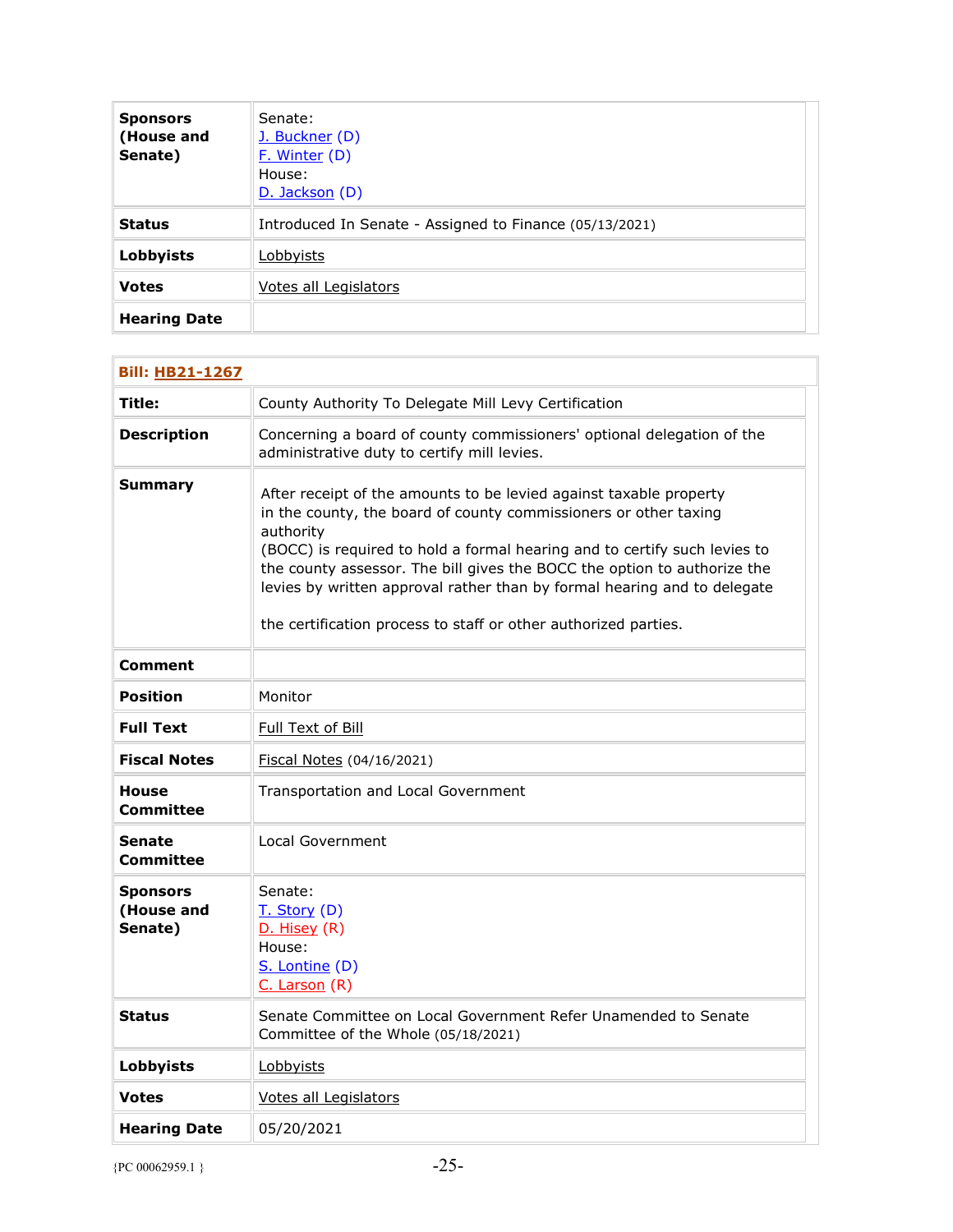| <b>Bill: HB21-1268</b>                   |                                                                                                                                                                                                                                                                                                                                                                                                                                                                                                                                                                                                                                                                                                                                                                                                                                                                                                                                                                |
|------------------------------------------|----------------------------------------------------------------------------------------------------------------------------------------------------------------------------------------------------------------------------------------------------------------------------------------------------------------------------------------------------------------------------------------------------------------------------------------------------------------------------------------------------------------------------------------------------------------------------------------------------------------------------------------------------------------------------------------------------------------------------------------------------------------------------------------------------------------------------------------------------------------------------------------------------------------------------------------------------------------|
| Title:                                   | Study Emerging Technologies For Water Management                                                                                                                                                                                                                                                                                                                                                                                                                                                                                                                                                                                                                                                                                                                                                                                                                                                                                                               |
| <b>Description</b>                       | Concerning a requirement that Colorado institutions of higher education<br>study potential uses of emerging technologies to more effectively manage<br>Colorado's water supply, and, in connection therewith, making an<br>appropriation conditioned on the receipt of matching funds from gifts,<br>grants, and donations.                                                                                                                                                                                                                                                                                                                                                                                                                                                                                                                                                                                                                                    |
| <b>Summary</b>                           | The bill declares that new technologies, such as blockchain,<br>telemetry, improved sensors, and advanced aerial observation<br>platforms, can improve monitoring, management, conservation, and<br>trading of water and enhance confidence in the reliability of data<br>underlying water rights transactions. To advance the potential use of<br>these new technologies, the bill:<br>• Authorizes and directs the university of Colorado and<br>Colorado state university, in collaboration with the<br>Colorado water institute at Colorado state university, to<br>conduct feasibility studies and pilot deployments of these<br>new technologies to improve water management in<br>Colorado; and<br>• Appropriates \$20,000 to each university from the general<br>fund, contingent on the universities' receipt of a matching<br>\$40,000 in gifts, grants, and donations, for the purpose of<br>funding the feasibility studies and pilot deployments. |
| <b>Comment</b>                           |                                                                                                                                                                                                                                                                                                                                                                                                                                                                                                                                                                                                                                                                                                                                                                                                                                                                                                                                                                |
| <b>Position</b>                          | Monitor                                                                                                                                                                                                                                                                                                                                                                                                                                                                                                                                                                                                                                                                                                                                                                                                                                                                                                                                                        |
| <b>Full Text</b>                         | Full Text of Bill                                                                                                                                                                                                                                                                                                                                                                                                                                                                                                                                                                                                                                                                                                                                                                                                                                                                                                                                              |
| <b>Fiscal Notes</b>                      | Fiscal Notes (04/16/2021)                                                                                                                                                                                                                                                                                                                                                                                                                                                                                                                                                                                                                                                                                                                                                                                                                                                                                                                                      |
| <b>House</b><br><b>Committee</b>         | Agriculture, Livestock, and Water                                                                                                                                                                                                                                                                                                                                                                                                                                                                                                                                                                                                                                                                                                                                                                                                                                                                                                                              |
| Senate<br><b>Committee</b>               | Agriculture and Natural Resources                                                                                                                                                                                                                                                                                                                                                                                                                                                                                                                                                                                                                                                                                                                                                                                                                                                                                                                              |
| <b>Sponsors</b><br>(House and<br>Senate) | Senate:<br>$C.$ Hansen $(D)$<br>C. Simpson (R)<br>House:<br>B. Titone (D)<br>$P.$ Will $(R)$                                                                                                                                                                                                                                                                                                                                                                                                                                                                                                                                                                                                                                                                                                                                                                                                                                                                   |
| <b>Status</b>                            | Introduced In Senate - Assigned to Agriculture & Natural<br>Resources (05/13/2021)                                                                                                                                                                                                                                                                                                                                                                                                                                                                                                                                                                                                                                                                                                                                                                                                                                                                             |
| Lobbyists                                | Lobbyists                                                                                                                                                                                                                                                                                                                                                                                                                                                                                                                                                                                                                                                                                                                                                                                                                                                                                                                                                      |
| <b>Votes</b>                             | <b>Votes all Legislators</b>                                                                                                                                                                                                                                                                                                                                                                                                                                                                                                                                                                                                                                                                                                                                                                                                                                                                                                                                   |
| <b>Hearing Date</b>                      | 05/19/2021                                                                                                                                                                                                                                                                                                                                                                                                                                                                                                                                                                                                                                                                                                                                                                                                                                                                                                                                                     |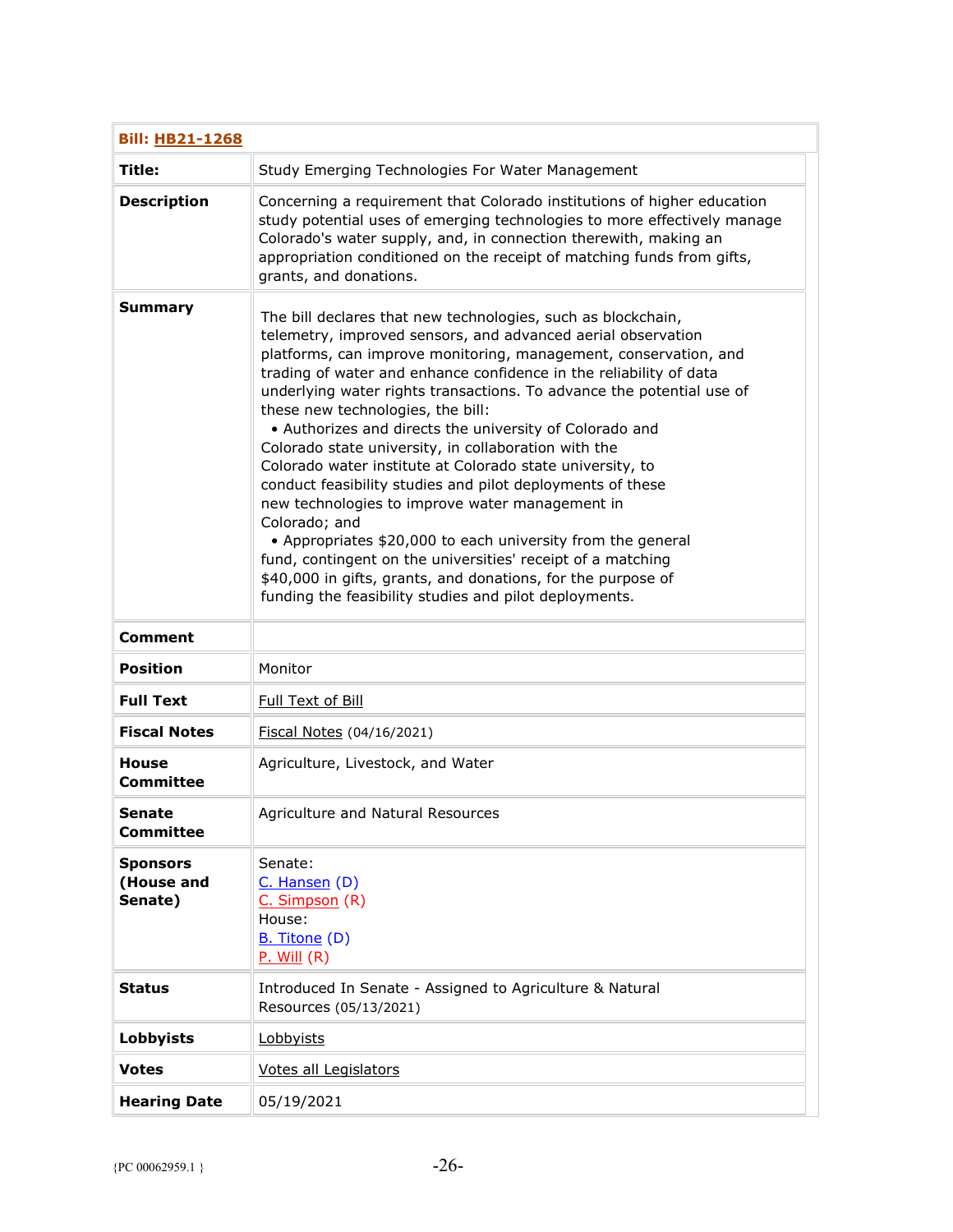| <b>Bill: HB21-1278</b>                   |                                                                                                                                                                                                                                                                                                           |
|------------------------------------------|-----------------------------------------------------------------------------------------------------------------------------------------------------------------------------------------------------------------------------------------------------------------------------------------------------------|
| Title:                                   | Special District Meeting Requirements                                                                                                                                                                                                                                                                     |
| <b>Description</b>                       | Concerning meeting requirements for the boards of special districts.                                                                                                                                                                                                                                      |
| <b>Summary</b>                           | The bill clarifies what qualifies as a meeting and a location for<br>purposes of the meeting of a board of a special district. The bill also<br>prohibits a challenge to the method of conducting any special district<br>board meeting that was held virtually before the effective date of the<br>bill. |
| <b>Comment</b>                           |                                                                                                                                                                                                                                                                                                           |
| <b>Position</b>                          | Monitor                                                                                                                                                                                                                                                                                                   |
| <b>Full Text</b>                         | Full Text of Bill                                                                                                                                                                                                                                                                                         |
| <b>Fiscal Notes</b>                      | Fiscal Notes (04/28/2021)                                                                                                                                                                                                                                                                                 |
| <b>House</b><br><b>Committee</b>         | Transportation and Local Government                                                                                                                                                                                                                                                                       |
| <b>Senate</b><br><b>Committee</b>        | Local Government                                                                                                                                                                                                                                                                                          |
| <b>Sponsors</b><br>(House and<br>Senate) | Senate:<br>J. Sonnenberg (R)<br>House:<br><b>T. Exum Sr. (D)</b>                                                                                                                                                                                                                                          |
| <b>Status</b>                            | Introduced In Senate - Assigned to Local Government (05/12/2021)                                                                                                                                                                                                                                          |
| Lobbyists                                | Lobbyists                                                                                                                                                                                                                                                                                                 |
| <b>Votes</b>                             | Votes all Legislators                                                                                                                                                                                                                                                                                     |
| <b>Hearing Date</b>                      |                                                                                                                                                                                                                                                                                                           |

| <b>Bill: HB21-1308</b> |                                                                                                                                                                                                                                                                                                                                                                                                                                                              |
|------------------------|--------------------------------------------------------------------------------------------------------------------------------------------------------------------------------------------------------------------------------------------------------------------------------------------------------------------------------------------------------------------------------------------------------------------------------------------------------------|
| Title:                 | Property Tax Administrative Procedures                                                                                                                                                                                                                                                                                                                                                                                                                       |
| <b>Description</b>     | Concerning the administrative procedures related to property taxation, and,<br>in connection therewith, increasing public participation related to<br>modifications of the property tax manuals, requiring a notice of valuation to<br>include a range of possible property tax values, requiring the assessor to<br>correct systematic errors, and extending the deadlines for taxpayers to<br>protest and appeal valuations of real and personal property. |
| <b>Summary</b>         | The property tax administrator is required by law to prepare and<br>publish manuals, appraisal procedures, instructions, and guidelines                                                                                                                                                                                                                                                                                                                      |
|                        | (property tax materials) concerning the administration of the property<br>tax.<br>Beginning January 1, 2022, section 1 of the bill requires the<br>administrator to conduct a public hearing on a proposed change to the                                                                                                                                                                                                                                     |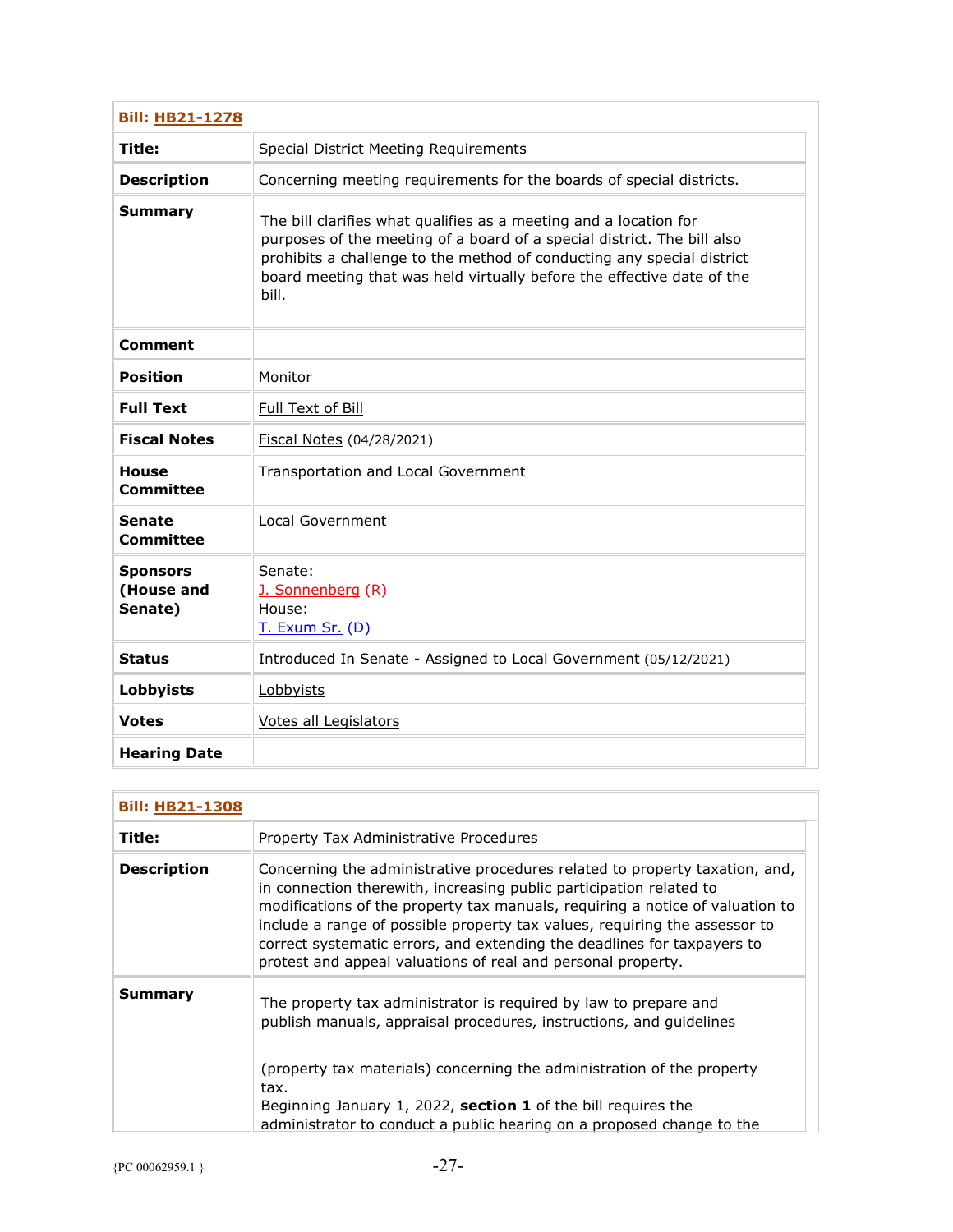|                                          | property tax materials prior to submitting the proposed change to the<br>advisory committee to the property tax administrator (advisory<br>committee). The administrator must publish notice of the hearing and<br>mail notice to those people who so request. At the hearing, interested<br>persons may submit information and the administrator is required to<br>consider these submissions. Any interested person may also petition the<br>administrator for<br>the issuance, amendment, or repeal of any property tax material.<br>At least 2 weeks prior to the advisory committee reviewing a<br>proposed change to the property tax materials, section 2 requires the<br>property tax administrator to publish notice about the proposed change.<br>Under current law, an assessor may, with the permission of the<br>board of county commissioners, include an estimate of property taxes<br>owed in a notice of valuation. Section 3 requires an assessor to include<br>this estimate and allows the assessor to include a range of values.<br>If in the consideration of a protest an assessor finds that he or she<br>made a systematic error and the valuations of other similar properties<br>are<br>incorrect, section 4 requires the assessor to correct the error for the<br>other<br>similar properties.<br>Sections 4 through 9 extend all deadlines related to protests of the<br>valuation of real or personal property and for appeals to the county<br>board<br>of equalization to the same day of the following month. The deadline for<br>a county assessor to report the total valuation for assessment of land<br>and<br>improvements within a county is likewise delayed. |
|------------------------------------------|-------------------------------------------------------------------------------------------------------------------------------------------------------------------------------------------------------------------------------------------------------------------------------------------------------------------------------------------------------------------------------------------------------------------------------------------------------------------------------------------------------------------------------------------------------------------------------------------------------------------------------------------------------------------------------------------------------------------------------------------------------------------------------------------------------------------------------------------------------------------------------------------------------------------------------------------------------------------------------------------------------------------------------------------------------------------------------------------------------------------------------------------------------------------------------------------------------------------------------------------------------------------------------------------------------------------------------------------------------------------------------------------------------------------------------------------------------------------------------------------------------------------------------------------------------------------------------------------------------------------------------------------------------------------------------------------------------|
| <b>Comment</b>                           |                                                                                                                                                                                                                                                                                                                                                                                                                                                                                                                                                                                                                                                                                                                                                                                                                                                                                                                                                                                                                                                                                                                                                                                                                                                                                                                                                                                                                                                                                                                                                                                                                                                                                                       |
| <b>Position</b>                          | Monitor                                                                                                                                                                                                                                                                                                                                                                                                                                                                                                                                                                                                                                                                                                                                                                                                                                                                                                                                                                                                                                                                                                                                                                                                                                                                                                                                                                                                                                                                                                                                                                                                                                                                                               |
| <b>Full Text</b>                         | Full Text of Bill                                                                                                                                                                                                                                                                                                                                                                                                                                                                                                                                                                                                                                                                                                                                                                                                                                                                                                                                                                                                                                                                                                                                                                                                                                                                                                                                                                                                                                                                                                                                                                                                                                                                                     |
| <b>Fiscal Notes</b>                      | Fiscal Notes (05/17/2021)                                                                                                                                                                                                                                                                                                                                                                                                                                                                                                                                                                                                                                                                                                                                                                                                                                                                                                                                                                                                                                                                                                                                                                                                                                                                                                                                                                                                                                                                                                                                                                                                                                                                             |
| House<br><b>Committee</b>                | Transportation and Local Government                                                                                                                                                                                                                                                                                                                                                                                                                                                                                                                                                                                                                                                                                                                                                                                                                                                                                                                                                                                                                                                                                                                                                                                                                                                                                                                                                                                                                                                                                                                                                                                                                                                                   |
| <b>Senate</b><br><b>Committee</b>        |                                                                                                                                                                                                                                                                                                                                                                                                                                                                                                                                                                                                                                                                                                                                                                                                                                                                                                                                                                                                                                                                                                                                                                                                                                                                                                                                                                                                                                                                                                                                                                                                                                                                                                       |
| <b>Sponsors</b><br>(House and<br>Senate) | Senate:<br>K. Priola (R)<br>D. Moreno (D)<br>House:<br>$M.$ Gray (D)<br>C. Larson (R)                                                                                                                                                                                                                                                                                                                                                                                                                                                                                                                                                                                                                                                                                                                                                                                                                                                                                                                                                                                                                                                                                                                                                                                                                                                                                                                                                                                                                                                                                                                                                                                                                 |
| Status                                   | Introduced In House - Assigned to Transportation & Local<br>Government (05/07/2021)                                                                                                                                                                                                                                                                                                                                                                                                                                                                                                                                                                                                                                                                                                                                                                                                                                                                                                                                                                                                                                                                                                                                                                                                                                                                                                                                                                                                                                                                                                                                                                                                                   |
| Lobbyists                                | Lobbyists                                                                                                                                                                                                                                                                                                                                                                                                                                                                                                                                                                                                                                                                                                                                                                                                                                                                                                                                                                                                                                                                                                                                                                                                                                                                                                                                                                                                                                                                                                                                                                                                                                                                                             |
| <b>Votes</b>                             | Votes all Legislators                                                                                                                                                                                                                                                                                                                                                                                                                                                                                                                                                                                                                                                                                                                                                                                                                                                                                                                                                                                                                                                                                                                                                                                                                                                                                                                                                                                                                                                                                                                                                                                                                                                                                 |
| <b>Hearing Date</b>                      | 05/19/2021                                                                                                                                                                                                                                                                                                                                                                                                                                                                                                                                                                                                                                                                                                                                                                                                                                                                                                                                                                                                                                                                                                                                                                                                                                                                                                                                                                                                                                                                                                                                                                                                                                                                                            |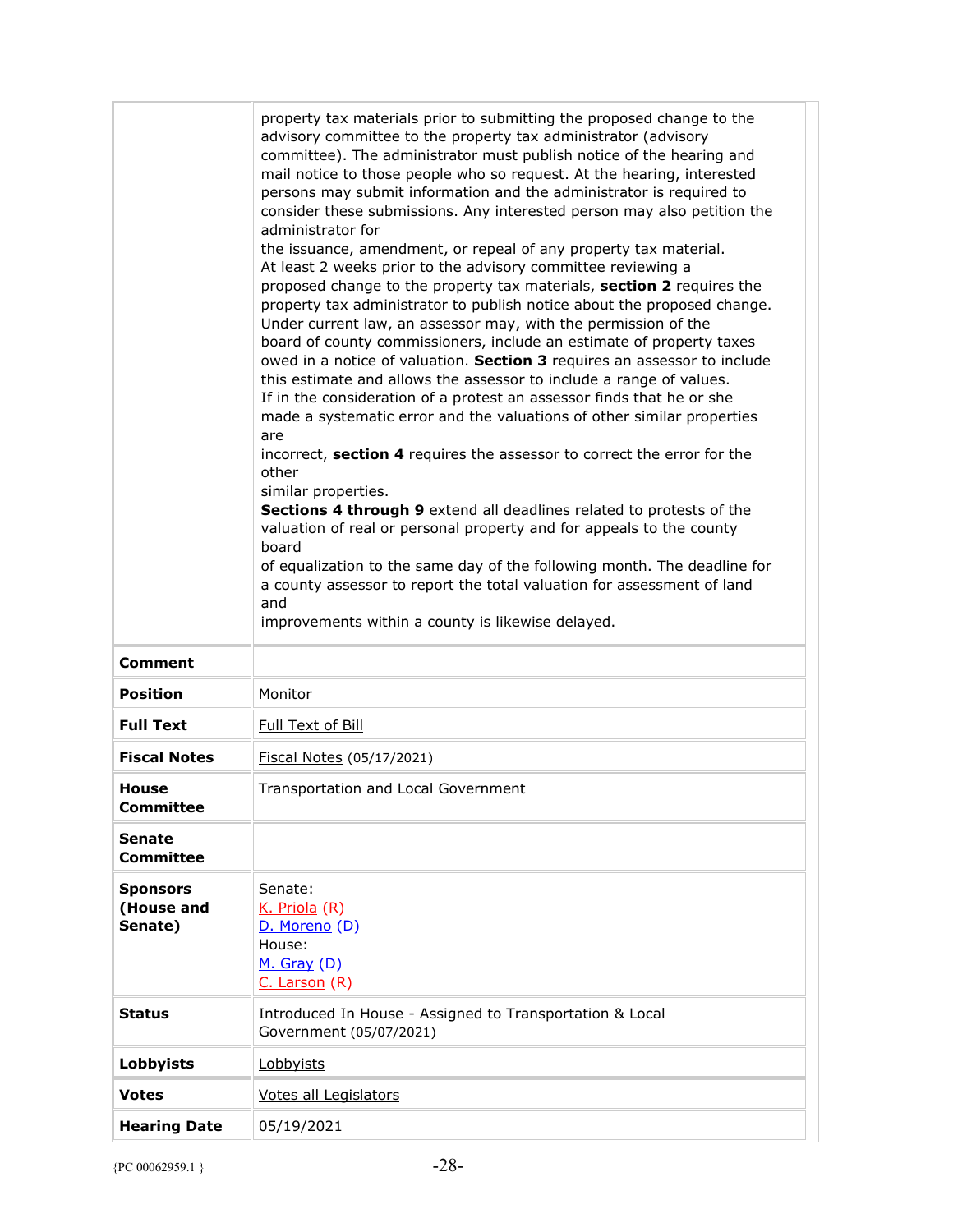| <b>Bill: HB21-1319</b>                   |                                                                                                                                                                                                                                                                                                                                                                                                                                                                                                                                                                                                                                                                                                                                                                                                                                                                                                                                                                                                                                                                                                                                                                                                                                                                                                                                                                                                                      |  |
|------------------------------------------|----------------------------------------------------------------------------------------------------------------------------------------------------------------------------------------------------------------------------------------------------------------------------------------------------------------------------------------------------------------------------------------------------------------------------------------------------------------------------------------------------------------------------------------------------------------------------------------------------------------------------------------------------------------------------------------------------------------------------------------------------------------------------------------------------------------------------------------------------------------------------------------------------------------------------------------------------------------------------------------------------------------------------------------------------------------------------------------------------------------------------------------------------------------------------------------------------------------------------------------------------------------------------------------------------------------------------------------------------------------------------------------------------------------------|--|
| Title:                                   | Temporary Modifications To Prevailing Wage Requirements                                                                                                                                                                                                                                                                                                                                                                                                                                                                                                                                                                                                                                                                                                                                                                                                                                                                                                                                                                                                                                                                                                                                                                                                                                                                                                                                                              |  |
| <b>Description</b>                       | Concerning temporary modifications to general prevailing rate requirements<br>for certain state contracts for public projects.                                                                                                                                                                                                                                                                                                                                                                                                                                                                                                                                                                                                                                                                                                                                                                                                                                                                                                                                                                                                                                                                                                                                                                                                                                                                                       |  |
| <b>Summary</b>                           | Senate Bill 19-196, enacted in 2019, requires that a state agency<br>(agency) specify a general prevailing rate of wages and other payments<br>provided to employees (prevailing rate) in certain contracts for public<br>projects, and it applies to state solicitations issued for projects<br>(solicitations) on or after July 1, 2021.<br>For solicitations issued on July 1, 2021, through December 31,<br>2021, only, the bill requires that the agency obtain the general<br>prevailing<br>rate directly from the United States department of labor. For<br>solicitations<br>issued on or after January 1, 2022, the agency must obtain the general<br>prevailing rate from the director of the Colorado department of<br>personnel<br>and administration (department).<br>For solicitations issued on July 1, 2021, through December 31,<br>2021, only, the bill requires that the agency keep a schedule of the<br>prevailing rate on file for the life of the project. Beginning on January 1,<br>2022, the director of the department is required to keep a schedule of<br>the<br>customary prevailing rate in his or her office.<br>The bill also permits the department to include only solicitations<br>issued on or after January 1, 2022, rather than solicitations issued on or<br>after July 1, 2021, in its annual reports detailing the amount of<br>apprenticeship training contributions paid. |  |
| <b>Comment</b>                           |                                                                                                                                                                                                                                                                                                                                                                                                                                                                                                                                                                                                                                                                                                                                                                                                                                                                                                                                                                                                                                                                                                                                                                                                                                                                                                                                                                                                                      |  |
| <b>Position</b>                          | Monitor                                                                                                                                                                                                                                                                                                                                                                                                                                                                                                                                                                                                                                                                                                                                                                                                                                                                                                                                                                                                                                                                                                                                                                                                                                                                                                                                                                                                              |  |
| <b>Full Text</b>                         | <b>Full Text of Bill</b>                                                                                                                                                                                                                                                                                                                                                                                                                                                                                                                                                                                                                                                                                                                                                                                                                                                                                                                                                                                                                                                                                                                                                                                                                                                                                                                                                                                             |  |
| <b>Fiscal Notes</b>                      |                                                                                                                                                                                                                                                                                                                                                                                                                                                                                                                                                                                                                                                                                                                                                                                                                                                                                                                                                                                                                                                                                                                                                                                                                                                                                                                                                                                                                      |  |
| <b>House</b><br><b>Committee</b>         | <b>Business Affairs and Labor</b>                                                                                                                                                                                                                                                                                                                                                                                                                                                                                                                                                                                                                                                                                                                                                                                                                                                                                                                                                                                                                                                                                                                                                                                                                                                                                                                                                                                    |  |
| <b>Senate</b><br><b>Committee</b>        |                                                                                                                                                                                                                                                                                                                                                                                                                                                                                                                                                                                                                                                                                                                                                                                                                                                                                                                                                                                                                                                                                                                                                                                                                                                                                                                                                                                                                      |  |
| <b>Sponsors</b><br>(House and<br>Senate) | Senate:<br>House:<br>M. Duran (D)                                                                                                                                                                                                                                                                                                                                                                                                                                                                                                                                                                                                                                                                                                                                                                                                                                                                                                                                                                                                                                                                                                                                                                                                                                                                                                                                                                                    |  |
| Status                                   | Introduced In House - Assigned to Business Affairs & Labor (05/14/2021)                                                                                                                                                                                                                                                                                                                                                                                                                                                                                                                                                                                                                                                                                                                                                                                                                                                                                                                                                                                                                                                                                                                                                                                                                                                                                                                                              |  |
| <b>Lobbyists</b>                         | Lobbyists                                                                                                                                                                                                                                                                                                                                                                                                                                                                                                                                                                                                                                                                                                                                                                                                                                                                                                                                                                                                                                                                                                                                                                                                                                                                                                                                                                                                            |  |
| <b>Votes</b>                             | <b>Votes all Legislators</b>                                                                                                                                                                                                                                                                                                                                                                                                                                                                                                                                                                                                                                                                                                                                                                                                                                                                                                                                                                                                                                                                                                                                                                                                                                                                                                                                                                                         |  |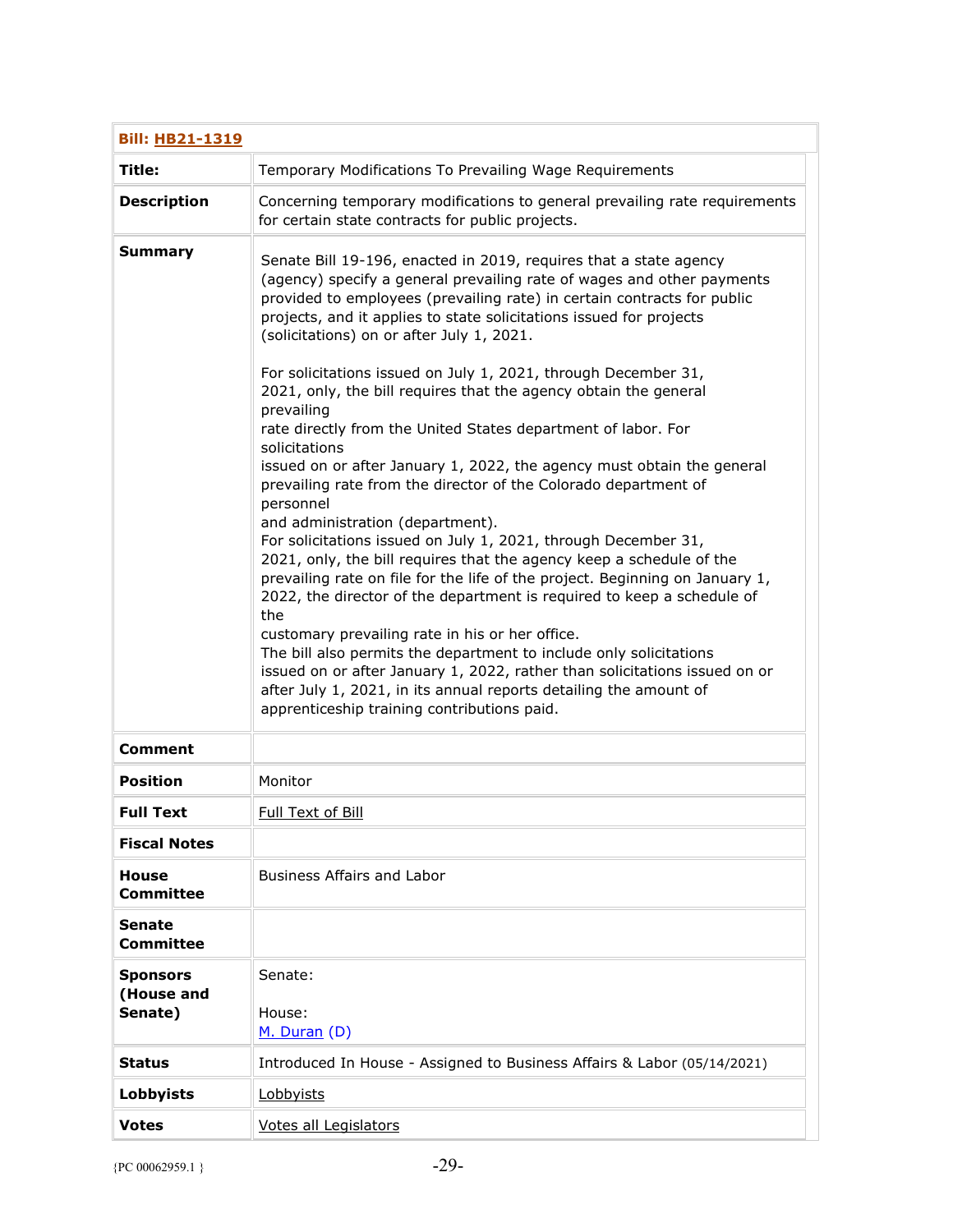| <b>Bill: HB21-HJR1002</b>                |                                                                                                                                                                         |
|------------------------------------------|-------------------------------------------------------------------------------------------------------------------------------------------------------------------------|
| Title:                                   | Water Projects Eligibility Lists                                                                                                                                        |
| <b>Description</b>                       | Concerning approval of water project revolving fund eligibility lists<br>administered by the Colorado water resources and power development<br>authority.               |
| <b>Summary</b>                           | <b>CONCERNING APPROVAL OF WATER PROJECT REVOLVING FUND</b><br><b>ELIGIBILITY LISTS ADMINISTERED BY THE COLORADO WATER</b><br>RESOURCES AND POWER DEVELOPMENT AUTHORITY. |
| <b>Comment</b>                           |                                                                                                                                                                         |
| <b>Position</b>                          | Monitor                                                                                                                                                                 |
| <b>Full Text</b>                         | Full Text of Bill                                                                                                                                                       |
| <b>Fiscal Notes</b>                      |                                                                                                                                                                         |
| <b>House</b><br>Committee                | Agriculture, Livestock, and Water                                                                                                                                       |
| <b>Senate</b><br>Committee               | Agriculture and Natural Resources                                                                                                                                       |
| <b>Sponsors</b><br>(House and<br>Senate) | Senate:<br>K. Donovan (D)<br>House:                                                                                                                                     |
| <b>Status</b>                            | Governor Signed (03/21/2021)                                                                                                                                            |
| Lobbyists                                | Lobbyists                                                                                                                                                               |
| <b>Votes</b>                             | <b>Votes all Legislators</b>                                                                                                                                            |
| <b>Hearing Date</b>                      |                                                                                                                                                                         |

| <b>Bill: SB21-006</b> |                                                                                                                                                                                                                                                       |
|-----------------------|-------------------------------------------------------------------------------------------------------------------------------------------------------------------------------------------------------------------------------------------------------|
| Title:                | Human Remains Natural Reduction Soil                                                                                                                                                                                                                  |
| <b>Description</b>    | Concerning the conversion of human remains to basic elements within a<br>container using an accelerated process, and, in connection therewith,<br>making an appropriation.                                                                            |
| Summary               | The bill authorizes human remains to be converted to soil using a<br>container that accelerates the process of biological decomposition, also<br>known as natural reduction. The bill prohibits the following when done<br>in the course of business: |
|                       | • Selling or offering to sell the soil;<br>• Commingling the soil of more than one person without the                                                                                                                                                 |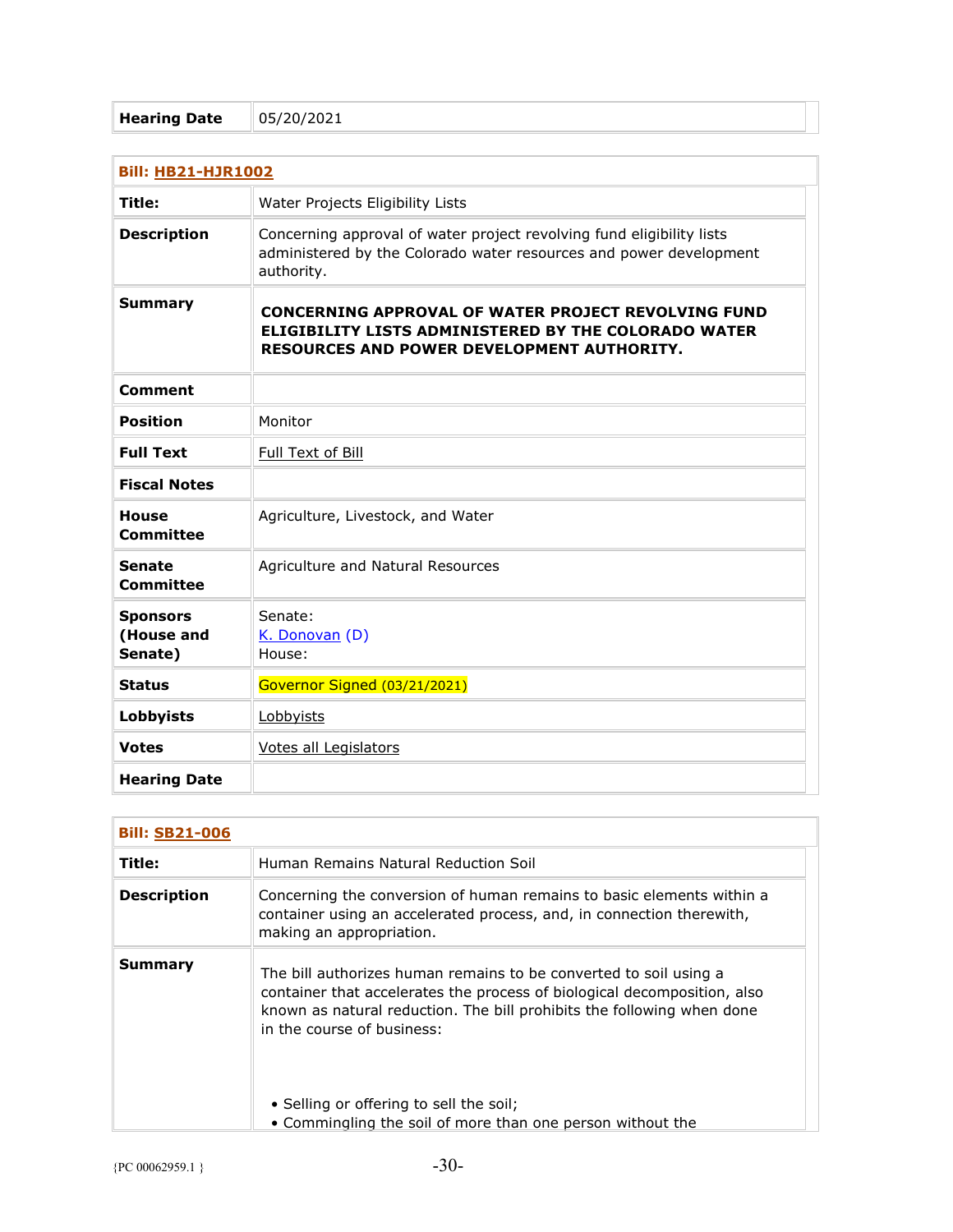|                                          | consent of the person or persons with the right of final<br>disposition unless the soil is abandoned;<br>• Commingling the human remains of more than one person<br>without the consent of the person or persons with the right<br>of final disposition within the container wherein natural<br>reduction produces soil; or<br>. Using the soil to grow food for human consumption.<br>Current law has various provisions that deal with burial,<br>cremation, interment, and entombment. In connection with authorizing<br>natural reduction, the bill replaces these terms with the phrase final<br>disposition, which term is defined to include natural reduction. The<br>following types of provisions are updated to reflect the option to use<br>natural reduction:<br>• Life insurance statutes;<br>• Preneed funeral insurance contracts;<br>• The Mortuary Science Code;<br>• Funeral picketing statutes;<br>• Litigation damages;<br>• The Colorado Probate Code;<br>• The Disposition of Last Remains Act;<br>. The Revised Uniform Anatomical Gift Act;<br>• Missing person reports for unidentified human remains;<br>• Public peace and order statutes;<br>· Vital statistics statutes;<br>• The Colorado Public Assistance Act; and<br>• Firefighter pension plans.<br>Natural reduction is added to the statutes that regulate funeral<br>establishments, and this addition will result in the regulation of the<br>natural<br>reduction process. But the definitions of cremation and mortuary<br>science practitioner are amended so that a practitioner of natural<br>reduction is not regulated as a cremationist or mortuary science<br>practitioner.<br>Current law has a provision that governs the disposal of abandoned<br>cremated remains. The soil from natural reduction is added to this<br>provision, with an option to return the soil to the earth in a respectful<br>manner. |
|------------------------------------------|-----------------------------------------------------------------------------------------------------------------------------------------------------------------------------------------------------------------------------------------------------------------------------------------------------------------------------------------------------------------------------------------------------------------------------------------------------------------------------------------------------------------------------------------------------------------------------------------------------------------------------------------------------------------------------------------------------------------------------------------------------------------------------------------------------------------------------------------------------------------------------------------------------------------------------------------------------------------------------------------------------------------------------------------------------------------------------------------------------------------------------------------------------------------------------------------------------------------------------------------------------------------------------------------------------------------------------------------------------------------------------------------------------------------------------------------------------------------------------------------------------------------------------------------------------------------------------------------------------------------------------------------------------------------------------------------------------------------------------------------------------------------------------------------------------------------------------------------------------------------------------------------------------------------|
| <b>Comment</b>                           |                                                                                                                                                                                                                                                                                                                                                                                                                                                                                                                                                                                                                                                                                                                                                                                                                                                                                                                                                                                                                                                                                                                                                                                                                                                                                                                                                                                                                                                                                                                                                                                                                                                                                                                                                                                                                                                                                                                 |
| <b>Position</b>                          | Monitor                                                                                                                                                                                                                                                                                                                                                                                                                                                                                                                                                                                                                                                                                                                                                                                                                                                                                                                                                                                                                                                                                                                                                                                                                                                                                                                                                                                                                                                                                                                                                                                                                                                                                                                                                                                                                                                                                                         |
| <b>Full Text</b>                         | Full Text of Bill                                                                                                                                                                                                                                                                                                                                                                                                                                                                                                                                                                                                                                                                                                                                                                                                                                                                                                                                                                                                                                                                                                                                                                                                                                                                                                                                                                                                                                                                                                                                                                                                                                                                                                                                                                                                                                                                                               |
| <b>Fiscal Notes</b>                      | Fiscal Notes (02/16/2021)                                                                                                                                                                                                                                                                                                                                                                                                                                                                                                                                                                                                                                                                                                                                                                                                                                                                                                                                                                                                                                                                                                                                                                                                                                                                                                                                                                                                                                                                                                                                                                                                                                                                                                                                                                                                                                                                                       |
| <b>House</b><br><b>Committee</b>         | Energy and Environment                                                                                                                                                                                                                                                                                                                                                                                                                                                                                                                                                                                                                                                                                                                                                                                                                                                                                                                                                                                                                                                                                                                                                                                                                                                                                                                                                                                                                                                                                                                                                                                                                                                                                                                                                                                                                                                                                          |
| <b>Senate</b><br>Committee               | Local Government                                                                                                                                                                                                                                                                                                                                                                                                                                                                                                                                                                                                                                                                                                                                                                                                                                                                                                                                                                                                                                                                                                                                                                                                                                                                                                                                                                                                                                                                                                                                                                                                                                                                                                                                                                                                                                                                                                |
| <b>Sponsors</b><br>(House and<br>Senate) | Senate:<br>R. Rodriguez (D)<br>House:                                                                                                                                                                                                                                                                                                                                                                                                                                                                                                                                                                                                                                                                                                                                                                                                                                                                                                                                                                                                                                                                                                                                                                                                                                                                                                                                                                                                                                                                                                                                                                                                                                                                                                                                                                                                                                                                           |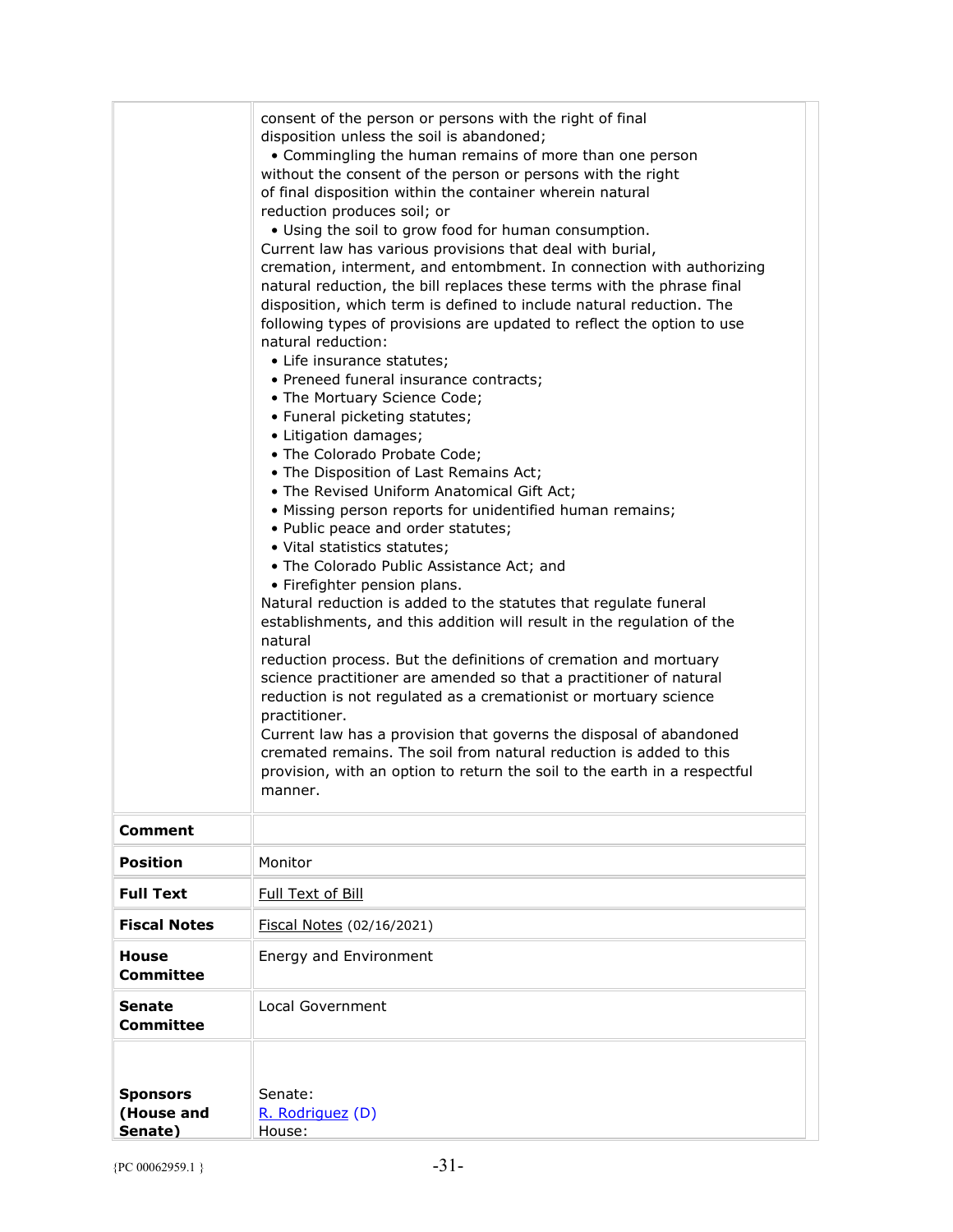|                     | <b>B.</b> Titone (D)<br>M. Soper (R) |
|---------------------|--------------------------------------|
| <b>Status</b>       | Governor Signed (05/10/2021)         |
| <b>Lobbyists</b>    | Lobbyists                            |
| <b>Votes</b>        | Votes all Legislators                |
| <b>Hearing Date</b> |                                      |

| <b>Bill: SB21-034</b> |                                                                                                                                                                                                                                                                                                                                                                                                                                                                                                                                                                                                                                                                                                                                                                                                                                                                                                                                                                                                                                                                                                                                                                                                                                                                                                                                                                                                                                                                                                                                                                                                                                                                                                                                                                                                                                                                                                                                                                                                                                                                                           |
|-----------------------|-------------------------------------------------------------------------------------------------------------------------------------------------------------------------------------------------------------------------------------------------------------------------------------------------------------------------------------------------------------------------------------------------------------------------------------------------------------------------------------------------------------------------------------------------------------------------------------------------------------------------------------------------------------------------------------------------------------------------------------------------------------------------------------------------------------------------------------------------------------------------------------------------------------------------------------------------------------------------------------------------------------------------------------------------------------------------------------------------------------------------------------------------------------------------------------------------------------------------------------------------------------------------------------------------------------------------------------------------------------------------------------------------------------------------------------------------------------------------------------------------------------------------------------------------------------------------------------------------------------------------------------------------------------------------------------------------------------------------------------------------------------------------------------------------------------------------------------------------------------------------------------------------------------------------------------------------------------------------------------------------------------------------------------------------------------------------------------------|
| Title:                | Water Resource Financing Enterprise                                                                                                                                                                                                                                                                                                                                                                                                                                                                                                                                                                                                                                                                                                                                                                                                                                                                                                                                                                                                                                                                                                                                                                                                                                                                                                                                                                                                                                                                                                                                                                                                                                                                                                                                                                                                                                                                                                                                                                                                                                                       |
| <b>Description</b>    | Concerning the creation of an enterprise that is exempt from the<br>requirements of section 20 of article X of the state constitution to<br>administer a fee-based water resources financing program.                                                                                                                                                                                                                                                                                                                                                                                                                                                                                                                                                                                                                                                                                                                                                                                                                                                                                                                                                                                                                                                                                                                                                                                                                                                                                                                                                                                                                                                                                                                                                                                                                                                                                                                                                                                                                                                                                     |
| <b>Summary</b>        | The bill creates the water resources financing enterprise<br>(enterprise). The board of the enterprise (board) consists of the board of<br>directors of the Colorado water resources and power development<br>authority and the board members of the Colorado water conservation<br>board. The enterprise will provide financing to water providers, defined<br>to include drinking water suppliers, wastewater treatment suppliers, and<br>raw water suppliers. Raw water suppliers are limited to those that<br>provide<br>raw water for treatment and use as drinking water.<br>Customers of a drinking water supplier will pay a fee to the<br>supplier, who will transmit it to the enterprise to be used for the<br>financing. The fee for each individual metered connection in a drinking<br>water supplier's public water system is 25 cents per 1,000 gallons of<br>drinking water delivered per month in excess of the first 4,000 gallons of<br>drinking water delivered in that month to the individual metered<br>connection. The board may adjust the fee based on inflation and equity<br>concerns for large nonresidential customers and customers who pay<br>tiered<br>rates that start higher than 4,000 gallons per month.<br>The enterprise can provide financing for grants, loans, and in-kind<br>technical assistance in arranging third-party financing. In determining<br>whether to provide financing, the board shall consider the following<br>factors:<br>• A water provider's ability to pay, including whether the<br>water provider has sought or received other financial<br>assistance;<br>• Whether a water provider has been found to be<br>noncompliant with requirements, or is subject to increased<br>requirements, related to the provision of raw water,<br>drinking water, or wastewater treatment;<br>• Whether the proposed use of financing relates to a project<br>identified in and in furtherance of the state water plan; and<br>• The geographic location and demographic characteristics<br>of the water provider and its customers. |
|                       | The enterprise shall provide, and a water provider may use, the                                                                                                                                                                                                                                                                                                                                                                                                                                                                                                                                                                                                                                                                                                                                                                                                                                                                                                                                                                                                                                                                                                                                                                                                                                                                                                                                                                                                                                                                                                                                                                                                                                                                                                                                                                                                                                                                                                                                                                                                                           |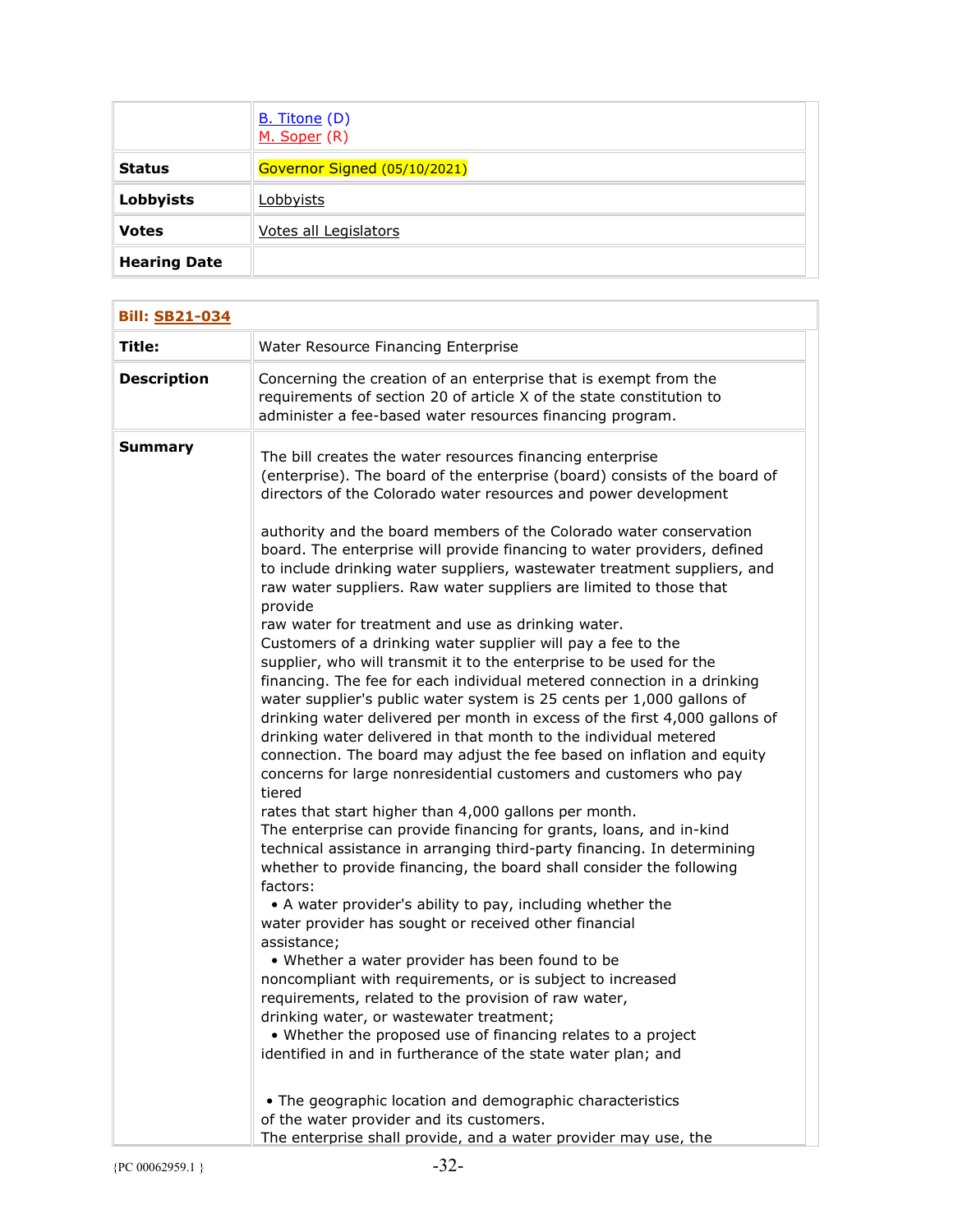|                                          | financing only:<br>• In connection with the provision of raw water, drinking<br>water, or wastewater treatment; and<br>• For feasibility studies, consulting, planning, permitting, and<br>construction of infrastructure and water conservation<br>projects and related recreational, hydroelectric, and flood<br>control facilities, including necessary enlargement and<br>rehabilitation of facilities but excluding maintenance and<br>operation of facilities. |
|------------------------------------------|----------------------------------------------------------------------------------------------------------------------------------------------------------------------------------------------------------------------------------------------------------------------------------------------------------------------------------------------------------------------------------------------------------------------------------------------------------------------|
| <b>Comment</b>                           |                                                                                                                                                                                                                                                                                                                                                                                                                                                                      |
| <b>Position</b>                          | Monitor                                                                                                                                                                                                                                                                                                                                                                                                                                                              |
| <b>Full Text</b>                         | Full Text of Bill                                                                                                                                                                                                                                                                                                                                                                                                                                                    |
| <b>Fiscal Notes</b>                      | Fiscal Notes (03/01/2021)                                                                                                                                                                                                                                                                                                                                                                                                                                            |
| <b>House</b><br>Committee                |                                                                                                                                                                                                                                                                                                                                                                                                                                                                      |
| <b>Senate</b><br><b>Committee</b>        | Agriculture and Natural Resources                                                                                                                                                                                                                                                                                                                                                                                                                                    |
| <b>Sponsors</b><br>(House and<br>Senate) | Senate:<br>D. Coram (R)<br>House:                                                                                                                                                                                                                                                                                                                                                                                                                                    |
| <b>Status</b>                            | Senate Committee on Agriculture & Natural Resources Postpone<br>Indefinitely (03/11/2021)                                                                                                                                                                                                                                                                                                                                                                            |
| Lobbyists                                | Lobbyists                                                                                                                                                                                                                                                                                                                                                                                                                                                            |
| <b>Votes</b>                             | Votes all Legislators                                                                                                                                                                                                                                                                                                                                                                                                                                                |
| <b>Hearing Date</b>                      |                                                                                                                                                                                                                                                                                                                                                                                                                                                                      |

| <b>Bill: SB21-064</b> |                                                                                                                                                                                                                                                                                                                                                                 |
|-----------------------|-----------------------------------------------------------------------------------------------------------------------------------------------------------------------------------------------------------------------------------------------------------------------------------------------------------------------------------------------------------------|
| Title:                | Retaliation Against An Elected Official                                                                                                                                                                                                                                                                                                                         |
| <b>Description</b>    | Concerning criminalizing retaliation against an elected official, and, in<br>connection therewith, making an appropriation.                                                                                                                                                                                                                                     |
| Summary               | Under current law, there is a crime of retaliation against a judge if<br>an individual makes a credible threat or commits an act of harassment<br>or<br>an act of harm or injury upon a person or property as retaliation or<br>retribution against a judge. The crime is a class 4 felony. The bill adds<br>elected officials and their families to the crime. |
| Comment               |                                                                                                                                                                                                                                                                                                                                                                 |
| Position              | Monitor                                                                                                                                                                                                                                                                                                                                                         |
| <b>Full Text</b>      | Full Text of Bill                                                                                                                                                                                                                                                                                                                                               |
| <b>Fiscal Notes</b>   | Fiscal Notes (03/24/2021)                                                                                                                                                                                                                                                                                                                                       |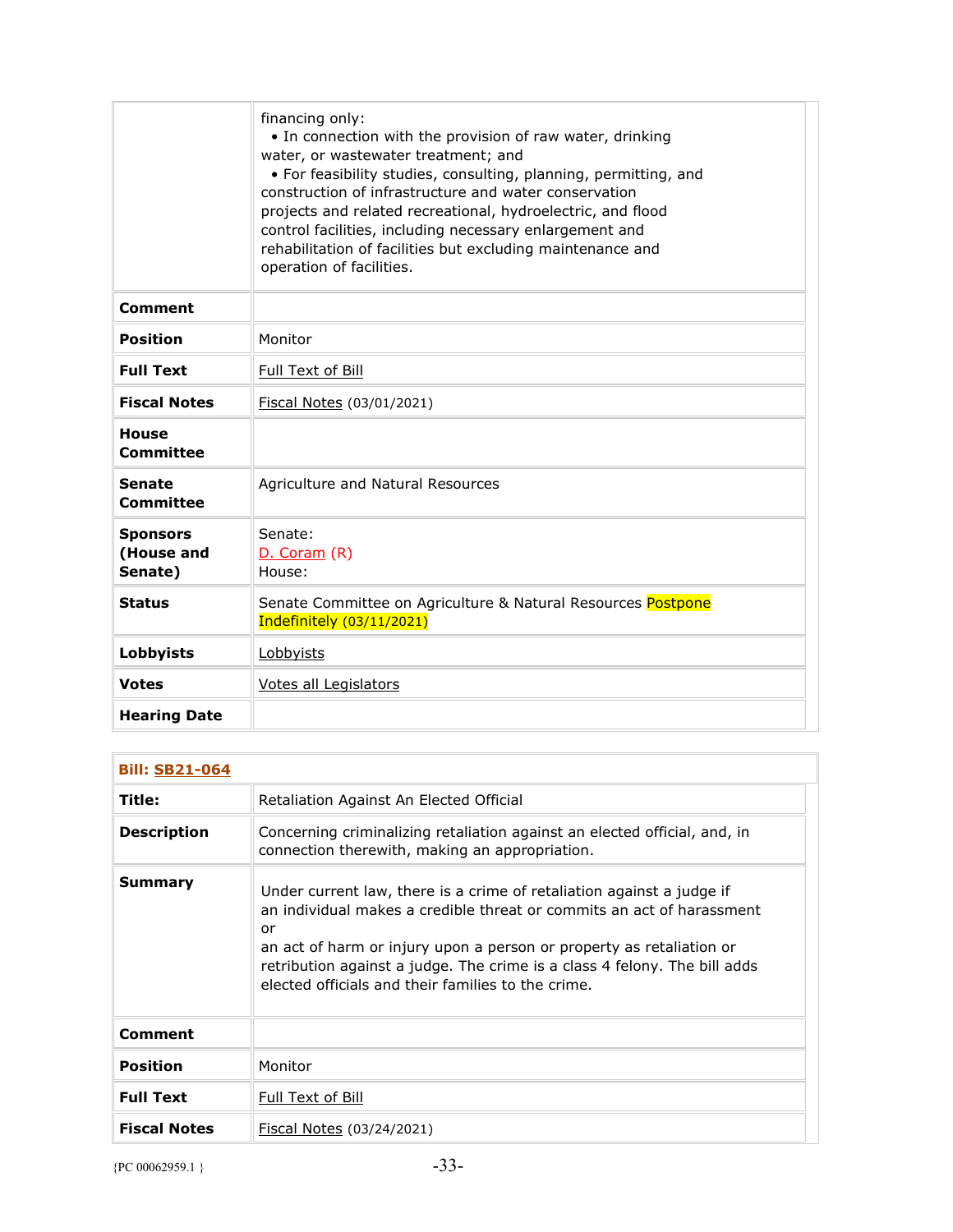| <b>House</b><br><b>Committee</b>         | Judiciary                                                              |
|------------------------------------------|------------------------------------------------------------------------|
| <b>Senate</b><br>Committee               | Judiciary                                                              |
| <b>Sponsors</b><br>(House and<br>Senate) | Senate:<br>$L.$ Garcia (D)<br>J. Cooke (R)<br>House:<br>K. Mullica (D) |
| <b>Status</b>                            | Sent to the Governor (05/17/2021)                                      |
| <b>Lobbyists</b>                         | Lobbyists                                                              |
| <b>Votes</b>                             | Votes all Legislators                                                  |
| <b>Hearing Date</b>                      |                                                                        |

| <b>Bill: SB21-130</b>                    |                                                                                                                                                                                                            |
|------------------------------------------|------------------------------------------------------------------------------------------------------------------------------------------------------------------------------------------------------------|
| Title:                                   | Local Authority for Business Personal Property Tax Exemption                                                                                                                                               |
| <b>Description</b>                       | Concerning authorization for local governments to exempt business<br>personal property from taxation.                                                                                                      |
| <b>Summary</b>                           | The bill allows counties, municipalities, and special districts to<br>exempt up to 100% of business personal property from the levy and<br>collection of property taxation for the 2021 property tax year. |
| Comment                                  |                                                                                                                                                                                                            |
| <b>Position</b>                          | Monitor                                                                                                                                                                                                    |
| <b>Full Text</b>                         | Full Text of Bill                                                                                                                                                                                          |
| <b>Fiscal Notes</b>                      | Fiscal Notes (03/03/2021)                                                                                                                                                                                  |
| <b>House</b><br><b>Committee</b>         | Transportation and Local Government                                                                                                                                                                        |
| <b>Senate</b><br>Committee               | State, Veterans and Military Affairs                                                                                                                                                                       |
| <b>Sponsors</b><br>(House and<br>Senate) | Senate:<br>C. Holbert (R)<br>B. Pettersen (D)<br>House:<br>K. Van Winkle (R)<br>$S.$ Bird $(D)$                                                                                                            |
| <b>Status</b>                            | Governor Signed (04/29/2021)                                                                                                                                                                               |
| <b>Lobbyists</b>                         | Lobbyists                                                                                                                                                                                                  |
| <b>Votes</b>                             | <b>Votes all Legislators</b>                                                                                                                                                                               |
| <b>Hearing Date</b>                      |                                                                                                                                                                                                            |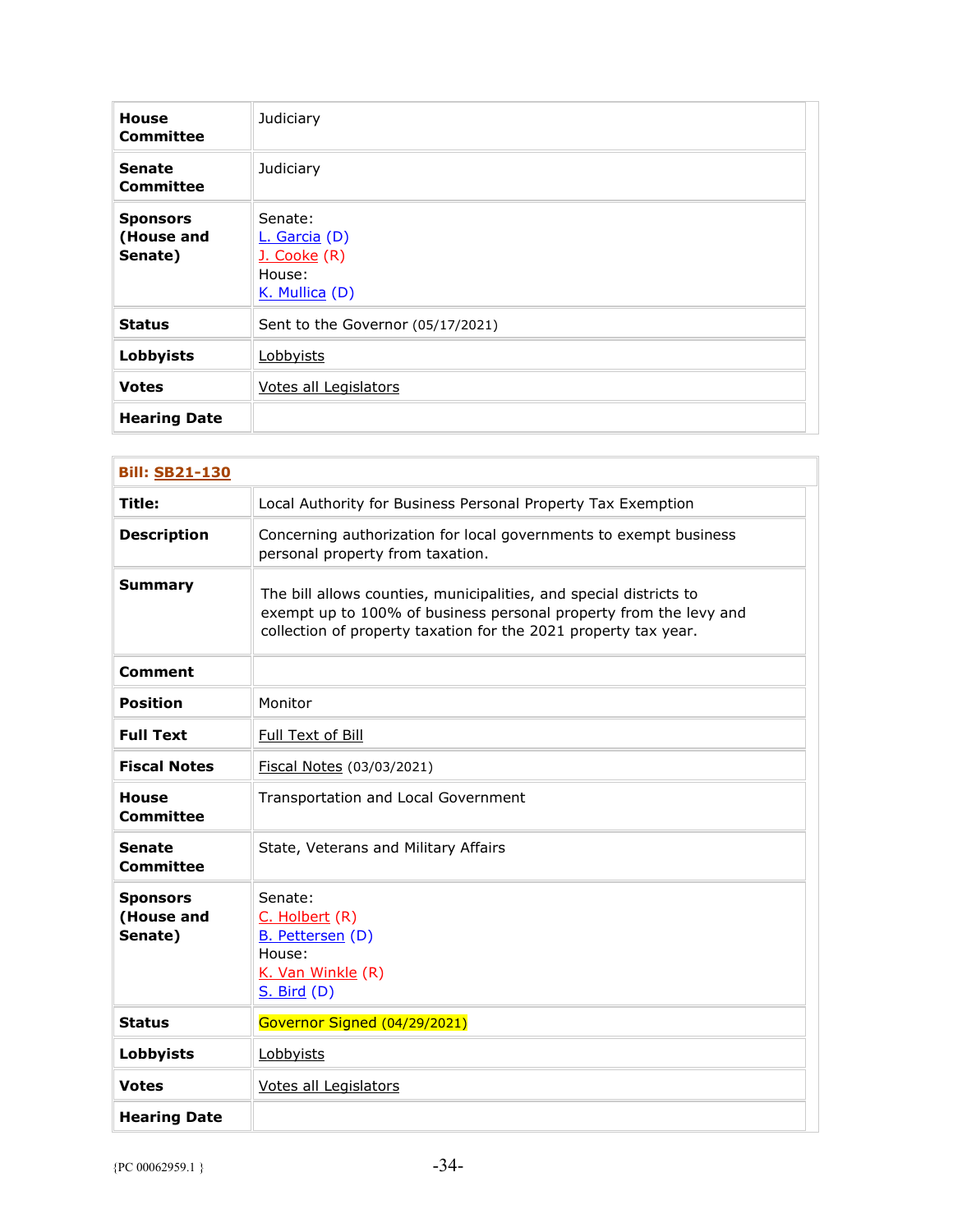| <b>Bill: SB21-136</b>                    |                                                                                                                                                                                                                                                                                           |
|------------------------------------------|-------------------------------------------------------------------------------------------------------------------------------------------------------------------------------------------------------------------------------------------------------------------------------------------|
| Title:                                   | Sunset Forest Health Advisory Council                                                                                                                                                                                                                                                     |
| <b>Description</b>                       | Concerning the continuation of the forest health advisory council, and, in<br>connection therewith, implementing the recommendation contained in the<br>2020 sunset report by the department of regulatory agencies to continue<br>the advisory council and continuing it for five years. |
| Summary                                  | <b>Sunset Process - Senate Agriculture and Natural Resources</b>                                                                                                                                                                                                                          |
|                                          | <b>Committee.</b> The bill implements the recommendation of the<br>department<br>of regulatory agencies' sunset review and report to continue the forest<br>health advisory council and continues it 5 years until 2026.                                                                  |
| Comment                                  |                                                                                                                                                                                                                                                                                           |
| <b>Position</b>                          | Monitor                                                                                                                                                                                                                                                                                   |
| <b>Full Text</b>                         | Full Text of Bill                                                                                                                                                                                                                                                                         |
| <b>Fiscal Notes</b>                      | Fiscal Notes (03/09/2021)                                                                                                                                                                                                                                                                 |
| <b>House</b><br>Committee                | Agriculture, Livestock, and Water                                                                                                                                                                                                                                                         |
| <b>Senate</b><br>Committee               | Agriculture and Natural Resources                                                                                                                                                                                                                                                         |
| <b>Sponsors</b><br>(House and<br>Senate) | Senate:<br>D. Coram (R)<br><b>J. Ginal (D)</b><br>House:<br>T. Carver (R)<br>L. Cutter (D)                                                                                                                                                                                                |
| <b>Status</b>                            | Signed by the President of the Senate (05/18/2021)                                                                                                                                                                                                                                        |
| Lobbyists                                | Lobbyists                                                                                                                                                                                                                                                                                 |
| <b>Votes</b>                             | Votes all Legislators                                                                                                                                                                                                                                                                     |
| <b>Hearing Date</b>                      |                                                                                                                                                                                                                                                                                           |

| <b>Bill: SB21-160</b> |                                                                                                                                                                                                                                     |
|-----------------------|-------------------------------------------------------------------------------------------------------------------------------------------------------------------------------------------------------------------------------------|
| Title:                | ModificationTo Local Government Election Codes                                                                                                                                                                                      |
| <b>Description</b>    | Concerning certain administrative clarifications to local government election<br>codes.                                                                                                                                             |
| Summary               | The bill makes the following changes to the local government and<br>special district election codes:<br>• Revises statutory citations to clarify that the Colorado local<br>government election code is the portion of the election |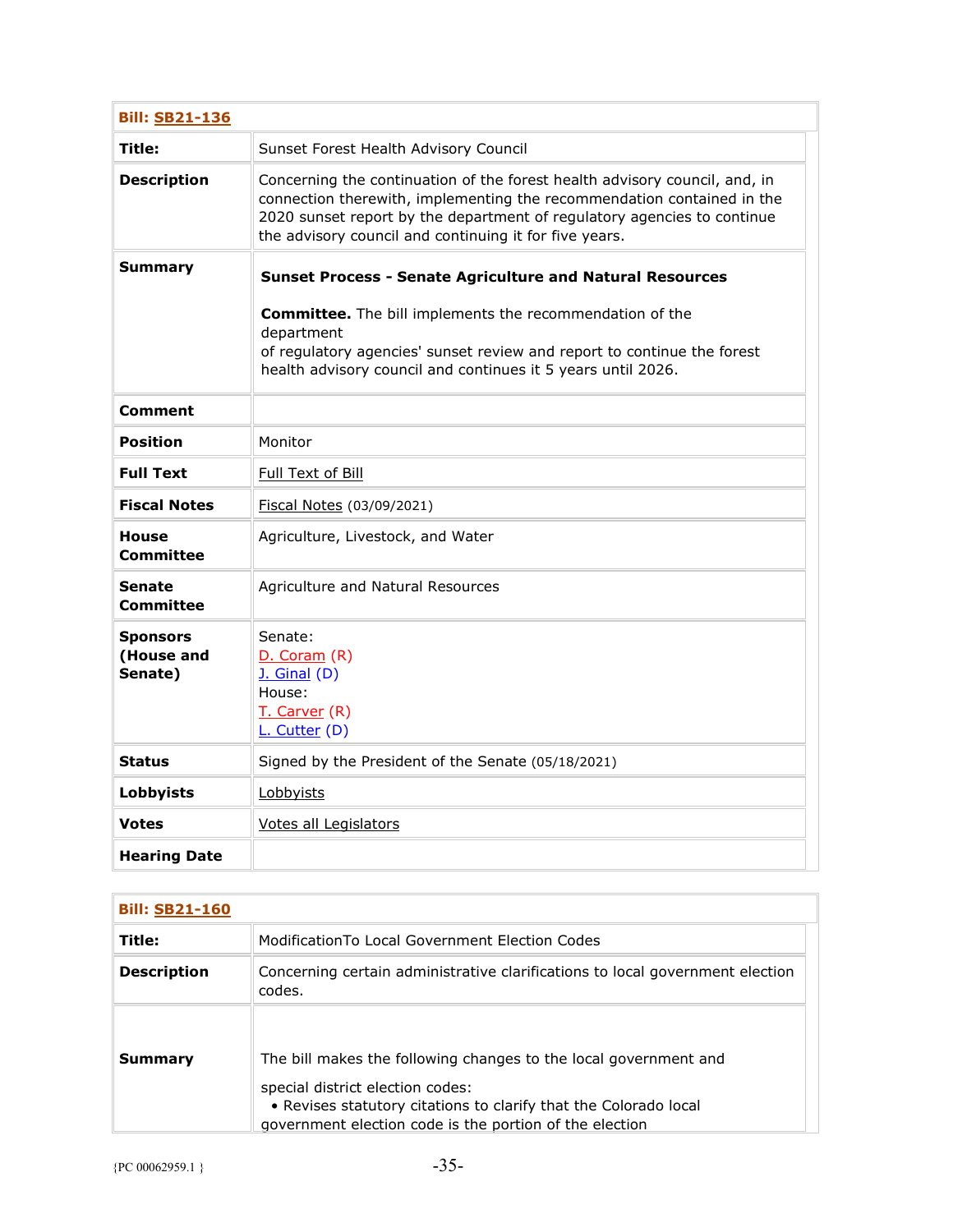|                                          | code applicable to special district elections;<br>• Provides additional statutory citations to specify all<br>instances in which a county assessor provides a list of<br>property owners for an election;<br>• Clarifies that, when computing time for any designated<br>period of days for a local government election, the first day<br>from which the period of days runs is excluded and the last<br>day from which the period of days runs is included;<br>• Specifies that the candidate self-nomination form for<br>special district elections must contain the county where the<br>special district is located;<br>• Clarifies that a candidate's and witness's respective<br>addresses and telephone numbers and a candidate's current<br>e-mail address need to be provided but do not need to be<br>printed by the candidate and witness on the self-nomination<br>form for special district elections;<br>• Specifies that an eligible elector of a local government who<br>is a covered voter must reside within the boundaries of the<br>local government to receive a mail ballot;<br>• Clarifies that local government ballots may be<br>automatically sent to eligible electors who are qualified<br>under contracts to purchase taxable property; and<br>• Eliminates provisions governing a self-affirming oath or<br>affirmation of an elector in the statutes governing special<br>districts that are covered by similar provisions in the<br>election code.<br>The board of directors of a special district currently consists of 5<br>or 7 directors elected at large. The bill provides a process for dividing a<br>special district into separate director districts and for members to be<br>elected from each director district at large or by the electors within each<br>director district. |  |
|------------------------------------------|--------------------------------------------------------------------------------------------------------------------------------------------------------------------------------------------------------------------------------------------------------------------------------------------------------------------------------------------------------------------------------------------------------------------------------------------------------------------------------------------------------------------------------------------------------------------------------------------------------------------------------------------------------------------------------------------------------------------------------------------------------------------------------------------------------------------------------------------------------------------------------------------------------------------------------------------------------------------------------------------------------------------------------------------------------------------------------------------------------------------------------------------------------------------------------------------------------------------------------------------------------------------------------------------------------------------------------------------------------------------------------------------------------------------------------------------------------------------------------------------------------------------------------------------------------------------------------------------------------------------------------------------------------------------------------------------------------------------------------------------------------------------------------------------------------------------------|--|
| Comment<br><b>Position</b>               | Monitor                                                                                                                                                                                                                                                                                                                                                                                                                                                                                                                                                                                                                                                                                                                                                                                                                                                                                                                                                                                                                                                                                                                                                                                                                                                                                                                                                                                                                                                                                                                                                                                                                                                                                                                                                                                                                  |  |
| <b>Full Text</b>                         | <b>Full Text of Bill</b>                                                                                                                                                                                                                                                                                                                                                                                                                                                                                                                                                                                                                                                                                                                                                                                                                                                                                                                                                                                                                                                                                                                                                                                                                                                                                                                                                                                                                                                                                                                                                                                                                                                                                                                                                                                                 |  |
| <b>Fiscal Notes</b>                      | Fiscal Notes (03/18/2021)                                                                                                                                                                                                                                                                                                                                                                                                                                                                                                                                                                                                                                                                                                                                                                                                                                                                                                                                                                                                                                                                                                                                                                                                                                                                                                                                                                                                                                                                                                                                                                                                                                                                                                                                                                                                |  |
| <b>House</b><br><b>Committee</b>         | State, Civic, Military and Veterans Affairs                                                                                                                                                                                                                                                                                                                                                                                                                                                                                                                                                                                                                                                                                                                                                                                                                                                                                                                                                                                                                                                                                                                                                                                                                                                                                                                                                                                                                                                                                                                                                                                                                                                                                                                                                                              |  |
| <b>Senate</b><br><b>Committee</b>        | State, Veterans and Military Affairs                                                                                                                                                                                                                                                                                                                                                                                                                                                                                                                                                                                                                                                                                                                                                                                                                                                                                                                                                                                                                                                                                                                                                                                                                                                                                                                                                                                                                                                                                                                                                                                                                                                                                                                                                                                     |  |
| <b>Sponsors</b><br>(House and<br>Senate) | Senate:<br>R. Gardner (R)<br>House:<br>M. Snyder (D)                                                                                                                                                                                                                                                                                                                                                                                                                                                                                                                                                                                                                                                                                                                                                                                                                                                                                                                                                                                                                                                                                                                                                                                                                                                                                                                                                                                                                                                                                                                                                                                                                                                                                                                                                                     |  |
| <b>Status</b>                            | Governor Signed (05/13/2021)                                                                                                                                                                                                                                                                                                                                                                                                                                                                                                                                                                                                                                                                                                                                                                                                                                                                                                                                                                                                                                                                                                                                                                                                                                                                                                                                                                                                                                                                                                                                                                                                                                                                                                                                                                                             |  |
| <b>Lobbyists</b>                         | Lobbyists                                                                                                                                                                                                                                                                                                                                                                                                                                                                                                                                                                                                                                                                                                                                                                                                                                                                                                                                                                                                                                                                                                                                                                                                                                                                                                                                                                                                                                                                                                                                                                                                                                                                                                                                                                                                                |  |
| <b>Votes</b>                             | Votes all Legislators                                                                                                                                                                                                                                                                                                                                                                                                                                                                                                                                                                                                                                                                                                                                                                                                                                                                                                                                                                                                                                                                                                                                                                                                                                                                                                                                                                                                                                                                                                                                                                                                                                                                                                                                                                                                    |  |
| <b>Hearing Date</b>                      |                                                                                                                                                                                                                                                                                                                                                                                                                                                                                                                                                                                                                                                                                                                                                                                                                                                                                                                                                                                                                                                                                                                                                                                                                                                                                                                                                                                                                                                                                                                                                                                                                                                                                                                                                                                                                          |  |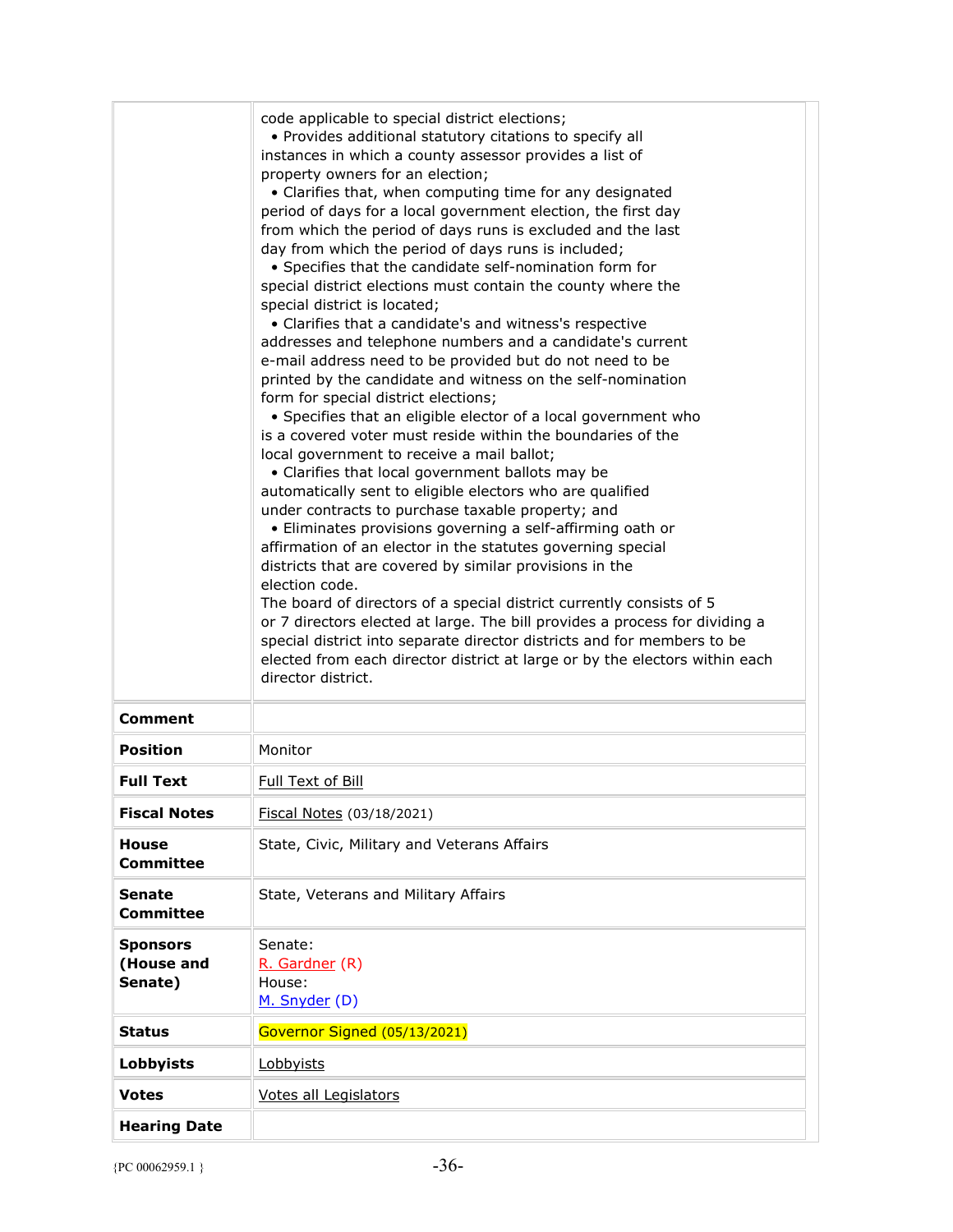| <b>Bill: SB21-170</b> |                                                                                                                                                                                                                                                                                                                                                                                                                                                                                                                                                                                                                                                                                                                                                                                                                                                                                                                                                                                                                                                                                                                                                                                                                                                                                                                                                                                                                                                                                                                                                                                                                                                                                                                                                                                                                                                                                                                                                                                                                                                                                                                                                                                                                                                                                                                                                                                                                                 |
|-----------------------|---------------------------------------------------------------------------------------------------------------------------------------------------------------------------------------------------------------------------------------------------------------------------------------------------------------------------------------------------------------------------------------------------------------------------------------------------------------------------------------------------------------------------------------------------------------------------------------------------------------------------------------------------------------------------------------------------------------------------------------------------------------------------------------------------------------------------------------------------------------------------------------------------------------------------------------------------------------------------------------------------------------------------------------------------------------------------------------------------------------------------------------------------------------------------------------------------------------------------------------------------------------------------------------------------------------------------------------------------------------------------------------------------------------------------------------------------------------------------------------------------------------------------------------------------------------------------------------------------------------------------------------------------------------------------------------------------------------------------------------------------------------------------------------------------------------------------------------------------------------------------------------------------------------------------------------------------------------------------------------------------------------------------------------------------------------------------------------------------------------------------------------------------------------------------------------------------------------------------------------------------------------------------------------------------------------------------------------------------------------------------------------------------------------------------------|
| Title:                | Wildland Fire Mitigation Cooperative Electric Association                                                                                                                                                                                                                                                                                                                                                                                                                                                                                                                                                                                                                                                                                                                                                                                                                                                                                                                                                                                                                                                                                                                                                                                                                                                                                                                                                                                                                                                                                                                                                                                                                                                                                                                                                                                                                                                                                                                                                                                                                                                                                                                                                                                                                                                                                                                                                                       |
| <b>Description</b>    | Concerning standards applicable to cooperative electric association wildland<br>fire mitigation, and, in connection therewith, requiring wildland fire<br>protection plans, providing authority for vegetation management, and<br>limiting cooperative electric association liability.                                                                                                                                                                                                                                                                                                                                                                                                                                                                                                                                                                                                                                                                                                                                                                                                                                                                                                                                                                                                                                                                                                                                                                                                                                                                                                                                                                                                                                                                                                                                                                                                                                                                                                                                                                                                                                                                                                                                                                                                                                                                                                                                          |
| <b>Summary</b>        | The bill requires a cooperative electric association (association) to<br>adopt a wildland fire protection plan. The plan must include information<br>on:<br>• Areas where the association has powerline facilities that<br>may have an increased risk of wildland fires;<br>. The procedures and standards that the association will use<br>to inspect and operate its powerline facilities and perform<br>vegetation management around those facilities;<br>• The modifications or upgrades that the association will<br>implement to reduce risks of wildland fires;<br>• The procedures for de-energizing powerline facilities to<br>mitigate potential wildland fires;<br>• Community outreach efforts during the wildland fire<br>season; and<br>• The potential for coordination with other wildland fire<br>protection plans.<br>An association must file its wildland fire protection plan with the public<br>utilities commission every 3 years and must submit an annual report to<br>the<br>commission detailing its compliance with the plan.<br>The bill allows, but does not require, an association to remove or<br>partially remove vegetation outside of a powerline facility easement as<br>necessary following a major weather event or other emergency<br>situation.<br>In addition, an association may designate vegetation as hazard<br>vegetation if the association finds that the vegetation is dead, likely to<br>fail, or likely to fall, sway, or grow into a powerline facility and finds that<br>the vegetation is likely to cause substantial damage, disrupt service, or<br>come within a minimum clearance distance of the powerline facility. An<br>association may, but is not required to, remove or partially remove<br>hazard<br>vegetation outside of an easement after providing notice to the<br>landowner.<br>The association is not required to provide notice if removal of the hazard<br>vegetation is necessary to continue safe operation of its facilities or if<br>the<br>removal is done as part of trimming or removing vegetation after a<br>storm or other emergency event.<br>If vegetation outside of a powerline facility easement dies as the<br>result of being trimmed or partially removed by an association, the<br>landowner may request that the association remove the vegetation at<br>the<br>association's expense. The association is required to remove the |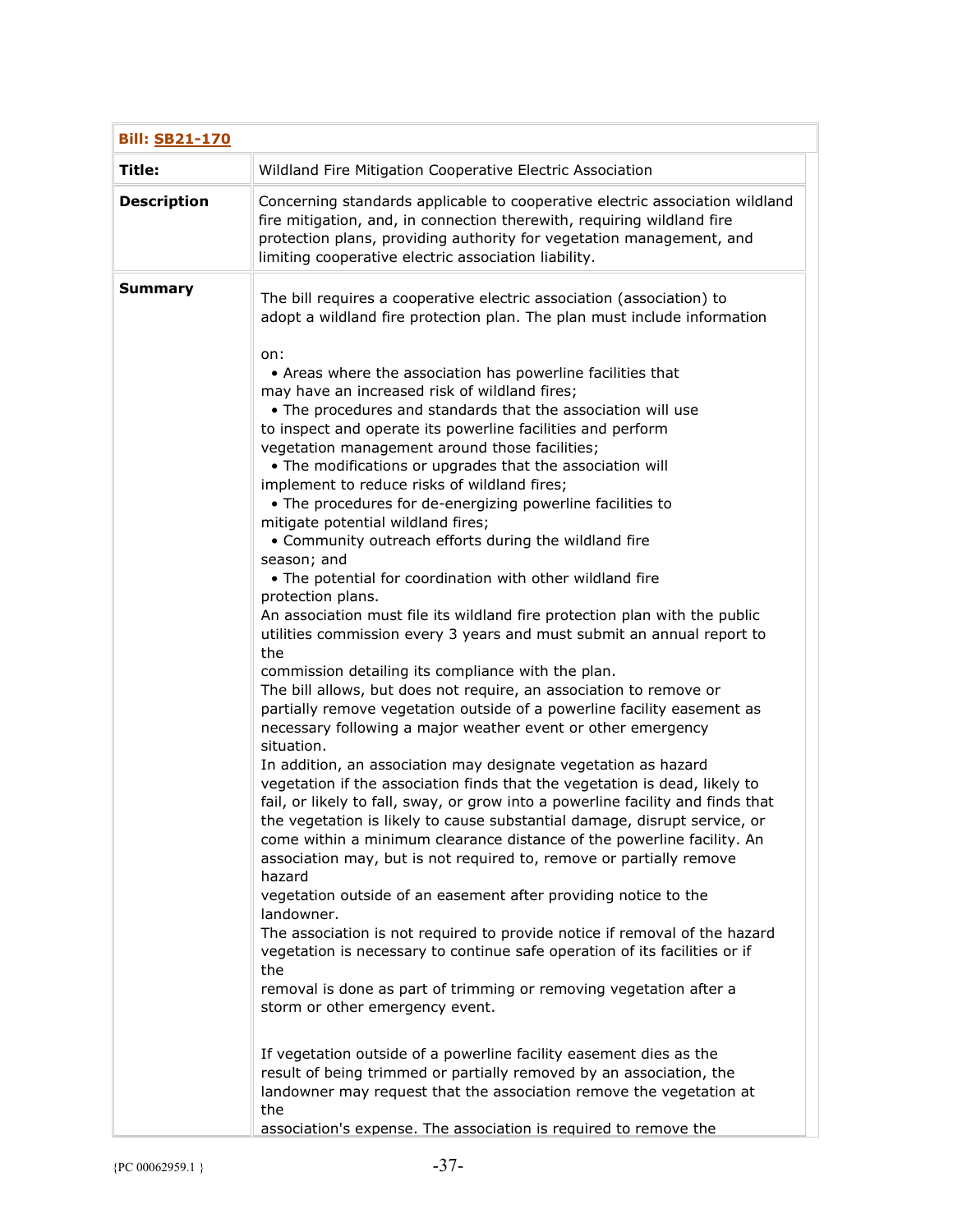|                                          | vegetation within ninety days; except that the association may offer and<br>the landowner may accept payment for the reasonable cost of removal<br>instead of the association removing the vegetation.<br>An association is not liable for personal injury, property damage,<br>or fire suppression costs resulting from a wildland fire if any of the<br>following apply:<br>. The association filed a wildland fire protection plan and<br>completed the activities described in it;<br>• A landowner failed to control vegetation outside of a<br>powerline facility easement on the landowner's land;<br>• The association requested and was denied access to<br>perform vegetation management in a right-of-way on land<br>owned by a local government, the state, a federal agency,<br>or a tribal agency; or<br>• A landowner prevented the association from maintaining<br>its powerline facility easement or from removing hazard<br>vegetation outside the easement.<br>If none of those circumstances apply and an association is found liable<br>for<br>a wildland fire, the prevailing plaintiff is limited to actual damages and<br>cannot recover noneconomic, punitive, or exemplary damages. |
|------------------------------------------|---------------------------------------------------------------------------------------------------------------------------------------------------------------------------------------------------------------------------------------------------------------------------------------------------------------------------------------------------------------------------------------------------------------------------------------------------------------------------------------------------------------------------------------------------------------------------------------------------------------------------------------------------------------------------------------------------------------------------------------------------------------------------------------------------------------------------------------------------------------------------------------------------------------------------------------------------------------------------------------------------------------------------------------------------------------------------------------------------------------------------------------------------------------------------------------------------------------|
| <b>Comment</b>                           |                                                                                                                                                                                                                                                                                                                                                                                                                                                                                                                                                                                                                                                                                                                                                                                                                                                                                                                                                                                                                                                                                                                                                                                                               |
| <b>Position</b>                          | Monitor                                                                                                                                                                                                                                                                                                                                                                                                                                                                                                                                                                                                                                                                                                                                                                                                                                                                                                                                                                                                                                                                                                                                                                                                       |
| <b>Full Text</b>                         | Full Text of Bill                                                                                                                                                                                                                                                                                                                                                                                                                                                                                                                                                                                                                                                                                                                                                                                                                                                                                                                                                                                                                                                                                                                                                                                             |
| <b>Fiscal Notes</b>                      | Fiscal Notes (04/05/2021)                                                                                                                                                                                                                                                                                                                                                                                                                                                                                                                                                                                                                                                                                                                                                                                                                                                                                                                                                                                                                                                                                                                                                                                     |
| <b>House</b><br><b>Committee</b>         |                                                                                                                                                                                                                                                                                                                                                                                                                                                                                                                                                                                                                                                                                                                                                                                                                                                                                                                                                                                                                                                                                                                                                                                                               |
| <b>Senate</b><br><b>Committee</b>        | Transportation and Energy                                                                                                                                                                                                                                                                                                                                                                                                                                                                                                                                                                                                                                                                                                                                                                                                                                                                                                                                                                                                                                                                                                                                                                                     |
| <b>Sponsors</b><br>(House and<br>Senate) | Senate:<br><b>J.</b> Ginal (D)<br>D. Hisey (R)<br>House:<br>M. Lynch (R)                                                                                                                                                                                                                                                                                                                                                                                                                                                                                                                                                                                                                                                                                                                                                                                                                                                                                                                                                                                                                                                                                                                                      |
| <b>Status</b>                            | Senate Committee on Transportation & Energy Postpone<br>Indefinitely (04/06/2021)                                                                                                                                                                                                                                                                                                                                                                                                                                                                                                                                                                                                                                                                                                                                                                                                                                                                                                                                                                                                                                                                                                                             |
| Lobbyists                                | Lobbyists                                                                                                                                                                                                                                                                                                                                                                                                                                                                                                                                                                                                                                                                                                                                                                                                                                                                                                                                                                                                                                                                                                                                                                                                     |
| <b>Votes</b>                             | <b>Votes all Legislators</b>                                                                                                                                                                                                                                                                                                                                                                                                                                                                                                                                                                                                                                                                                                                                                                                                                                                                                                                                                                                                                                                                                                                                                                                  |
| <b>Hearing Date</b>                      |                                                                                                                                                                                                                                                                                                                                                                                                                                                                                                                                                                                                                                                                                                                                                                                                                                                                                                                                                                                                                                                                                                                                                                                                               |

| <b>Bill: SB21-176</b> |                                                                                             |  |
|-----------------------|---------------------------------------------------------------------------------------------|--|
| Title:                | Protecting Opportunities And Workers' Rights Act                                            |  |
| <b>Description</b>    | Concerning protections for Colorado workers against discriminatory<br>employment practices. |  |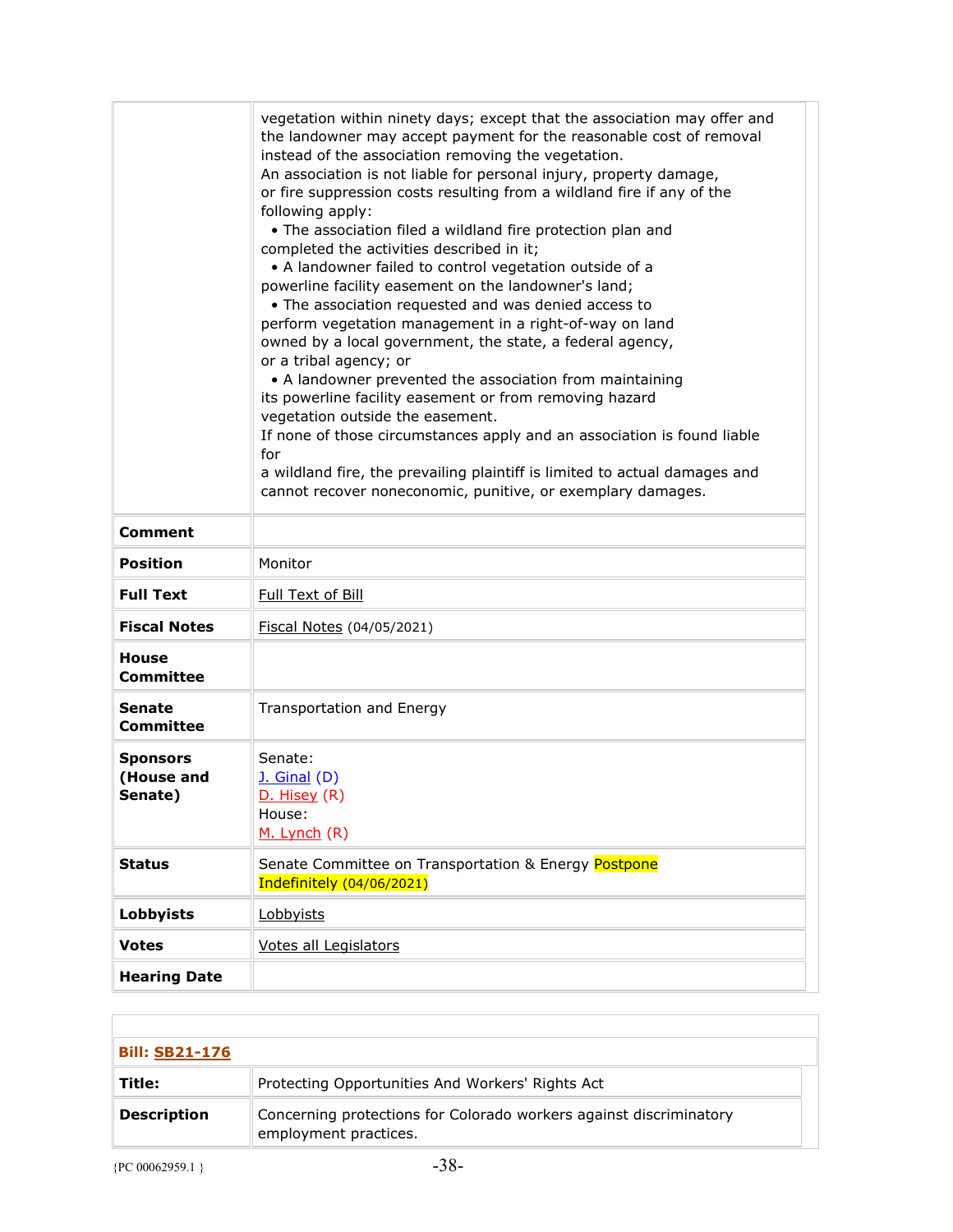| Summary                           | For purposes of addressing discriminatory or unfair employment<br>practices pursuant to Colorado's anti-discrimination laws, the bill:<br>• Allows an employment discrimination claim to be brought<br>in any court of competent jurisdiction in the county or<br>district where the alleged discriminatory or unfair<br>employment practice occurred and allows an individual to<br>file a civil action, without otherwise exhausting<br>administrative proceedings and remedies, as long as the<br>individual either files a charge with the Colorado civil<br>rights commission (commission) or serves a written<br>demand for the relief on the individual's employer and<br>allows the employer 14 days to respond;<br>• Expands the definition of employee to include<br>individuals in domestic service; individuals who perform<br>a service for a price, including independent contractors,<br>subcontractors, and their employees; and individuals who<br>offer services or labor without pay;<br>• Adds new definitions of caregiver, care recipient,<br>child, minor child, harassment, hostile work<br>environment, and independent contractor;<br>• Adds protections from discriminatory or unfair<br>employment practices for individuals based on their<br>marital status or caregiver status;<br>• Specifies that it is a discriminatory or unfair employment<br>practice for an employer to fail to initiate an investigation<br>of a complaint or fail to take prompt remedial action if<br>appropriate;<br>• Prohibits certain preemployment medical examinations,<br>imposes limitations on inquiries and examinations about an<br>employee's disability during employment, and specifies that<br>violations of these prohibitions and limitations constitute<br>discriminatory or unfair employment practices;<br>• Expands the time limit to file a charge with the commission<br>from 6 months to 300 days after the alleged discriminatory<br>or unfair employment practice occurred;<br>• Repeals the limits on remedies in cases involving age<br>discrimination; and<br>• Limits the ability of an employer to require confidentiality<br>of claims once a charge is filed with the commission. |
|-----------------------------------|-----------------------------------------------------------------------------------------------------------------------------------------------------------------------------------------------------------------------------------------------------------------------------------------------------------------------------------------------------------------------------------------------------------------------------------------------------------------------------------------------------------------------------------------------------------------------------------------------------------------------------------------------------------------------------------------------------------------------------------------------------------------------------------------------------------------------------------------------------------------------------------------------------------------------------------------------------------------------------------------------------------------------------------------------------------------------------------------------------------------------------------------------------------------------------------------------------------------------------------------------------------------------------------------------------------------------------------------------------------------------------------------------------------------------------------------------------------------------------------------------------------------------------------------------------------------------------------------------------------------------------------------------------------------------------------------------------------------------------------------------------------------------------------------------------------------------------------------------------------------------------------------------------------------------------------------------------------------------------------------------------------------------------------------------------------------------------------------------------------------------------------------------------------------------------------------------------------------------------|
| <b>Comment</b>                    |                                                                                                                                                                                                                                                                                                                                                                                                                                                                                                                                                                                                                                                                                                                                                                                                                                                                                                                                                                                                                                                                                                                                                                                                                                                                                                                                                                                                                                                                                                                                                                                                                                                                                                                                                                                                                                                                                                                                                                                                                                                                                                                                                                                                                             |
| <b>Position</b>                   | Monitor                                                                                                                                                                                                                                                                                                                                                                                                                                                                                                                                                                                                                                                                                                                                                                                                                                                                                                                                                                                                                                                                                                                                                                                                                                                                                                                                                                                                                                                                                                                                                                                                                                                                                                                                                                                                                                                                                                                                                                                                                                                                                                                                                                                                                     |
| <b>Full Text</b>                  | Full Text of Bill                                                                                                                                                                                                                                                                                                                                                                                                                                                                                                                                                                                                                                                                                                                                                                                                                                                                                                                                                                                                                                                                                                                                                                                                                                                                                                                                                                                                                                                                                                                                                                                                                                                                                                                                                                                                                                                                                                                                                                                                                                                                                                                                                                                                           |
| <b>Fiscal Notes</b>               | Fiscal Notes (03/25/2021)                                                                                                                                                                                                                                                                                                                                                                                                                                                                                                                                                                                                                                                                                                                                                                                                                                                                                                                                                                                                                                                                                                                                                                                                                                                                                                                                                                                                                                                                                                                                                                                                                                                                                                                                                                                                                                                                                                                                                                                                                                                                                                                                                                                                   |
| <b>House</b><br><b>Committee</b>  |                                                                                                                                                                                                                                                                                                                                                                                                                                                                                                                                                                                                                                                                                                                                                                                                                                                                                                                                                                                                                                                                                                                                                                                                                                                                                                                                                                                                                                                                                                                                                                                                                                                                                                                                                                                                                                                                                                                                                                                                                                                                                                                                                                                                                             |
| <b>Senate</b><br><b>Committee</b> | Judiciary                                                                                                                                                                                                                                                                                                                                                                                                                                                                                                                                                                                                                                                                                                                                                                                                                                                                                                                                                                                                                                                                                                                                                                                                                                                                                                                                                                                                                                                                                                                                                                                                                                                                                                                                                                                                                                                                                                                                                                                                                                                                                                                                                                                                                   |
| <b>Sponsors</b>                   | Senate:                                                                                                                                                                                                                                                                                                                                                                                                                                                                                                                                                                                                                                                                                                                                                                                                                                                                                                                                                                                                                                                                                                                                                                                                                                                                                                                                                                                                                                                                                                                                                                                                                                                                                                                                                                                                                                                                                                                                                                                                                                                                                                                                                                                                                     |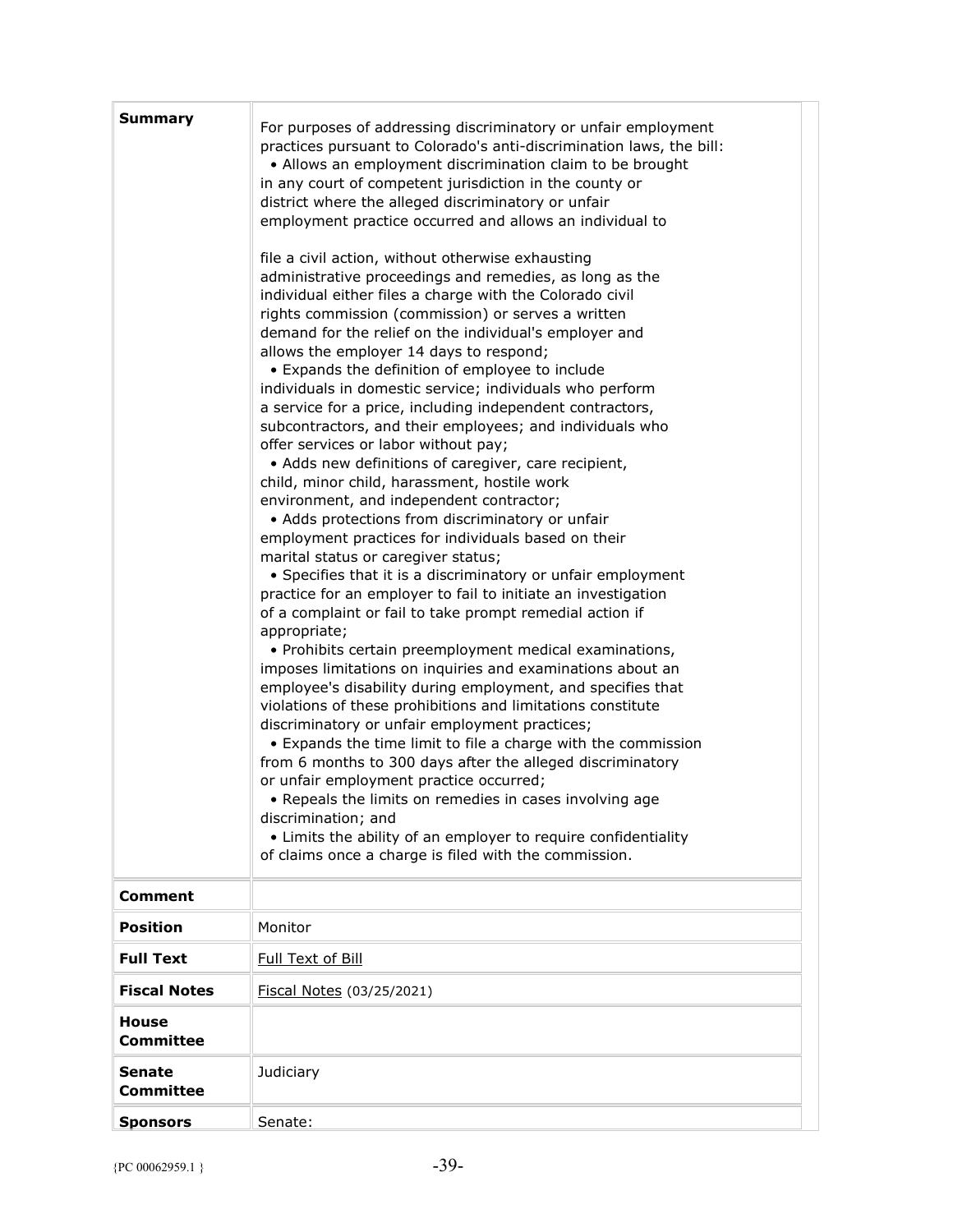| (House and<br>Senate) | <b>B.</b> Pettersen (D)<br>F. Winter (D)<br>House:<br>S. Lontine (D)<br>$M.$ Gray (D) |
|-----------------------|---------------------------------------------------------------------------------------|
| <b>Status</b>         | Senate Committee on Judiciary Refer Amended to<br>Appropriations (05/06/2021)         |
| Lobbyists             | Lobbyists                                                                             |
| <b>Votes</b>          | Votes all Legislators                                                                 |
| <b>Hearing Date</b>   | 05/21/2021                                                                            |

| <b>Bill: SB21-189</b> |                                                                                                                                                                                                                                                                                                                                                                                                                                                                                                                                                                                                                                                                                                                                                                                                                                                                                                                                                                                                                                                                                                                                                                                                                                                                                                                                                                                                                                                                                                                                                                                                                                                                                                                                                    |
|-----------------------|----------------------------------------------------------------------------------------------------------------------------------------------------------------------------------------------------------------------------------------------------------------------------------------------------------------------------------------------------------------------------------------------------------------------------------------------------------------------------------------------------------------------------------------------------------------------------------------------------------------------------------------------------------------------------------------------------------------------------------------------------------------------------------------------------------------------------------------------------------------------------------------------------------------------------------------------------------------------------------------------------------------------------------------------------------------------------------------------------------------------------------------------------------------------------------------------------------------------------------------------------------------------------------------------------------------------------------------------------------------------------------------------------------------------------------------------------------------------------------------------------------------------------------------------------------------------------------------------------------------------------------------------------------------------------------------------------------------------------------------------------|
| Title:                | Colorado Water Conservation Board Construction Fund Project                                                                                                                                                                                                                                                                                                                                                                                                                                                                                                                                                                                                                                                                                                                                                                                                                                                                                                                                                                                                                                                                                                                                                                                                                                                                                                                                                                                                                                                                                                                                                                                                                                                                                        |
| <b>Description</b>    | Concerning the funding of Colorado water conservation board projects, and,<br>in connection therewith, making an appropriation.                                                                                                                                                                                                                                                                                                                                                                                                                                                                                                                                                                                                                                                                                                                                                                                                                                                                                                                                                                                                                                                                                                                                                                                                                                                                                                                                                                                                                                                                                                                                                                                                                    |
| <b>Summary</b>        | The bill appropriates the following amounts from the Colorado<br>water conservation board (CWCB) construction fund to the CWCB or the<br>division of water resources in the department of natural resources for<br>the<br>following projects:<br>• Continuation of the satellite monitoring system, \$100,000<br>(section 1 of the bill);<br>• Continuation of the Colorado floodplain map<br>modernization program, \$500,000 (section 2);<br>• Continuation of the weather modification permitting<br>program, \$350,000 (section 3); and<br>• Continuation of technical assistance for federal cost-share<br>programs, \$300,000 (section 4).<br>Section 5 directs the state treasurer to transfer up to \$2,000,000<br>from the CWCB construction fund to the litigation fund on July 1, 2021.<br>Section 6 authorizes the CWCB to make a loan in an amount up<br>to \$3,000,000 from the CWCB construction fund or the severance tax<br>perpetual base fund to the Colorado Rio Grande Restoration Foundation<br>in furtherance of the San Luis valley confined aquifer recovery project.<br>Section 7 reinstates severance tax funding of the water efficiency<br>grant program by authorizing a transfer of \$550,000 in each state fiscal<br>year commencing on or after July 1, 2021, from the grant program<br>reserve<br>of the severance tax operational fund, which reserve is part of the tier 2<br>funding that is used only if the general assembly chooses not to spend<br>100% of the money in the operational fund on core departmental<br>programs, to the water efficiency grant program cash fund. The<br>Reinstated funding is repealed on July 1, 2030, when the water<br>efficiency grant program is scheduled to repeal. |
| <b>Comment</b>        |                                                                                                                                                                                                                                                                                                                                                                                                                                                                                                                                                                                                                                                                                                                                                                                                                                                                                                                                                                                                                                                                                                                                                                                                                                                                                                                                                                                                                                                                                                                                                                                                                                                                                                                                                    |
| <b>Position</b>       | Monitor                                                                                                                                                                                                                                                                                                                                                                                                                                                                                                                                                                                                                                                                                                                                                                                                                                                                                                                                                                                                                                                                                                                                                                                                                                                                                                                                                                                                                                                                                                                                                                                                                                                                                                                                            |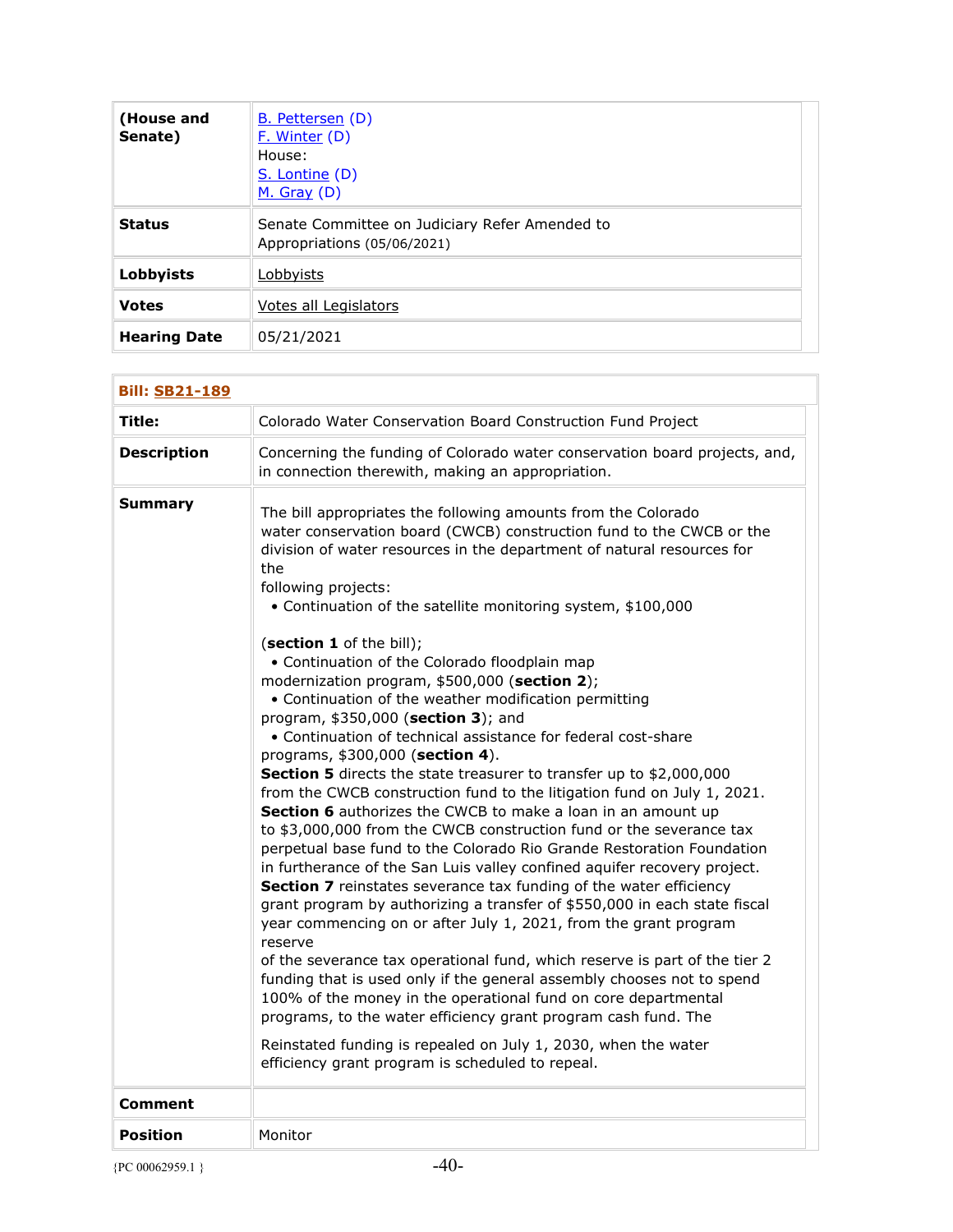| <b>Full Text</b>                         | <b>Full Text of Bill</b>                                                                             |
|------------------------------------------|------------------------------------------------------------------------------------------------------|
| <b>Fiscal Notes</b>                      | Fiscal Notes (05/05/2021)                                                                            |
| House<br>Committee                       | Agriculture, Livestock, and Water                                                                    |
| <b>Senate</b><br>Committee               | Agriculture and Natural Resources                                                                    |
| <b>Sponsors</b><br>(House and<br>Senate) | Senate:<br>K. Donovan (D)<br>House:<br><u>M. Catlin</u> (R)<br>K. McCormick (D)                      |
| <b>Status</b>                            | House Committee on Agriculture, Livestock, & Water Refer Unamended to<br>Appropriations (05/17/2021) |
| <b>Lobbyists</b>                         | Lobbyists                                                                                            |
| <b>Votes</b>                             | <b>Votes all Legislators</b>                                                                         |
| <b>Hearing Date</b>                      |                                                                                                      |

| <b>Bill: SB21-197</b>                    |                                                                                                                                                                                                                                                                                                                                                                                                                                                                                                                         |
|------------------------------------------|-------------------------------------------------------------------------------------------------------------------------------------------------------------------------------------------------------------------------------------------------------------------------------------------------------------------------------------------------------------------------------------------------------------------------------------------------------------------------------------------------------------------------|
| Title:                                   | Workers' Compensation Physician                                                                                                                                                                                                                                                                                                                                                                                                                                                                                         |
| <b>Description</b>                       | Concerning the treating physician in workers' compensation cases.                                                                                                                                                                                                                                                                                                                                                                                                                                                       |
| <b>Summary</b>                           | The bill provides injured workers control over the selection of the<br>primary treating physician in workers' compensation cases, allowing<br>them<br>to choose from any level I or level II accredited physician through the<br>division of workers' compensation. The bill creates the mechanism by<br>which the injured worker may select the treating physician, and requires<br>the employer or insurer to choose the physician when an injured worker<br>is unable or unwilling to select the treating physician. |
| Comment                                  |                                                                                                                                                                                                                                                                                                                                                                                                                                                                                                                         |
| <b>Position</b>                          | Monitor                                                                                                                                                                                                                                                                                                                                                                                                                                                                                                                 |
| <b>Full Text</b>                         | Full Text of Bill                                                                                                                                                                                                                                                                                                                                                                                                                                                                                                       |
| <b>Fiscal Notes</b>                      | Fiscal Notes (05/17/2021)                                                                                                                                                                                                                                                                                                                                                                                                                                                                                               |
| <b>House</b><br>Committee                | <b>Business Affairs and Labor</b>                                                                                                                                                                                                                                                                                                                                                                                                                                                                                       |
| <b>Senate</b><br>Committee               | Business, Labor and Technology                                                                                                                                                                                                                                                                                                                                                                                                                                                                                          |
| <b>Sponsors</b><br>(House and<br>Senate) | Senate:<br>R. Rodriguez (D)<br>House:<br>S. Woodrow (D)                                                                                                                                                                                                                                                                                                                                                                                                                                                                 |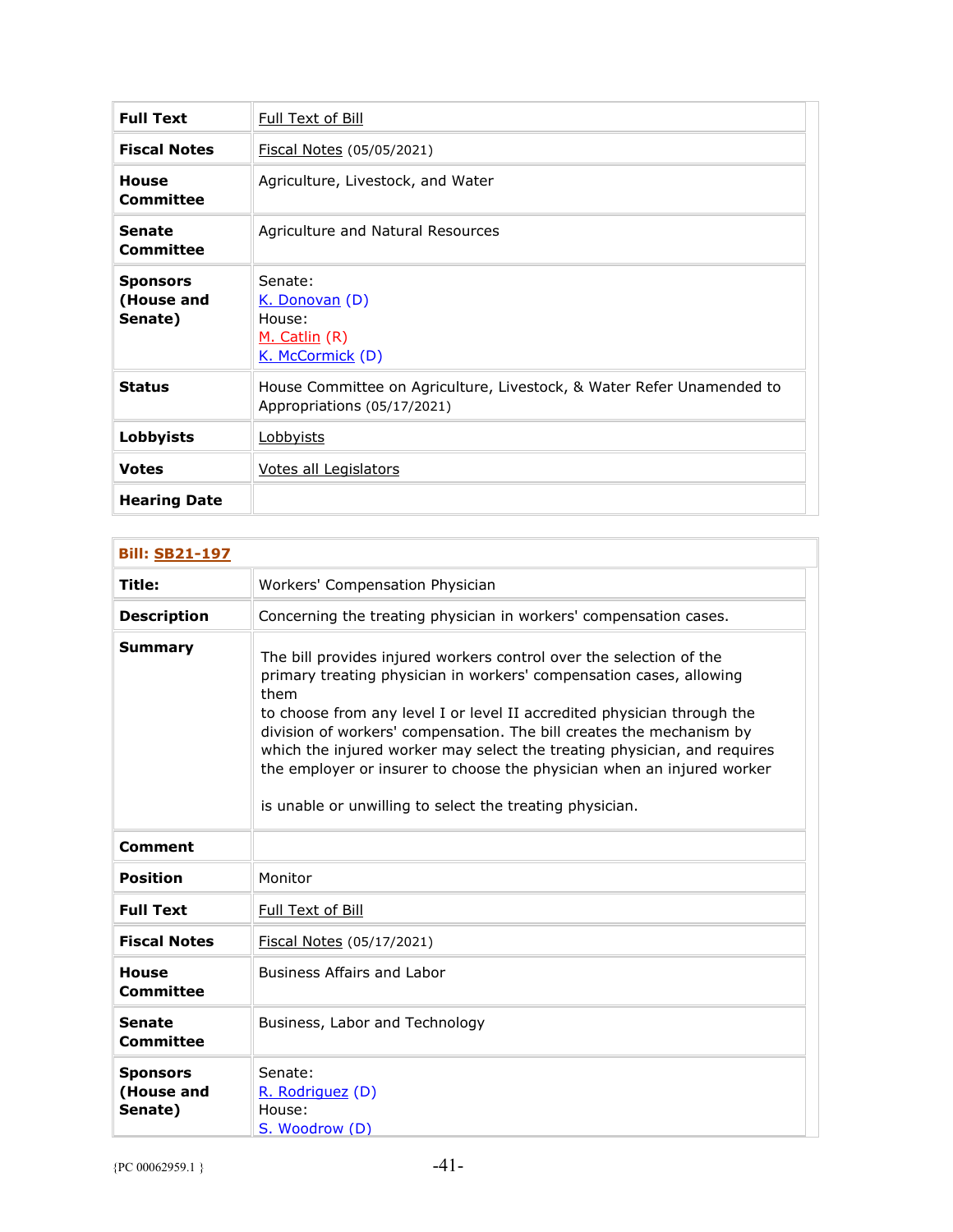|                     | A. Boesenecker (D)                                                      |
|---------------------|-------------------------------------------------------------------------|
| <b>Status</b>       | Introduced In House - Assigned to Business Affairs & Labor (05/10/2021) |
| Lobbyists           | Lobbyists                                                               |
| <b>Votes</b>        | Votes all Legislators                                                   |
| <b>Hearing Date</b> | 05/27/2021                                                              |

| <b>Bill: SB21-199</b>     |                                                                                                                                                                                                                                                                                                                                                                                                                                                                                                                                                                                                                                                                                                                                                                                                                                                                                                                                                                                                                                                                                                                                                                                                                                                                                                                                                                                                                      |
|---------------------------|----------------------------------------------------------------------------------------------------------------------------------------------------------------------------------------------------------------------------------------------------------------------------------------------------------------------------------------------------------------------------------------------------------------------------------------------------------------------------------------------------------------------------------------------------------------------------------------------------------------------------------------------------------------------------------------------------------------------------------------------------------------------------------------------------------------------------------------------------------------------------------------------------------------------------------------------------------------------------------------------------------------------------------------------------------------------------------------------------------------------------------------------------------------------------------------------------------------------------------------------------------------------------------------------------------------------------------------------------------------------------------------------------------------------|
| Title:                    | Remove Barriers To Certain Public Opportunities                                                                                                                                                                                                                                                                                                                                                                                                                                                                                                                                                                                                                                                                                                                                                                                                                                                                                                                                                                                                                                                                                                                                                                                                                                                                                                                                                                      |
| <b>Description</b>        | Concerning measures to remove barriers to certain public opportunities,<br>and, in connection therewith, making an appropriation.                                                                                                                                                                                                                                                                                                                                                                                                                                                                                                                                                                                                                                                                                                                                                                                                                                                                                                                                                                                                                                                                                                                                                                                                                                                                                    |
| <b>Summary</b>            | The bill repeals existing provisions that require a person to<br>demonstrate the person's lawful presence in the United States to be<br>eligible for certain public benefits and requires that lawful presence is<br>not<br>a requirement of eligibility for state or local public benefits, as defined<br>by<br>8 U.S.C. sec. 1621.<br>The bill amends statutory provisions that still require lawful<br>presence to clarify acceptable documents to demonstrate eligibility. The<br>general assembly shall not allocate additional funding to any state or<br>local<br>public benefit program for this purpose for fiscal year 2021-22.<br>However,<br>starting for fiscal year 2022-23, any additional funding required for a<br>state<br>or local public benefit program for this purpose is subject to the<br>standard<br>budget process for the applicable program.<br>Current law prohibits a state agency or political subdivision from<br>entering into or renewing a public contract with a contractor who<br>knowingly employs or contracts persons who are undocumented. The bill<br>repeals that requirement and associated statutory provisions.<br>Current law requires that state agencies and local governments use<br>secure and verifiable identity documents when providing services or<br>issuing official documents. The bill repeals that requirement and<br>associated statutory provisions. |
| <b>Comment</b>            |                                                                                                                                                                                                                                                                                                                                                                                                                                                                                                                                                                                                                                                                                                                                                                                                                                                                                                                                                                                                                                                                                                                                                                                                                                                                                                                                                                                                                      |
| <b>Position</b>           | Monitor                                                                                                                                                                                                                                                                                                                                                                                                                                                                                                                                                                                                                                                                                                                                                                                                                                                                                                                                                                                                                                                                                                                                                                                                                                                                                                                                                                                                              |
| <b>Full Text</b>          | Full Text of Bill                                                                                                                                                                                                                                                                                                                                                                                                                                                                                                                                                                                                                                                                                                                                                                                                                                                                                                                                                                                                                                                                                                                                                                                                                                                                                                                                                                                                    |
| <b>Fiscal Notes</b>       | Fiscal Notes (05/13/2021)                                                                                                                                                                                                                                                                                                                                                                                                                                                                                                                                                                                                                                                                                                                                                                                                                                                                                                                                                                                                                                                                                                                                                                                                                                                                                                                                                                                            |
| <b>House</b><br>Committee |                                                                                                                                                                                                                                                                                                                                                                                                                                                                                                                                                                                                                                                                                                                                                                                                                                                                                                                                                                                                                                                                                                                                                                                                                                                                                                                                                                                                                      |
| <b>Senate</b>             | State, Veterans and Military Affairs                                                                                                                                                                                                                                                                                                                                                                                                                                                                                                                                                                                                                                                                                                                                                                                                                                                                                                                                                                                                                                                                                                                                                                                                                                                                                                                                                                                 |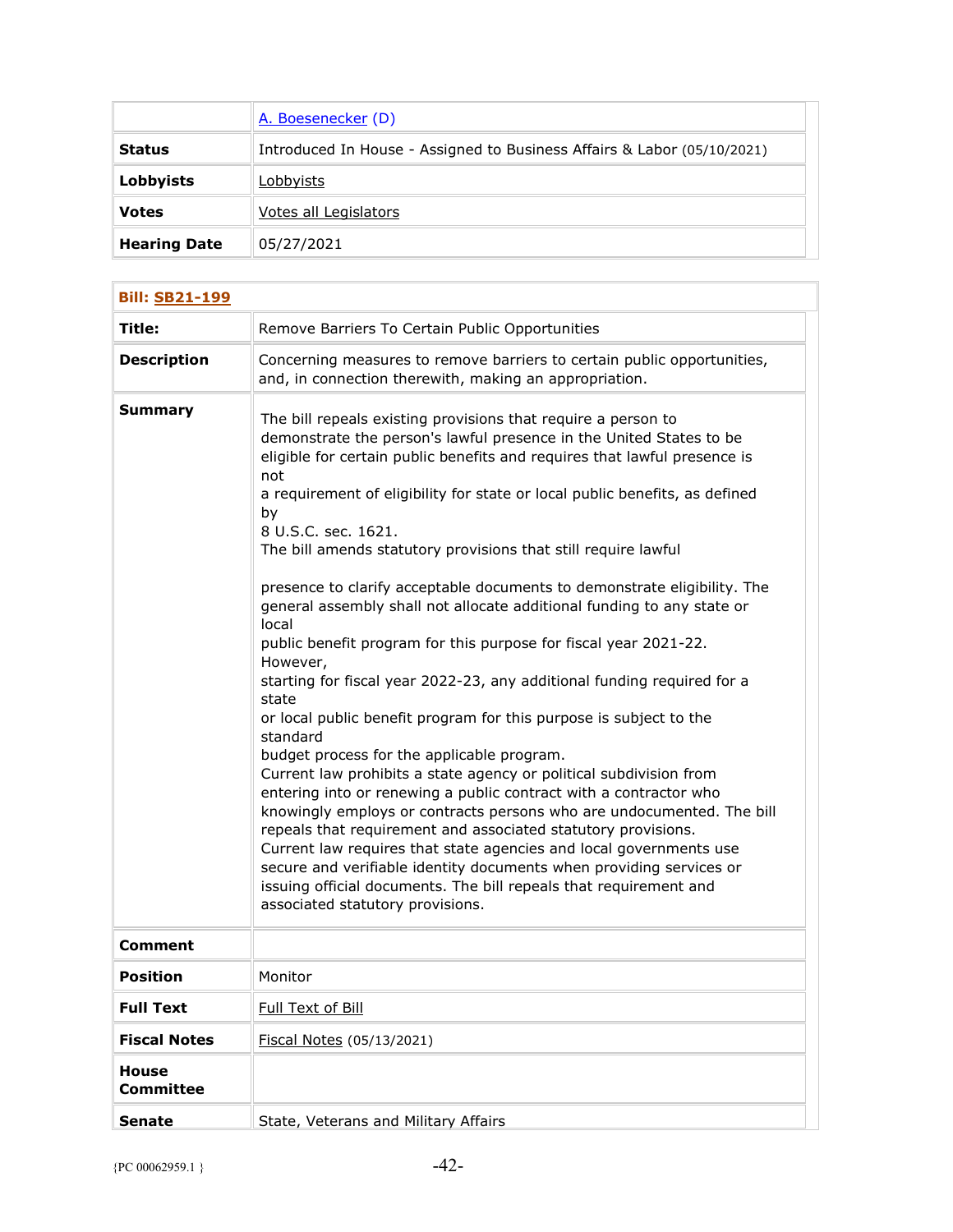| <b>Committee</b>                         |                                                                                                              |
|------------------------------------------|--------------------------------------------------------------------------------------------------------------|
| <b>Sponsors</b><br>(House and<br>Senate) | Senate:<br><u>F. Winter</u> (D)<br>S. Jaquez Lewis (D)<br>House:<br>D. Esgar(D)<br>S. Gonzales-Gutierrez (D) |
| <b>Status</b>                            | Senate Second Reading Passed with Amendments - Committee,<br>Floor (05/18/2021)                              |
| Lobbyists                                | Lobbyists                                                                                                    |
| <b>Votes</b>                             | Votes all Legislators                                                                                        |
| <b>Hearing Date</b>                      | 05/19/2021                                                                                                   |

| <b>Bill: SB21-220</b> |                                                                                                                                                                                                                                                                                                                                                                                                                                                                                                                                                                                                                                                                                                                                                                                                                                                                                                                                                                                                                                                                                                                                                                                                                                                                                                            |
|-----------------------|------------------------------------------------------------------------------------------------------------------------------------------------------------------------------------------------------------------------------------------------------------------------------------------------------------------------------------------------------------------------------------------------------------------------------------------------------------------------------------------------------------------------------------------------------------------------------------------------------------------------------------------------------------------------------------------------------------------------------------------------------------------------------------------------------------------------------------------------------------------------------------------------------------------------------------------------------------------------------------------------------------------------------------------------------------------------------------------------------------------------------------------------------------------------------------------------------------------------------------------------------------------------------------------------------------|
| Title:                | Reverse Transfers From Severance Tax Operational Fund                                                                                                                                                                                                                                                                                                                                                                                                                                                                                                                                                                                                                                                                                                                                                                                                                                                                                                                                                                                                                                                                                                                                                                                                                                                      |
| <b>Description</b>    | Concerning the stabilization of revenue in the severance tax operational<br>fund by returning money that was transferred to natural resources and<br>energy grant programs.                                                                                                                                                                                                                                                                                                                                                                                                                                                                                                                                                                                                                                                                                                                                                                                                                                                                                                                                                                                                                                                                                                                                |
| <b>Summary</b>        | Joint Budget Committee. Money in the severance tax operational<br>fund (operational fund) is primarily used for 2 purposes. The general<br>assembly annually appropriates money from the operational fund for<br>several core departmental programs. If money remains after these<br>appropriations and after a reserve requirement for the core<br>departmental<br>programs is satisfied, then the state treasurer transfers money to<br>several<br>funds that support natural resources and energy grant programs (grant<br>programs). On August 15, 2020, the state treasurer made these<br>transfers<br>to the grant programs based on revenue that was available for the fiscal<br>year 2019-20.<br>Based on recent forecasts, however, there will be insufficient<br>revenue in the operational fund for the core departmental programs. To<br>avoid a fund deficit in the operational fund, the bill reverses 5 transfers<br>made in the following amounts:<br>. \$1,998,205 for the species conservation trust fund;<br>• \$1,600,964 for the parks and wildlife aquatic nuisance<br>species fund;<br>. \$219,803 for the water efficiency grant program cash fund;<br>• \$297,759 for the interbasin compact committee operation<br>fund; and<br>• \$3,996,410 for the water supply reserve fund. |
| Comment               |                                                                                                                                                                                                                                                                                                                                                                                                                                                                                                                                                                                                                                                                                                                                                                                                                                                                                                                                                                                                                                                                                                                                                                                                                                                                                                            |
| <b>Position</b>       | Monitor                                                                                                                                                                                                                                                                                                                                                                                                                                                                                                                                                                                                                                                                                                                                                                                                                                                                                                                                                                                                                                                                                                                                                                                                                                                                                                    |
| <b>Full Text</b>      | Full Text of Bill                                                                                                                                                                                                                                                                                                                                                                                                                                                                                                                                                                                                                                                                                                                                                                                                                                                                                                                                                                                                                                                                                                                                                                                                                                                                                          |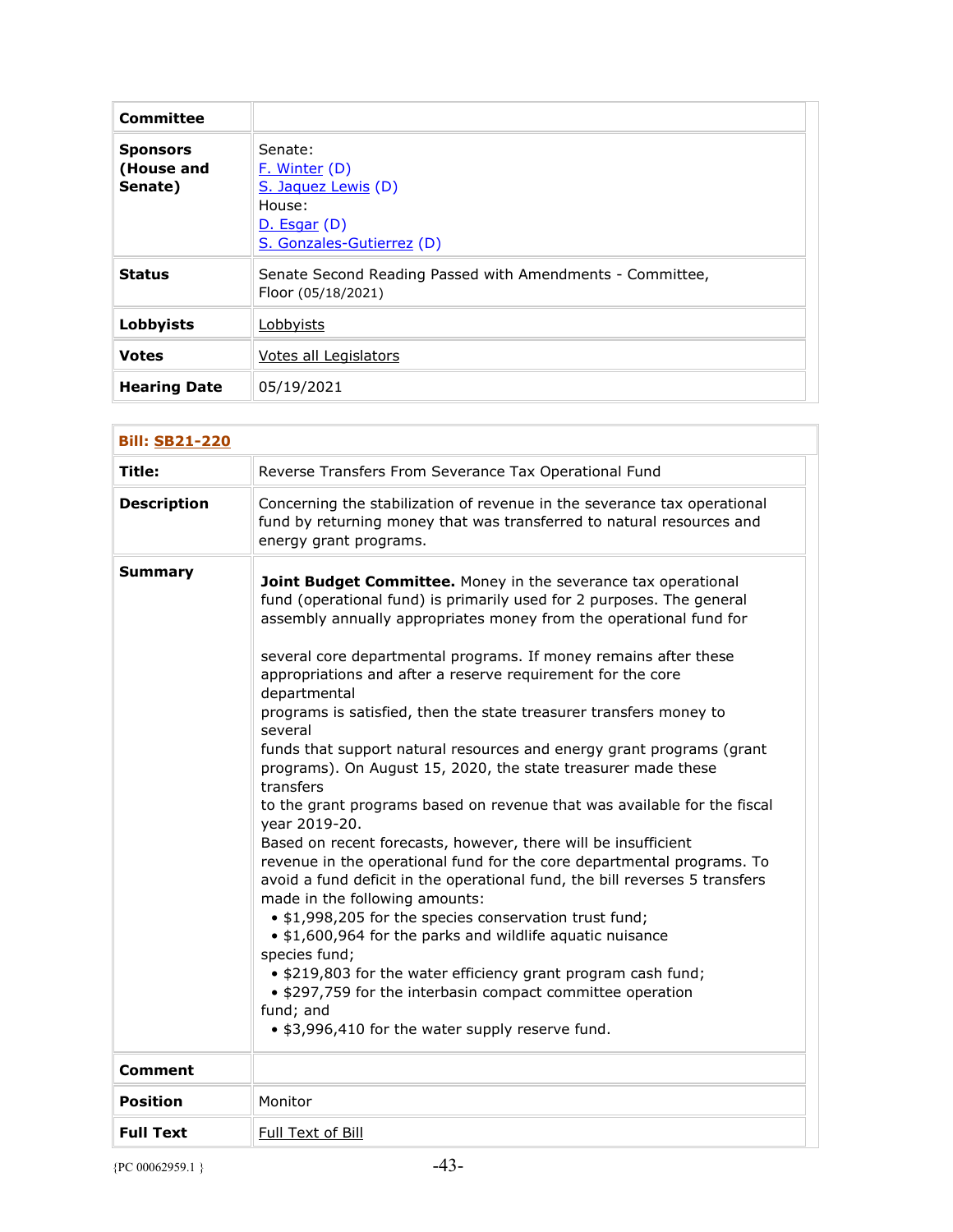| <b>Fiscal Notes</b>                      | Fiscal Notes (04/05/2021)                                           |
|------------------------------------------|---------------------------------------------------------------------|
| <b>House</b><br>Committee                | Appropriations                                                      |
| <b>Senate</b><br>Committee               | Appropriations                                                      |
| <b>Sponsors</b><br>(House and<br>Senate) | Senate:<br>B. Rankin (R)<br>C. Hansen (D)<br>House:<br>L. Herod (D) |
| <b>Status</b>                            | Governor Signed (04/30/2021)                                        |
| <b>Lobbyists</b>                         | Lobbyists                                                           |
| <b>Votes</b>                             | Votes all Legislators                                               |
| <b>Hearing Date</b>                      |                                                                     |

| <b>Bill: SB21-234</b>                    |                                                                                                                                                                                                                                                                                                                                                                                                                                                                                         |
|------------------------------------------|-----------------------------------------------------------------------------------------------------------------------------------------------------------------------------------------------------------------------------------------------------------------------------------------------------------------------------------------------------------------------------------------------------------------------------------------------------------------------------------------|
| Title:                                   | General Fund Transfer Agriculture And Drought Resiliency                                                                                                                                                                                                                                                                                                                                                                                                                                |
| <b>Description</b>                       | Concerning creation of the agriculture and drought resiliency fund, and, in<br>connection therewith, transferring money from the general fund to the fund<br>and making an appropriation.                                                                                                                                                                                                                                                                                               |
| <b>Summary</b>                           | The bill creates the agriculture and drought resiliency fund and<br>directs the state treasurer to transfer \$3 million from the general fund to<br>the fund. The department of agriculture will use the fund to engage in<br>activities that promote the ability of the state to anticipate, prepare for,<br>mitigate, adapt to, or respond to any event, trend, or climatological<br>disturbance related to drought or climate. The fund is repealed, effective<br>September 1, 2022. |
| <b>Comment</b>                           |                                                                                                                                                                                                                                                                                                                                                                                                                                                                                         |
| <b>Position</b>                          | Monitor                                                                                                                                                                                                                                                                                                                                                                                                                                                                                 |
| <b>Full Text</b>                         | Full Text of Bill                                                                                                                                                                                                                                                                                                                                                                                                                                                                       |
| <b>Fiscal Notes</b>                      | Fiscal Notes (04/20/2021)                                                                                                                                                                                                                                                                                                                                                                                                                                                               |
| <b>House</b><br><b>Committee</b>         |                                                                                                                                                                                                                                                                                                                                                                                                                                                                                         |
| <b>Senate</b><br><b>Committee</b>        | Agriculture and Natural Resources                                                                                                                                                                                                                                                                                                                                                                                                                                                       |
| <b>Sponsors</b><br>(House and<br>Senate) | Senate:<br>J. Sonnenberg (R)<br>S. Jaquez Lewis (D)<br>House:<br>L. Cutter (D)                                                                                                                                                                                                                                                                                                                                                                                                          |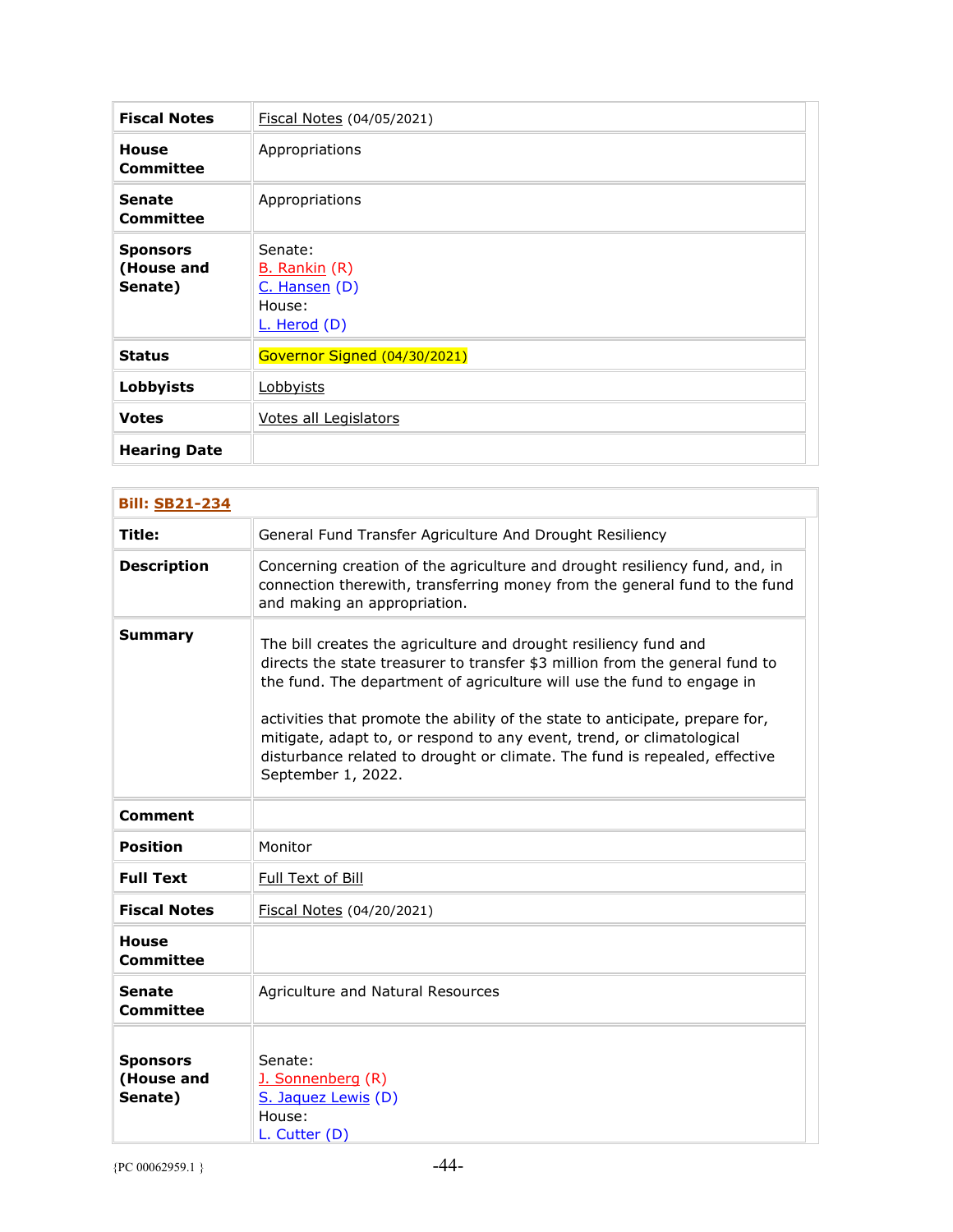|                     | R. Holtorf (R)                                                                                      |
|---------------------|-----------------------------------------------------------------------------------------------------|
| <b>Status</b>       | Senate Committee on Agriculture & Natural Resources Refer Amended to<br>Appropriations (05/13/2021) |
| <b>Lobbyists</b>    | Lobbyists                                                                                           |
| <b>Votes</b>        | Votes all Legislators                                                                               |
| <b>Hearing Date</b> | 05/21/2021                                                                                          |

| <b>Bill: SB21-237</b>                    |                                                                                                                                                                                                                                                                                                                                                                                                                                                                                                     |
|------------------------------------------|-----------------------------------------------------------------------------------------------------------------------------------------------------------------------------------------------------------------------------------------------------------------------------------------------------------------------------------------------------------------------------------------------------------------------------------------------------------------------------------------------------|
| Title:                                   | Create Forest Health Council In Department Of Natural Resources                                                                                                                                                                                                                                                                                                                                                                                                                                     |
| <b>Description</b>                       | Concerning creation of the Colorado forest health council in the department<br>of natural resources, and, in connection therewith, repealing the forest<br>health advisory council within the state forest service.                                                                                                                                                                                                                                                                                 |
| <b>Summary</b>                           | Under current law, the forest health advisory council was created<br>within the state forest service, which is within Colorado state university.<br>Section 4 of the bill repeals the forest health advisory council<br>and section<br>2 creates the Colorado forest health council within the division of<br>forestry<br>within the department of natural resources and specifies the new<br>council's<br>membership and duties. Section 1 schedules the new council for sunset<br>review in 2026. |
| Comment                                  |                                                                                                                                                                                                                                                                                                                                                                                                                                                                                                     |
| <b>Position</b>                          | Monitor                                                                                                                                                                                                                                                                                                                                                                                                                                                                                             |
| <b>Full Text</b>                         | Full Text of Bill                                                                                                                                                                                                                                                                                                                                                                                                                                                                                   |
| <b>Fiscal Notes</b>                      | Fiscal Notes (04/27/2021)                                                                                                                                                                                                                                                                                                                                                                                                                                                                           |
| House<br><b>Committee</b>                |                                                                                                                                                                                                                                                                                                                                                                                                                                                                                                     |
| <b>Senate</b><br>Committee               | Agriculture and Natural Resources                                                                                                                                                                                                                                                                                                                                                                                                                                                                   |
| <b>Sponsors</b><br>(House and<br>Senate) | Senate:<br>K. Donovan (D)<br>House:<br>J. McCluskie (D)<br>M. Lynch (R)                                                                                                                                                                                                                                                                                                                                                                                                                             |
| <b>Status</b>                            | House Committee on Legislative Council Refer Unamended to Agriculture,<br>Livestock, & Water (05/10/2021)                                                                                                                                                                                                                                                                                                                                                                                           |
| <b>Lobbyists</b>                         | Lobbyists                                                                                                                                                                                                                                                                                                                                                                                                                                                                                           |
| <b>Votes</b>                             | Votes all Legislators                                                                                                                                                                                                                                                                                                                                                                                                                                                                               |
| <b>Hearing Date</b>                      | 05/20/2021                                                                                                                                                                                                                                                                                                                                                                                                                                                                                          |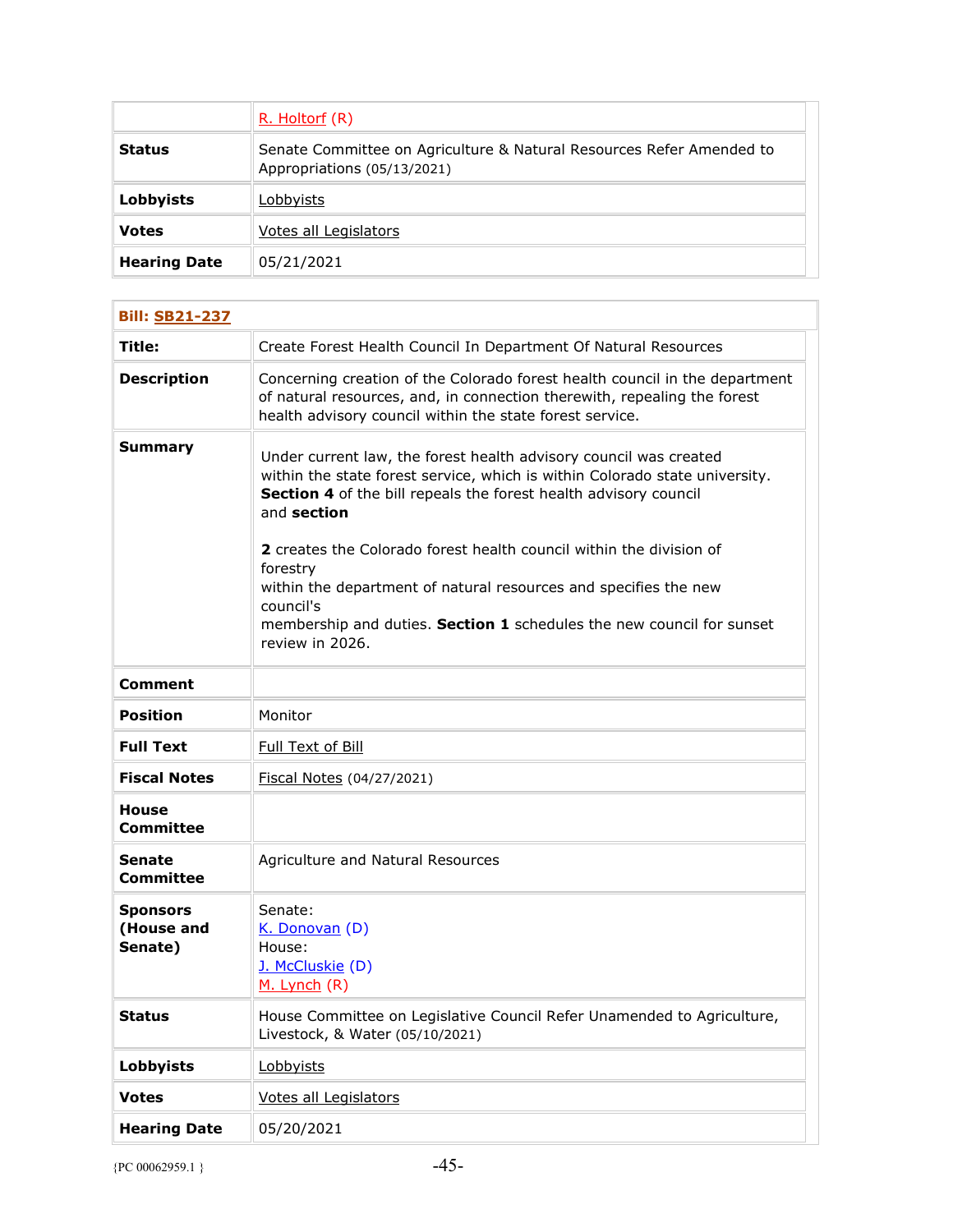| <b>Bill: SB21-262</b> |                                                                                                                                                                                                                                                                                                                                                                                                                                                                                                                                                                                                                                                                                                                                                                                                                                                                                                                                                                                                                                                                                                                                                                                                                                                                                                                                                                                                                                                                                                           |
|-----------------------|-----------------------------------------------------------------------------------------------------------------------------------------------------------------------------------------------------------------------------------------------------------------------------------------------------------------------------------------------------------------------------------------------------------------------------------------------------------------------------------------------------------------------------------------------------------------------------------------------------------------------------------------------------------------------------------------------------------------------------------------------------------------------------------------------------------------------------------------------------------------------------------------------------------------------------------------------------------------------------------------------------------------------------------------------------------------------------------------------------------------------------------------------------------------------------------------------------------------------------------------------------------------------------------------------------------------------------------------------------------------------------------------------------------------------------------------------------------------------------------------------------------|
| Title:                | Special District Transparency                                                                                                                                                                                                                                                                                                                                                                                                                                                                                                                                                                                                                                                                                                                                                                                                                                                                                                                                                                                                                                                                                                                                                                                                                                                                                                                                                                                                                                                                             |
| <b>Description</b>    | Concerning transparency for special districts.                                                                                                                                                                                                                                                                                                                                                                                                                                                                                                                                                                                                                                                                                                                                                                                                                                                                                                                                                                                                                                                                                                                                                                                                                                                                                                                                                                                                                                                            |
| <b>Summary</b>        | The bill makes various changes to statutory provisions to promote<br>transparency for special districts. Specifically:<br>• Under current law, the designated election official is<br>required to provide notice by publication of a call for<br>nominations for a regular local government election.<br>Section 1 of the bill eliminates the requirement that notice<br>be made exclusively by publication and allows the notice<br>to be made by any 2 of 5 means, including publication,<br>specified in the bill.<br>• Section 2 exempts inactive special districts from new<br>requirements under the bill concerning maintenance of a<br>district's website and a district's annual report;<br>• Section 3 requires a metropolitan district, by a certain date,<br>to establish, maintain, and annually update an official<br>website in a form that is readily accessible to the public that<br>contains information that is specified in the bill;<br>• Section 4 adds to existing statutory requirements regarding<br>the annual report to be filed by a special district and,<br>among other things, supplements the type of information to<br>be included in the annual report;<br>• In the case of any contracts or agreements entered into by<br>the special district with a person or private entity for the                                                                                                                                                                                |
|                       | person or private entity's advance of funds on behalf or for<br>the benefit of the special district for the design or<br>construction of public improvements that is anticipated to<br>result in a future reimbursement of the person or private<br>entity by the special district for the costs associated with<br>the design or construction, section 5 requires that, prior to<br>payment or reimbursement of the advance of funds by the<br>special district, a professional engineer registered in the<br>state of Colorado prepares a written certification attesting<br>to various statements enumerated in the bill;<br>• Section 6 prohibits a metropolitan district from exercising<br>its power of dominant eminent domain within a<br>municipality or the unincorporated area of a county, other<br>than within the boundaries of the jurisdiction that approved<br>its service plan, without a written resolution approving the<br>exercise of dominant eminent domain by the governing<br>body of the municipality in connection with property that<br>is located within an incorporated area or by the board of<br>county commissioners of the county in connection with<br>property that is located within an unincorporated area; and<br>• Section 7 requires, on and after January 1, 2022, each<br>owner of real property that sells real property that includes<br>a newly constructed residence that is located within a<br>metropolitan district, concurrently with or prior to the |